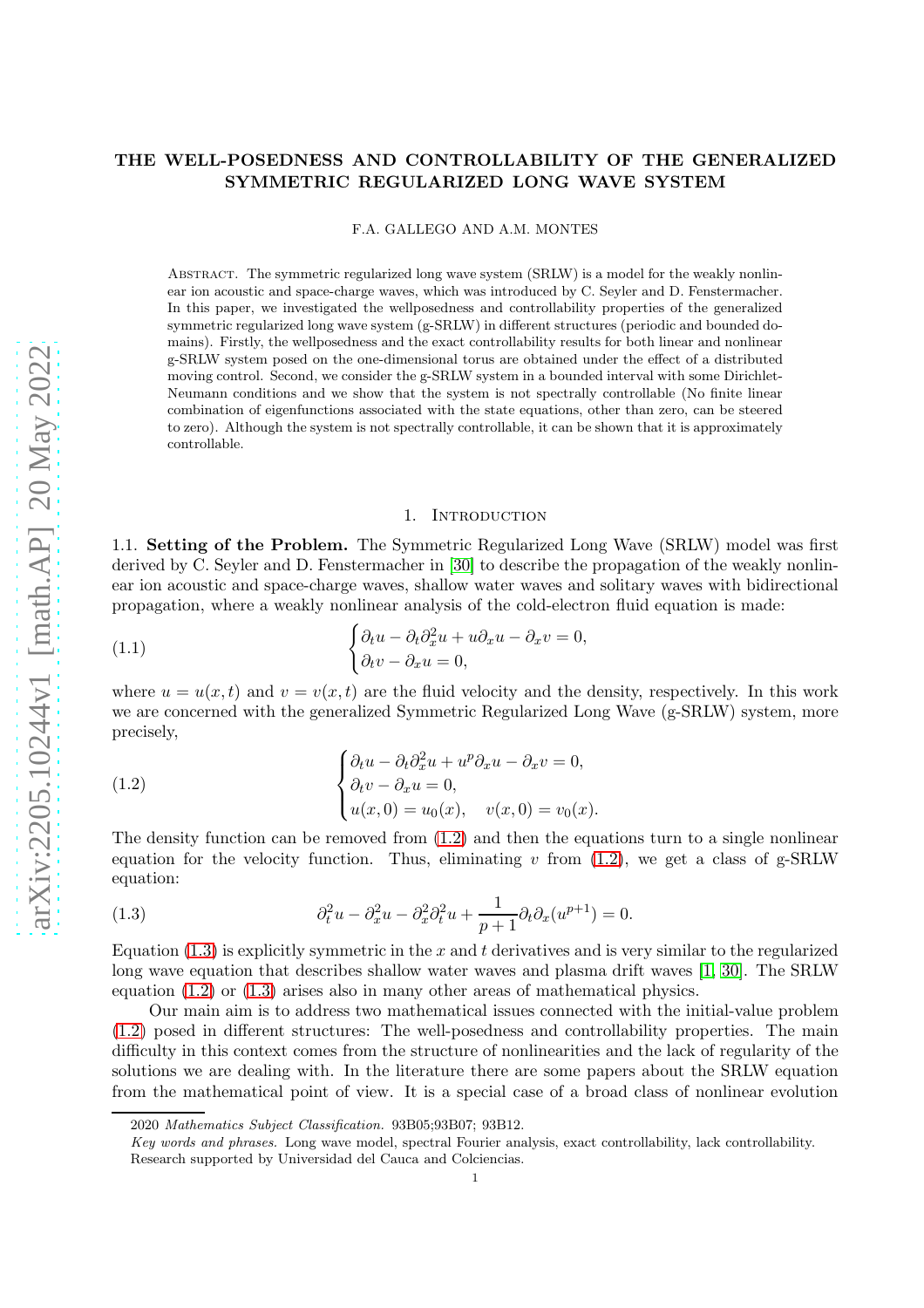equations for which the well-posedness theory associated with the pure initial value problem posed on the whole real line R, or on a finite interval with periodic boundary conditions, has been intensively investigated. In the work [\[12\]](#page-25-2), by using semigroup theory, the author showed that the initial value problem associated to the system [\(1.1\)](#page-0-2) is global well-posed in the Sobolev type space  $H^1(\mathbb{R}) \times L^2(\mathbb{R})$ . Later on, in [\[2\]](#page-25-3) improved this result, establishing the global well-posedness in the space  $H^1(\mathbb{R}) \times H^{s-1}(\mathbb{R})$  for  $s \geq 0$ . On the periodic case, in [\[2\]](#page-25-3), using a estimative obtained by D. Roumégoux in [\[26\]](#page-25-4), the proved that system [\(1.1\)](#page-0-2) with initial data  $(u_0, v_0) \in H_{per}^s([0, T]) \times$  $H^{s-1}_{per}([0,T])$  is globally well-posed for  $s \geq 0$ .

By contrast, the mathematical theory pertaining to the study of the controllability properties is considerably less advanced to the equation [\(1.1\)](#page-0-2). The program of this work was carried out for a particular choice of controls functions and appropriated domains to establish interesting controllability properties. As far as we know there are no results for the controllability of the g-SRLW system [\(1.2\)](#page-0-0). In this direction, we can refer the work [\[10\]](#page-25-5), where the authors analyze the controllability properties of the improved Boussinesq equation posed on a bounded interval and one-dimensional torus, respectively. From the mathematical point of view, the improve Boussinesq and the SWRL equation [\(1.3\)](#page-0-1) are similar, since both equations have the same linear system around zero. However, in general, it is not clear that the solution of linear equation associated to [\(1.3\)](#page-0-1) is also solution of the linear system associated to [\(1.2\)](#page-0-0) at least in some structures, for instance on bounded domains with certain boundary conditions. Then, we are concern directly with the well-posedness and controllability properties of the system  $(1.2)$  and not in equation  $(1.3)$ . Thus, this work is devoted to prove a series of results concerning the controllability properties of the g-SRLW equation [\(1.2\)](#page-0-0) in different environments. The purpose is to see whether one can force the solutions of those systems to have certain desired properties by choosing appropriate control inputs. Consideration will be given to the following fundamental problems that arises in control and wellposedness theories:

**Problem** A: Initially, we consider the g-SRLW equation posed in a periodic domain, under effect of internal control posed on the torus. More precisely, we want to answer the following question: Can we find a kind control  $f = f(x,t)$  such that the solution of system

(1.4) 
$$
\begin{cases} \partial_t u - \partial_x^2 \partial_t u + u^p \partial_x u - \partial_x v = f, & x \in \mathbb{T}, \quad t \in \mathbb{R}, \\ \partial_t v - \partial_x u = 0, & x \in \mathbb{T}, \quad t \in \mathbb{R}, \\ u(x, 0) = u_0(x), \quad v(x, 0) = v_0(x), & x \in \mathbb{T} \end{cases}
$$

is exactly controllable?, it means one can always find control inputs to guide the system from any given initial state  $(u_0, v_0)$  to any given terminal state  $(u_T, v_T)$  in time  $T > 0$ , i.e, given initial and final data  $(u_0, v_0)$  and  $(u_T, v_T)$ , respectively, there exists a control f in some appropriated space such that the corresponding solution  $(u, v)$  of  $(1.4)$  satisfies

<span id="page-1-0"></span>
$$
u(x,T) = u_T(x) \quad and \quad v(x,T) = v_T(x).
$$

Moreover, to complete the analysis, we study the case of the initial boundary value problem related to the controllability in a bounded interval with some boundary condition:

**Problem B:** Second, we are interesting to study controllability aspects for the g-SRLW equation [\(1.2\)](#page-0-0) posed in a bounded interval. Is there some kind of boundary controllability for the g-SRLW in a bounded domain?, More precisely, for any  $(u_0, v_0)$  and  $(u_T, v_T)$ , is there exist a control h in some appropiated spaces such that the solution of:

<span id="page-1-1"></span>(1.5) 
$$
\begin{cases} \partial_t u - \partial_t \partial_x^2 u + u^p \partial_x u - \partial_x v = 0, & (x, t) \in (0, 1) \times (0, T), \\ \partial_t v - \partial_x u = 0, & (x, t) \in (0, 1) \times (0, T), \\ u(0, t) = 0, & u(1, t) = h(t), & t \in (0, T), \\ \partial_x v(0, t) = 0, & \partial_x v(1, t) = 0, & t \in (0, T), \\ u(x, 0) = u_0(x), & v(x, 0) = v_0(x), & x \in (0, 1), \end{cases}
$$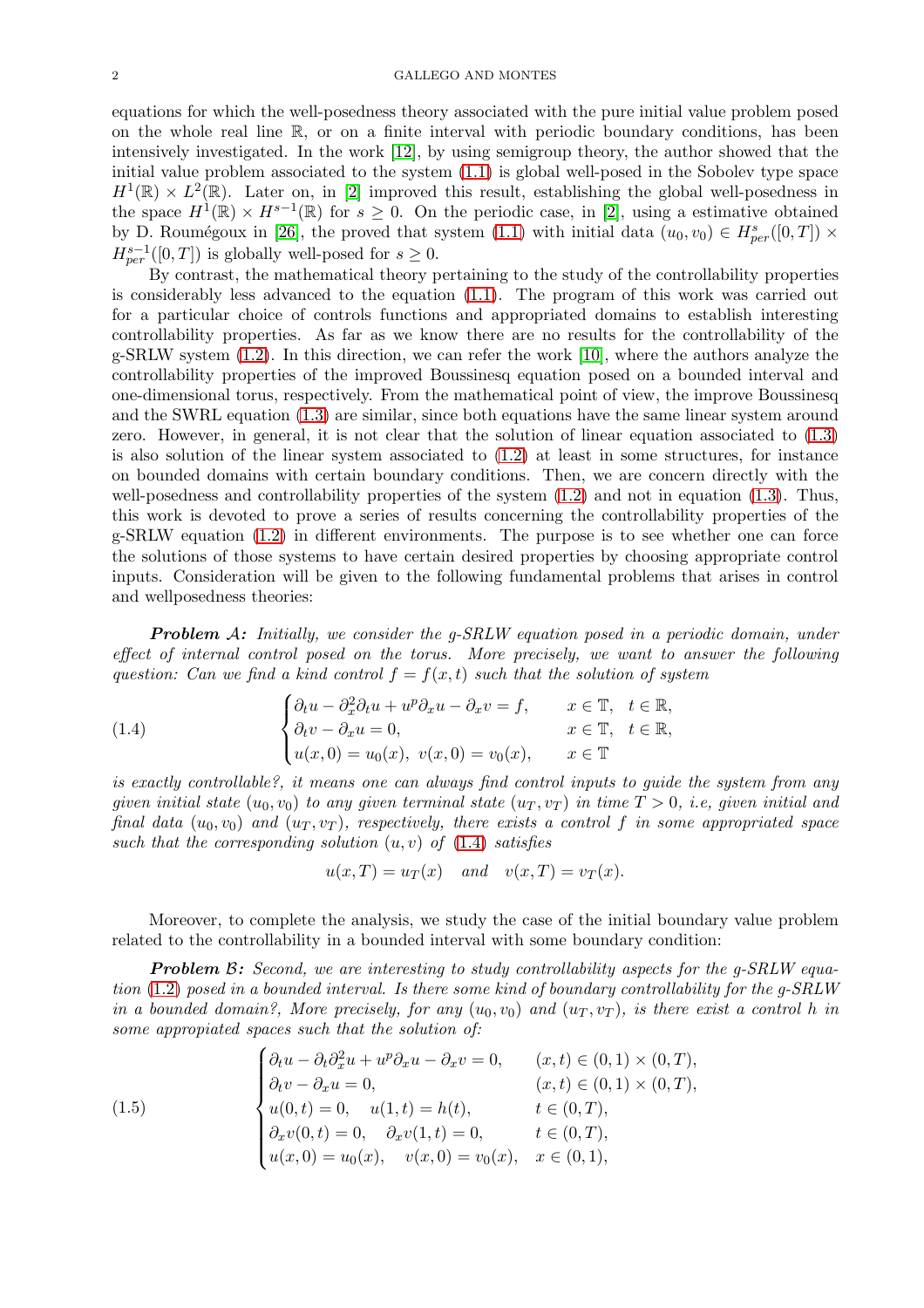satisfies

$$
u(x,T) = u_T(x) \quad and \quad v(x,T) = v_T(x)?
$$

Before presenting an answer for problems  $A$  and  $B$ , it is necessary to investigate the wellposedness of the full system  $(1.4)$  and/or  $(1.5)$ . Thus, the following issue appears naturally:

**Problem C:** Are the Nonhomogeneous Generalized Symmetric Long Wave Equation well-posed in time in the structures of problems A and/or B, respectively?

Whit the above information in hand and following the ideas contained in [\[10,](#page-25-5) [22,](#page-25-6) [25\]](#page-25-7), we get some answers to problems  $\mathcal{A}, \mathcal{B}$  and  $\mathcal{C}$ , respectively.

1.2. Main Results and Notations. We are now in position to present our main results. Hence, we will consider two cases corresponding to above problems, the system posed in the torus and a bounded interval with some boundary condition, respectively.

1.2.1. *Periodic Case*. In order to give an answers to problems A and C, respectively, we establish a moving local controllability for the system [\(1.4\)](#page-1-0). Thus, let us introduce some Hilbert spaces. We denote by  $X^s = X^s(T)$  the space defined on the torus  $\mathbb{T} = \mathbb{R}/(2n\mathbb{Z})$ , such that for any  $s \in \mathbb{R}$  and  $T > 0$  fixed, we use the notation  $X^s := H^s(\mathbb{T}) \times H^{s-2}(\mathbb{T})$ , where the periodic Sobolev space  $H^s(\mathbb{T})$ is given by

$$
H^{s}(\mathbb{T}) = \Big\{ u(x) = \sum_{k \in \mathbb{Z}} u_k e^{ikx} \ : \ \|u\|_{H^{s}(\mathbb{T})}^2 = \sum_{k \in \mathbb{Z}} (1 + |k|^2)^s |u_k|^2 < +\infty \Big\},
$$

where  $u_k = \hat{u}(k)$  denotes the k-Fourier coefficient with respect to the spatial variable x. Thus,  $X^s$ is a Hilbert space equipped with the norm

(1.6) 
$$
\| (u,v) \|_{X^s} := \left( \| u \|_{H^s(\mathbb{T})}^2 + \| v \|_{H^{s-2}(\mathbb{T})}^2 \right)^{1/2}.
$$

In order to give answer to problem  $A$ , we shall consider several control problems in a periodic domain related to the moving controllability. The bad control properties from g-SRLW system come from the existence of a finite accumulation point in the spectrum of the differential operator associated to equation. Note that the bad control properties come from the term  $-\partial_x^2 \partial_t u$ , hence it is natural to ask whether better control properties for g-SRLW system could be obtained by using a moving control. Such a phenomenon was noticed first by D. Russell in [\[28\]](#page-25-8) for the beam equation with internal damping, by G. Leugering and E. J. P. G. Schmidt in [\[16\]](#page-25-9) for the plate equation with internal damping, and by S. Micu in [\[21\]](#page-25-10) for the linearized Benjamin-Bona-Mahony (BBM) equation. The concept of moving point control was introduced by J. L. Lions in [\[18\]](#page-25-11) for the wave equation. One important motivation for this kind of control is that the exact controllability of the wave equation with a pointwise control and Dirichlet boundary conditions fails if the point is a zero of some eigenfunction of the Dirichlet Laplacian, while it holds when the point is moving under some (much more stable) conditions easy to check (see e.g. [\[5\]](#page-25-12)).

Initially, we are concern with the exact controllability with the moving distributed control of the nonlinear system posed on a periodic domain and it read as

<span id="page-2-0"></span>(1.7) 
$$
\begin{cases} \partial_t u - \partial_x^2 \partial_t u + u^p \partial_x u - \partial_x v = b(x + ct)h(x, t), & x \in \mathbb{T}, \quad t \in \mathbb{R}, \\ \partial_t v - \partial_x u = 0, & x \in \mathbb{T}, \quad t \in \mathbb{R}, \\ u(x, 0) = u_0(x), \quad v(x, 0) = v_0(x), & x \in \mathbb{T}. \end{cases}
$$

where  $c \in \mathbb{R} \setminus \{0\}$ ,  $b = b(x) \in C^{\infty}(\mathbb{T})$  and h is the control function. This control time has to be chosen in such a way that the support of the control, which is moving at the constant velocity  $c$ , can visit all the domain  $\mathbb T$ . More precisely, in terms of controllability of system  $(1.7)$ , we have the following definition:

**Definition 1.1.** Let  $T > 0$ . System [\(2.19\)](#page-10-0) is exact controllable in time T if for any initial and final data  $(u_0, v_0)$  and  $(u_T, v_T)$  in  $X^s$ , there exists control function h in  $L^2(0, T; H^{s-2}(\mathbb{T}))$ , such that the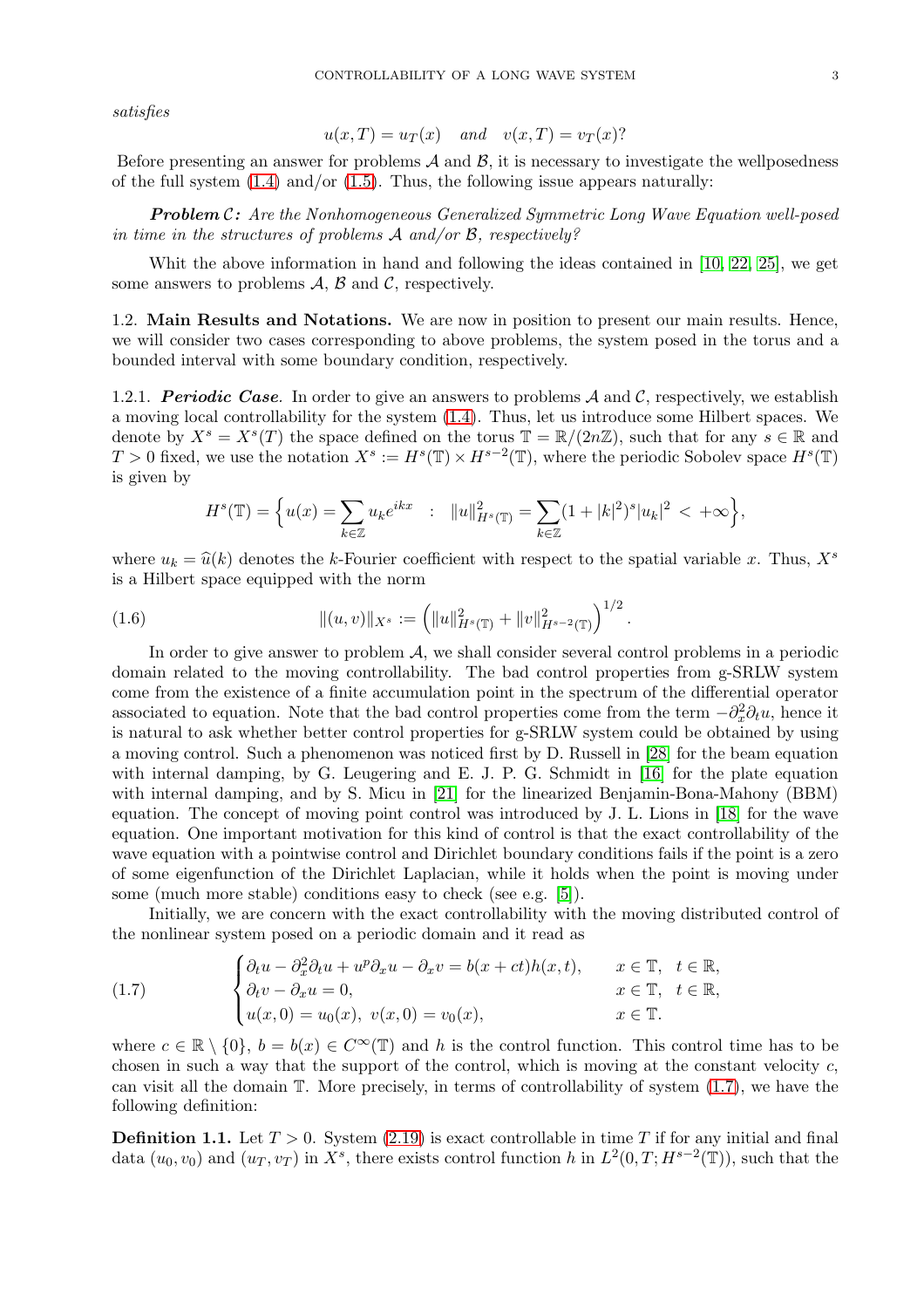solution satisfies

(1.8) 
$$
u(x,T) = u_T(x)
$$
 and  $v(x,T) = v_T(x)$ .

The main result of the exact controllability of system [\(1.7\)](#page-2-0) is the following:

<span id="page-3-2"></span>**Theorem 1.2.** Suppose  $s \geq 0$  if  $p = 1$  and  $s > \frac{1}{2}$  if  $p > 1$ . Let  $b = b(x) \in C^{\infty}(\mathbb{T})$  be such that  $\omega = \{x \in \mathbb{T} : b(x) \neq 0\} \neq \emptyset, \, |c| > 2 \text{ and } T > \frac{2\pi}{\Delta} \text{ where }$ 

$$
\Delta = \liminf_{k \to \infty} (\mu_{k+1}^{\pm} - \mu_k^{\pm}), \quad \mu_k^{\pm} = ck \pm \frac{|k|}{\sqrt{1 + k^2}}.
$$

Then, there exists a  $\delta > 0$  such that if

<span id="page-3-3"></span>
$$
||(u_0, v_0)||_{X^s} + ||(u_T, v_T)||_{X^s} < \delta,
$$

one can find a control input  $h \in L^2(0,T;H^{s-2}(\mathbb{T}))$  such that the system [\(1.7\)](#page-2-0) admits a unique solution  $(u, v) \in C([0, T], X^s)$  satisfying

(1.9) 
$$
u(x,T) = u_T(x) \quad and \quad v(x,T) = v_T(x).
$$

This controllability result is based in a spectral analysis of the differential operator associated to the model in direction to resolve a moment problem for the linear SRLW system. Next, we prove the exact controllability results for the full nonlinear system guarantying the existence of a bounded linear operator  $\Phi$  from the initial/end state pair  $(u_0, v_0)$ ,  $(u_T, v_T)$ , each in the space  $X^s$ , to the corresponding control in the space  $L^2([0,T], H^{s-2}(\mathbb{T}))$ , by imposing smallness of the initial and terminal states.

<span id="page-3-0"></span>Moreover, we turn our attention to some internal control acting on a single moving point:

(1.10) 
$$
\begin{cases} \partial_t u - \partial_x^2 \partial_t u - \partial_x v = g(t) \delta(x + ct), & x \in \mathbb{T}, \quad t \in \mathbb{R}, \\ \partial_t v - \partial_x u = 0, & x \in \mathbb{T}, \quad t \in \mathbb{R}, \\ u(x, 0) = u_0(x), \quad v(x, 0) = v_0(x), & x \in \mathbb{T}. \end{cases}
$$

where  $\delta(x-x_0)$  represents the Dirac measure at  $x_0$ , defined by  $\langle \delta(x-x_0), \varphi \rangle = \varphi(x_0)$  for any test function  $\varphi$ . Here and in what follows,  $\langle \cdot, \cdot \rangle$  stands for the duality pairing  $\langle \cdot, \cdot \rangle_{\mathcal{D}'(\mathbb{T}),\mathcal{D}(\mathbb{T})}$ . In particular,  $\langle f, \varphi \rangle = \int_{\mathbb{T}} f(x)\varphi(x)dx$  for any  $f \in L^1(\mathbb{T})$  and any  $\varphi \in C^{\infty}(\mathbb{T})$ . Then, we will obtain the following result related to the exact controllability of the system [\(1.10\)](#page-3-0).

<span id="page-3-4"></span>**Theorem 1.3.** For any time  $T > 2\pi$  and any  $(u_0, v_0), (u_T, v_T) \in H^{-1}(\mathbb{T}) \times L^2(\mathbb{T})$ , there exists a control  $g \in L^2(0,T)$  such that the solution of  $(1.10)$  satisfies

$$
u(T, x) = u_T(x) \quad and \quad v(T, x) = v_T(x).
$$

Again, the exact controllability of the linearized system [\(1.10\)](#page-3-0) are proved by using the moment method and spectral analysis. In order to get the same result for the nonlinear equation, we use a fixed point argument in Hilbert spaces. Finally, in order to give answer to problem  $\mathcal{C}$ , the wellposedness of the two problems is also established. Indeed, we prove the local well-posedness of the nonlinear nonhomegeneus system in  $X^s$ , by using the Banach fixed point Theorem and appropriate linear and nonlinear estimates with the bilinear estimative obtained by  $D$ . Roumégoux in [\[26\]](#page-25-4).

1.2.2. *Bounded Case*. In this part, we address the problems described in the previous subsection and our main results provide a answer for the problem  $\beta$ . In this sense, the approximate controllability and the lack of exact controllability are proved. Hence, we are concerned with the boundary controllability properties of the linearized symmetric regularized long wave system posed on the finite interval [0, 1]. Given a time  $T > 0$ , we consider linear problem:

<span id="page-3-1"></span>(1.11) 
$$
\begin{cases} \partial_t u - \partial_t \partial_x^2 u - \partial_x v = 0, & (x, t) \in (0, 1) \times (0, T), \\ \partial_t v - \partial_x u = 0, & (x, t) \in (0, 1) \times (0, T), \\ u(x, 0) = u_0(x), & v(x, 0) = v_0(x), & x \in (0, 1), \end{cases}
$$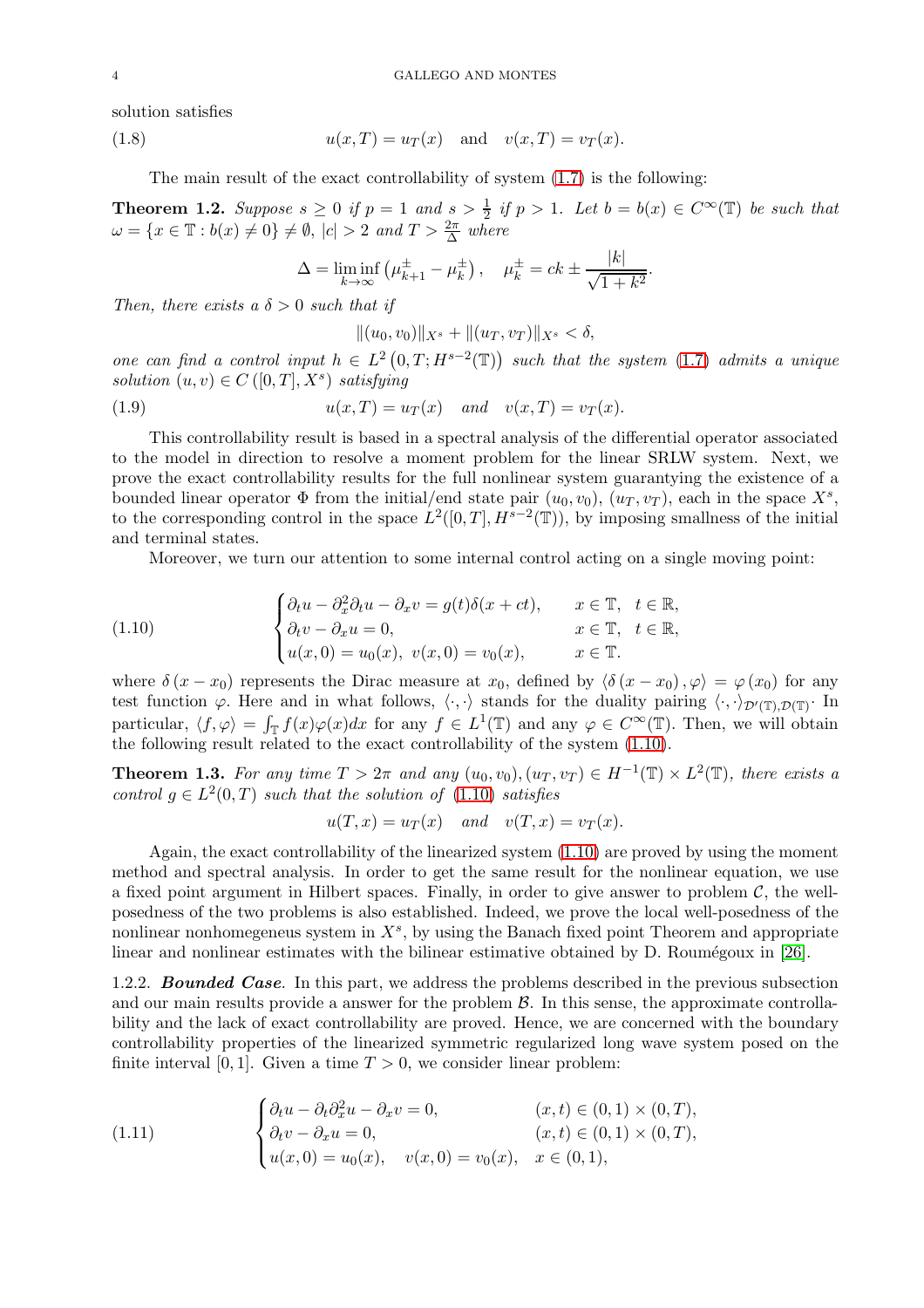with Diriclhet-Neumann boundary conditions

<span id="page-4-0"></span>(1.12) 
$$
\begin{cases} u(0,t) = 0, & u(1,t) = h(t), & t \in (0,T), \\ \partial_x v(0,t) = 0, & \partial_x v(1,t) = 0, & t \in (0,T). \end{cases}
$$

Hence, in order to establish some controllability aspects, we would like to found a control function  $h = h(t)$  on an adequate space.

We begin our analysis by providing a negative result for the problem  $\beta$  introduced above: The system [\(1.11\)](#page-3-1)-[\(1.12\)](#page-4-0) is not spectrally controllable if  $(u_0, v_0) \in H_0^1(0, 1) \times L^2(0, 1)$ . This means that no finite linear nontrivial combinations of eigenvector of the differential operator associated to [\(1.11\)](#page-3-1) can be driven to zero in finite time by using a control h. Thus, the lack controllability of the system  $(1.11)-(1.12)$  $(1.11)-(1.12)$  breaches the controllability principle. As it will become clear during our proofs, the bad control property comes from the existence of a limit point in the spectrum of the operator associated with the state equations. To obtain the results, we make use of the careful spectral analysis developed in next section, which provides important developments to justify the use of eigenvector expansions for the solutions, as well as, the asymptotic behavior of the eigenvalues.

Thus, we establish the following result related to the lack controlalbility of the linear SRLW system posed in a bounded interval:

<span id="page-4-2"></span>**Theorem 1.4.** The control system  $(1.11)-(1.12)$  $(1.11)-(1.12)$  $(1.11)-(1.12)$  is not spectrally controllable in  $H_0^1(0,1) \times L^2(0,1)$ .

Nevertheless, in spite of the lack of exact controllability from the boundary, we will prove that system [\(1.11\)](#page-3-1) is approximately controllable, i,e the set of reachable states

$$
R(T, (u_0, v_0)) = \{(u(T, x), v(T, x)) : h \in H^1(0, T)\}
$$

is dense in  $L^2(0,1) \times L^2(0,1)$  for any  $(u_0, v_0) \in H^{-1}(0,1) \times L^2(0,1)$  and  $T > 0$ . This property is equivalent to a unique continuation property for the adjoint system associated. In [\[31\]](#page-25-13), the author proved the UCP for the g-SRLW equation. As in the above problem, to obtain the results, we rely strongly on the carefully spectral analysis developed for the operator associated with the state equations. The main idea is to use the series expansion of the solution in terms of the eigenvectors of the operator in order to reduce the problem to a unique continuation problem (of the eigenvectors).

<span id="page-4-3"></span>**Theorem 1.5.** The System [\(1.11\)](#page-3-1) is approximately controllable in  $H_0^1(0,1) \times L^2(0,1)$  for any time  $T > 0$ .

Observe that exact controllability is essentially stronger notion than approximate controllability. In other words, exact controllability always implies approximate controllability. The converse statement is generally false

The paper is organized as follows. Then Section 2 is dedicated to study the well posedness and the moving exact controllability of the g-RSLW equation posed in a periodic domain, respectively, by using a Banach fixed point Theorem, spectral analysis and the moment method. Here, we impose smallness of the initial and terminal states. In section 3, we consider the linearized SRLW system posed on a bounded domain with a boundary control. Firstly, by using the spectral properties of the differential operator associated to [\(1.11\)](#page-3-1) and the asymptotic behavior of its eigenvalues, we will able to guaranties the well posedness in  $H^1(0,1) \times L^2(0,1)$ . Finally, the lack of exact controllability and the approximate controllability are proved.

## <span id="page-4-1"></span>2. Exact Controllability on a Periodic Domain.

Before to present the above controllability results, we show the well-posedness of the systems  $(1.7)$  and  $(1.10)$ , respectively.

2.1. Well-posedness. In this section we establish the well-posedness of the initial value problem of the forcing generalized long wave model on the periodic domain T,

(2.1) 
$$
\begin{cases} \partial_t u - \partial_x^2 \partial_t u + u^p \partial_x u - \partial_x v = f, & x \in \mathbb{T}, \quad t \in \mathbb{R}, \\ \partial_t v - \partial_x u = 0, \end{cases}
$$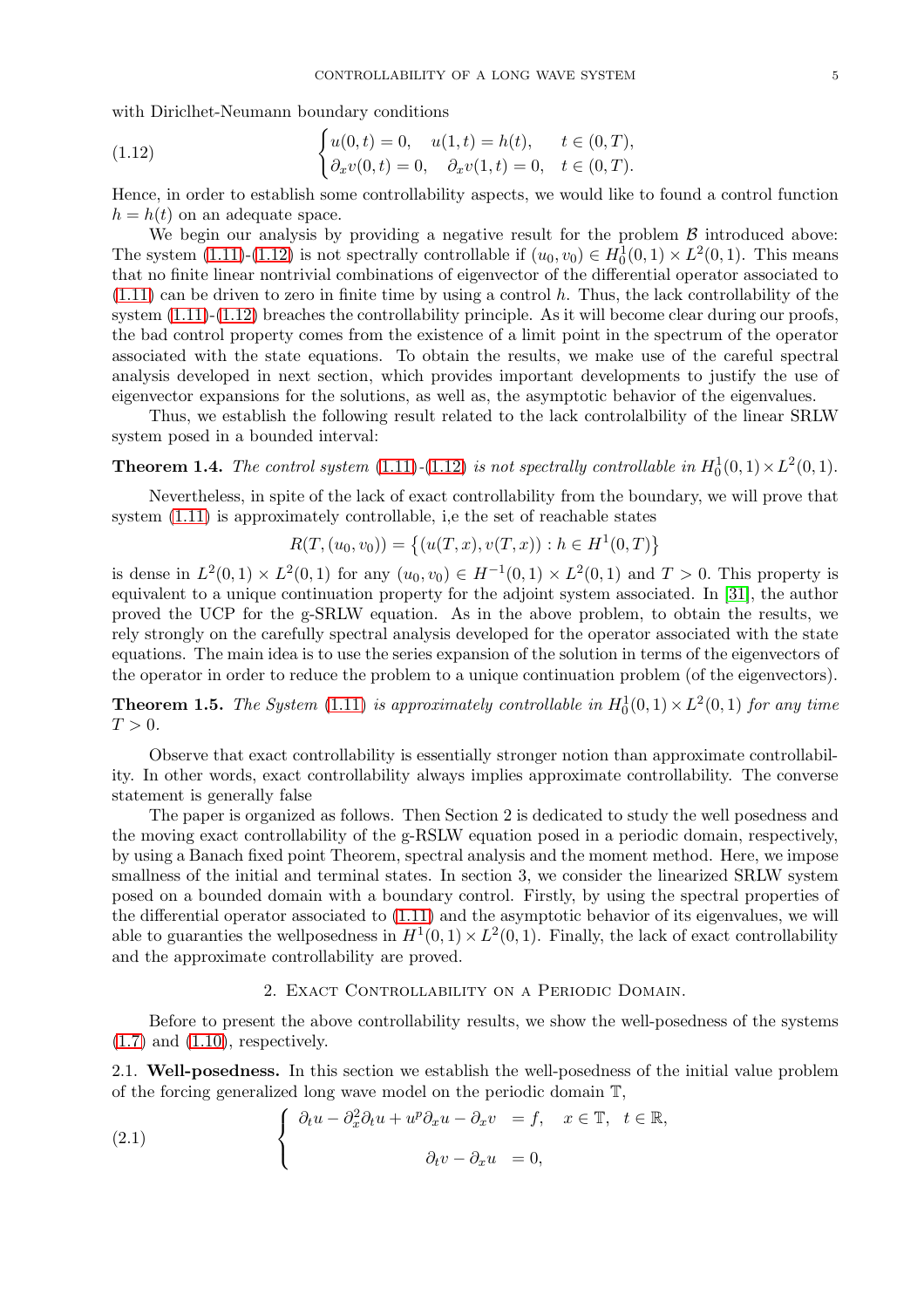with the initial condition

<span id="page-5-0"></span>(2.2) 
$$
u(x,0) = u_0(x), \quad v(x,0) = v_0(x)
$$

via the contraction principle approach. Indeed, we see that the system  $(2.1)$  can be rewritten as

(2.3) 
$$
\partial_t U = AU - G(U) + F, \quad U = (u, v)^t,
$$

where

<span id="page-5-1"></span>
$$
A = \begin{pmatrix} 0 & \left(I - \partial_x^2\right)^{-1} \partial_x \\ \partial_x & 0 \end{pmatrix}, \quad G(U) = \begin{pmatrix} \left(I - \partial_x^2\right)^{-1} \partial_x \left(\frac{1}{p+1} u^{p+1}\right) \\ 0 \end{pmatrix}, \quad F = \begin{pmatrix} \left(I - \partial_x^2\right)^{-1} f \\ 0 \end{pmatrix}.
$$

Now, if we consider the Sobolev type space  $X^s = H^s(\mathbb{T}) \times H^{s-1}(\mathbb{T})$  with norm given by  $||(u, v)||_{X^{s}}^{2} = ||u||_{H^{s}}^{2} + ||v||_{H^{s-1}}^{2},$ 

then 
$$
A: X^s \to X^s
$$
 is a bounded linear operator. In fact, for  $U = (u, v) \in X^s$  we see that

$$
||AU||_{X^s}^2 = ||\partial_x u||_{H^{s-1}}^2 + ||(I - \partial_x^2)^{-1} \partial_x v||_{H^s}^2
$$
  
\n
$$
\leq ||u||_{H^s}^2 + ||v||_{H^{s-1}}^2
$$
  
\n
$$
= ||U||_{X^s}^2.
$$

We also have the following estimates on G.

<span id="page-5-3"></span>**Lemma 2.1.** Suppose  $s \ge 0$  if  $p = 1$  and  $s > \frac{1}{2}$  if  $p > 1$ , then there are constants  $C_2, C_3 > 0$  such that

- (1)  $||G(U)||_{X^s} \leq C_2 ||U||_{X^s}^{p+1}.$
- (2)  $||G(U) G(V)||_{X^s} \leq C_3 (||U||_{X^s} + ||V||_{X^s})^p ||U V||_{X^s}.$

*Proof.* The proof is achieved using the following result obtained by D. Roumegoux in [\[26\]](#page-25-4): if  $s \ge 0$ then there exists a constant  $C_s > 0$  such that for all  $u, v \in H<sup>s</sup>(\mathbb{T})$ ,

$$
||(I - \partial_x)^{-1}\partial_x(uv)||_{H^s(\mathbb{T})} \leq C_s ||u||_{H^s(\mathbb{T})} ||v||_{H^s(\mathbb{T})}.
$$

Now, in order to consider the initial value problem we need to describe the semigroup  $S(t)$ associated with the linear problem

$$
U_t + AU = 0.
$$

A simple calculation shows that the unique solution of the previous linear problem with the initial condition

(2.4) 
$$
U(0, \cdot) = (u(0, \cdot), v(0, \cdot)) = (u_0, v_0) = U_0 \in X^s,
$$

is given by

<span id="page-5-2"></span>
$$
U(t) = (u(t), v(t)) = S(t)U_0,
$$

where  $S(t)$  is defined as

(2.5) 
$$
\widehat{S(t)(U)}(k) = \begin{pmatrix} \cos(\rho(k)t) & \frac{i}{\sqrt{1+k^2}} \sin(\rho(k)t) \\ i\sqrt{1+k^2} \sin(\rho(k)t) & \cos(\rho(k)t) \end{pmatrix} \widehat{U}(k),
$$

and the function  $\rho$  is given by

$$
\rho(k) = \sqrt{\frac{k^2}{1 + k^2}}.
$$

It is convenient to set

$$
Q(t)(\widehat{u},\widehat{v}) = (Q_1(t), Q_2(t))(\widehat{u},\widehat{v}),
$$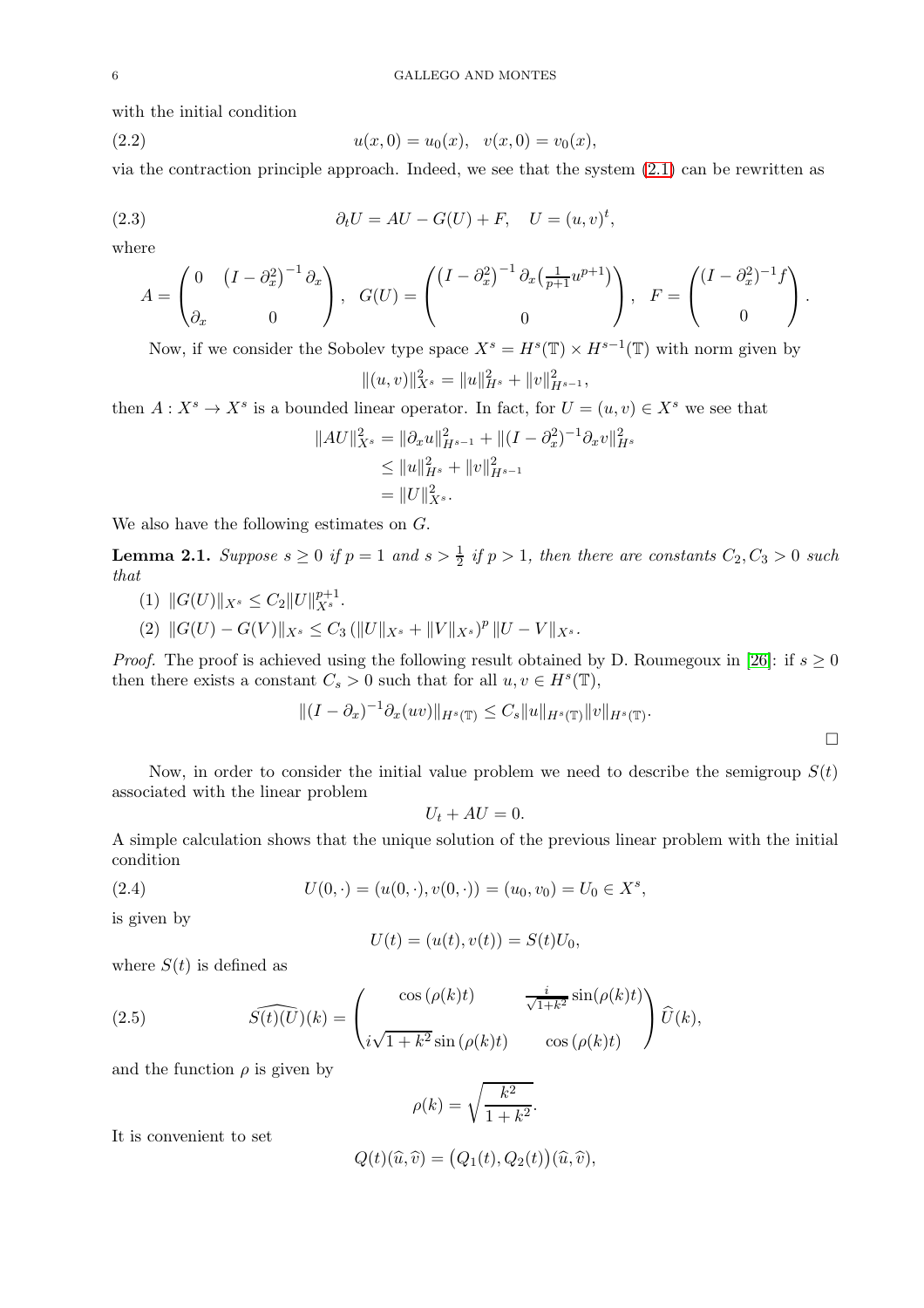where

<span id="page-6-4"></span>
$$
[Q_1(t)(\widehat{u}, \widehat{v})](k) = \cos(\rho(k)t)\widehat{u} + \frac{i}{\sqrt{1+k^2}}\sin(\rho(k)t)\widehat{v}
$$

$$
[Q_2(t)(\widehat{u}, \widehat{v})](k) = i\sqrt{1+k^2}\sin(\rho(k)t)\widehat{u} + \cos(\rho(k)t)\widehat{v}.
$$

Then we have that

(2.6) 
$$
S(t)(U) = \left(\sum_{k\in\mathbb{Z}} [Q_1(t)(\widehat{U})]e^{ikx}, \sum_{k\in\mathbb{Z}}[Q_2(t)(\widehat{U})]e^{ikx}\right),
$$

and it is easy to prove the following result on  $S(t)$ .

<span id="page-6-0"></span>**Lemma 2.2.** Suppose  $s \in \mathbb{R}$ . Then for all  $t \in \mathbb{R}$ ,  $S(t)$  is a bounded linear operator from  $X^s$  into  $X^s$ . Moreover, there exists  $C_1 > 0$  such that for all  $t \in \mathbb{R}$ ,

$$
||S(t)(U)||_{X^s} \leq C_1 ||U||_{X^s}.
$$

Next, using the Banach Fixed Point Theorem, we establish the well-posedness of the initial value problem of the forcing regularized long wave model.

<span id="page-6-3"></span>**Theorem 2.3.** Let  $T^* > 0$  be given. Suppose  $s \geq 0$  if  $p = 1$  and  $s > \frac{1}{2}$  if  $p > 1$ , then for all  $(u_0, v_0) \in X^s$  and  $f \in L^1(0, T^*; H^{s-2}(\mathbb{T}))$  there exists a time  $T > 0$  which depends only on  $\|(u_0, v_0)\|_{X^s}$  and  $\|f\|_{L^1(0,T^*; H^{s-2}(\mathbb{T}))}$  such that the problem [\(2.1\)](#page-4-1)-[\(2.2\)](#page-5-0) has a unique solution  $(u, v) \in C([0, T], X<sup>s</sup>)$ . Moreover, for all  $0 < T<sub>1</sub> < T$  there exists a neighborhood  $\mathbb{V}$  of  $(u_0, v_0, f)$  in  $X^s \times L^1(0,T^*; H^{s-2}(\mathbb{T}))$  such that the correspondence  $(\tilde{u}_0, \tilde{v}_0, \tilde{f}) \longrightarrow (\tilde{u}(\cdot), \tilde{v}(\cdot))$ , that associates to  $(\tilde{u}_0, \tilde{v}_0, \tilde{f})$  the solution  $(\tilde{u}(\cdot), \tilde{v}(\cdot))$  of the Cauchy problem  $(2.1)$  with initial condition  $(\tilde{u}_0, \tilde{v}_0)$  and control  $\tilde{f}$ , is a Lipschitz mapping from  $\mathbb V$  in  $C([0,T_1],X^s)$ .

*Proof.* Remember that the initial value problem  $(2.1)-(2.2)$  $(2.1)-(2.2)$  can be written as the equivalent first order evolution system  $(2.3)-(2.4)$  $(2.3)-(2.4)$ . It is known that the Duhamel's principle implies that if U is a solution of  $(2.3)$  with the initial condition  $(2.4)$ , then this solution satisfies the integral equation

<span id="page-6-2"></span>(2.7) 
$$
U(t) = S(t)U_0 - \int_0^t S(t-\tau)G(U)(\tau)d\tau + \int_0^t S(t-\tau)F(\tau)d\tau.
$$

Now, given  $T > 0$  we define the Banach space  $Y^{s}(T) = C([0, T], X^{s})$ , equipped with the norm defined by

(2.8) 
$$
||U||_{Y^{s}(T)} = \max_{t \in [0,T]} ||U(\cdot,t)||_{X^{s}}.
$$

Let  $B_R(T)$  be the closed ball of radius R centered at the origin in  $Y^s(T)$ , i.e.

$$
B_R(T) = \{ U \in Y^s(T) : ||U||_{Y^s(T)} \le R \}.
$$

For fixed  $U_0 = (u_0, v_0) \in X^s$  and  $f \in L^1([0, T^*], H^{s-2}(S)),$  we define the map

(2.9) 
$$
\Psi(U(t)) = S(t)U_0 - \int_0^t S(t-\tau)G(U(\tau))d\tau + \int_0^t S(t-\tau)F(\tau)d\tau,
$$

where  $U = (u, v) \in Y^{s}(T)$ . We will show that the correspondence  $U(t) \mapsto \Psi(U(t))$  maps  $B_R(T)$ into itself and is a contraction if R and T are well chosen. In fact, if  $t \in [0, T]$  and  $U \in B_R(T)$ , then using Lemma [2.2](#page-6-0) and statement  $(1)$  of Lemma [2.1](#page-5-3) we have that

$$
\|\Psi(U(t))\|_{X^s} \leq C_1 \left( \|U_0\|_{X^s} + \|f\|_{L^1(0,T^*;H^{s-2})} + C_2 \int_0^t \|U(\tau)\|_{X^s}^{p+1} d\tau \right)
$$
  
\n
$$
\leq C_1 \left( \|U_0\|_{X^s} + \|f\|_{L^1(0,T^*;H^{s-2})} + C_2 R^{p+1} T \right).
$$
  
\nChoosing  $R = 2C_1 \left( \|U_0\|_{X^s} + \|f\|_{L^1(0,T^*;H^{s-2})} \right)$  and  $0 < T \leq T^*$  such that

<span id="page-6-1"></span>
$$
(2.10) \t\t 2C_1C_2R^pT \le 1,
$$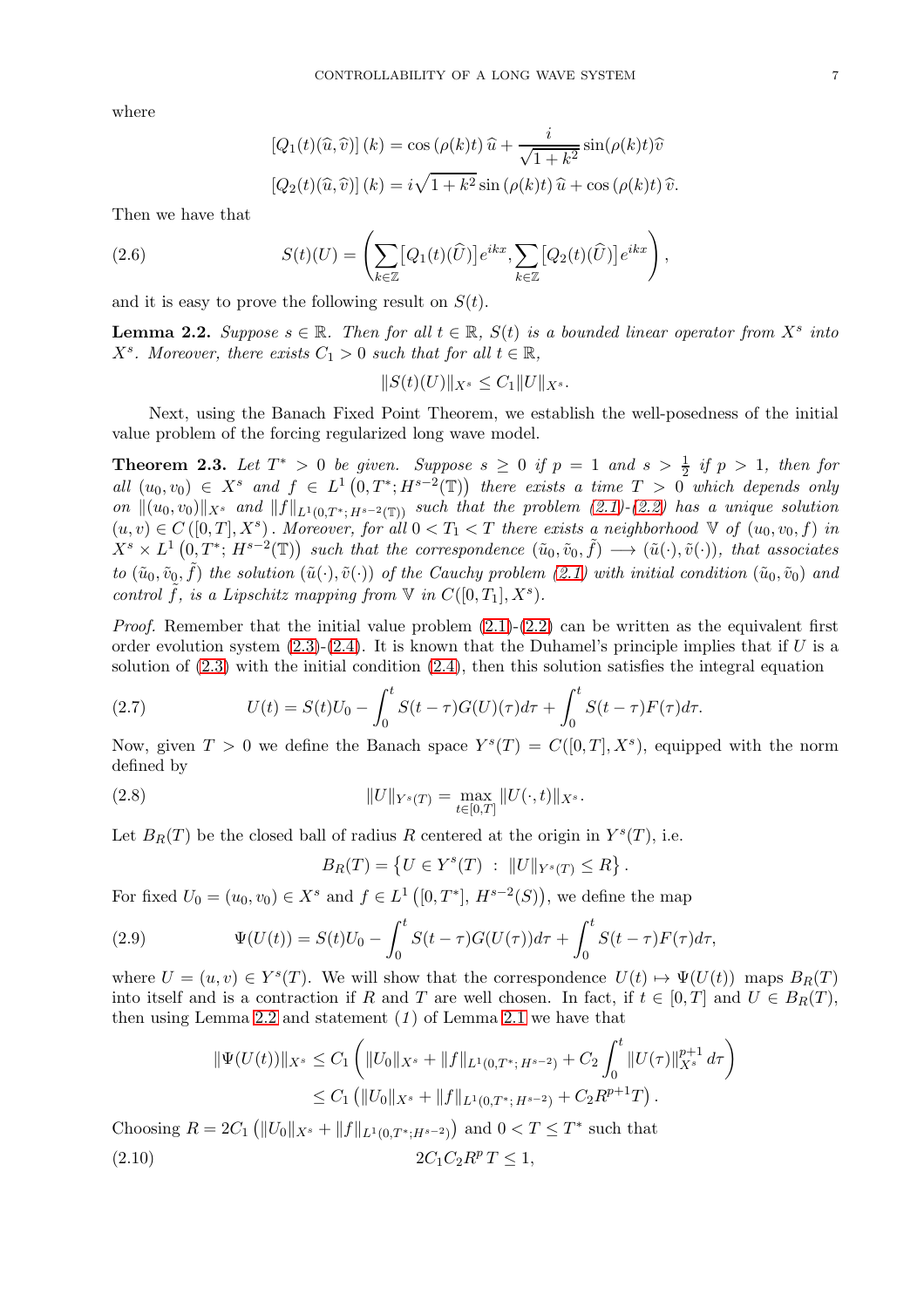we obtain that

$$
\|\Psi(U(t))\|_{X^s} \leq C_1 \left( \|U_0\|_{X^s} + \|f\|_{L^1(0,T^*;H^{s-2})} \right) \left(1 + 2C_1C_2R^p\right) = R.
$$

So that  $\Psi$  maps  $B_R(T)$  to itself. Let us prove that  $\Psi$  is a contraction. If  $U, V \in B_R(T)$ , then by the definition of  $\Psi$  we have that

$$
\Psi(U(t)) - \Psi(V(t)) = -\int_0^t S(t-\tau) \left[ G(U(\tau)) - G(V(\tau)) \right] d\tau.
$$

Then using the statement (2) of Lemma [2.1](#page-5-3) we see that for  $t \in [0, T]$ ,

$$
\|\Psi(U(t)) - \Psi(V(t))\|_{X^s} \leq C_1 C_3 \int_0^t (\|U(\tau)\|_{X^s} + \|V(\tau)\|_{X^s})^p \|U(\tau) - V(\tau)\|_{X^s} d\tau
$$
  

$$
\leq C_1 C_3 (2R)^p T \|U - V\|_{Y^s(T)}.
$$

We choose  $T$  enough small so that  $(2.10)$  holds and

(2.11) 
$$
C_1 C_3 (2R)^p T \leq \frac{1}{2}.
$$

So, we conclude that

<span id="page-7-0"></span>
$$
\|\Psi(U) - \Psi(V)\|_{Y^{s}(T)} \le \frac{1}{2} \|U - V\|_{Y^{s}(T)}.
$$

Therefore  $\Psi$  is a contraction. Thus, there exists a unique fixed point of  $\Psi$  in  $B_R(T)$ , which is a solution of the integral equation [\(2.7\)](#page-6-2). Now, if  $(u(t), v(t)) \in C([0, T], X^s)$  is a solution of the integral equation [\(2.7\)](#page-6-2), obviously  $(u(0), v(0)) = (u_0, v_0)$ . Moreover, differentiating the equation [\(2.7\)](#page-6-2) with respect to t, there appears the relation [\(2.3\)](#page-5-1). Then  $(u(t), v(t))$  is a solution of the considered problem.

The uniqueness of the solution and the local Lipschitz continuity are consequence of the following standard argument. Let  $U(t) = (u(t), v(t)), V(t) = (\tilde{u}(t), \tilde{v}(t))$  be two solutions of the equation [\(2.3\)](#page-5-1) with condition  $U_0 = (u_0, v_0, f)$  and  $V_0 = (\tilde{u}_0, \tilde{v}_0, \tilde{f})$  respectively, satisfying

$$
U,V\in C([0,T],X^s).
$$

Then, if  $t \in [0, T]$  we see that

$$
||U(t) - V(t)||_{X^{s}} \leq C_{1} \left( ||(U_{0} - V_{0})||_{X^{s}} + ||f - \tilde{f}||_{L^{1}(0,T^{*};H^{s-2})} \right)
$$
  
+  $C_{1}C_{3} \int_{0}^{t} (||U(\tau)||_{X^{s}} + ||V(\tau)||_{X^{s}})^{p} ||U(\tau) - V(\tau)||_{X^{s}} d\tau$   
 $\leq C_{1} \left( ||U_{0} - V_{0}||_{X^{s}} + ||f - \tilde{f}||_{L^{1}(0,T^{*};H^{s-2})} \right)$   
+  $(2N)^{p}C_{1}C_{3} \int_{0}^{t} ||U(\tau) - V(\tau)||_{X^{s}} d\tau,$ 

where we assume that

$$
||U||_{X^s(T)}, ||V||_{X^s(T)} \leq N.
$$

Then, taking  $C_4 = 2^p C_1 C_3$  and using Gronwall's inequality, we have for all  $t \in [0, T]$  that

<span id="page-7-1"></span>
$$
(2.12) \t\t\t ||U(t) - V(t)||_{X^s} \leq C_1 e^{C_4 N^p T} \left( ||U_0 - V_0||_{X^s} + ||f - \tilde{f}||_{L^1(0,T^*;H^{s-2})} \right).
$$

Now, if  $U_0 = V_0$  and  $f = \tilde{f}$  then we conclude that  $||U - V||_{Y^s(T)} = 0$ , which yields the uniqueness. On the other hand, from the discussion of the existence of solutions for the problem [\(2.3\)](#page-5-1)-[\(2.4\)](#page-5-2),

for  $(U_0, f) \in X^s \times L^1(0, T^*; H^{s-2}(\mathbb{T}))$  we have that the existence time T of the associated solution is characterized by the inequalities [\(2.10\)](#page-6-1)-[\(2.11\)](#page-7-0). Then, if  $0 < T_1 < T$  we define

$$
\mathbb{V} = \left\{ (V_0, \tilde{f}) \in X^s \times L^1(0, T^*; H^{s-2}(\mathbb{T})) : ||V_0 - U_0||_{X^s} + ||\tilde{f} - f||_{L^1(0, T^*; H^{s-2})} < \epsilon \right\}
$$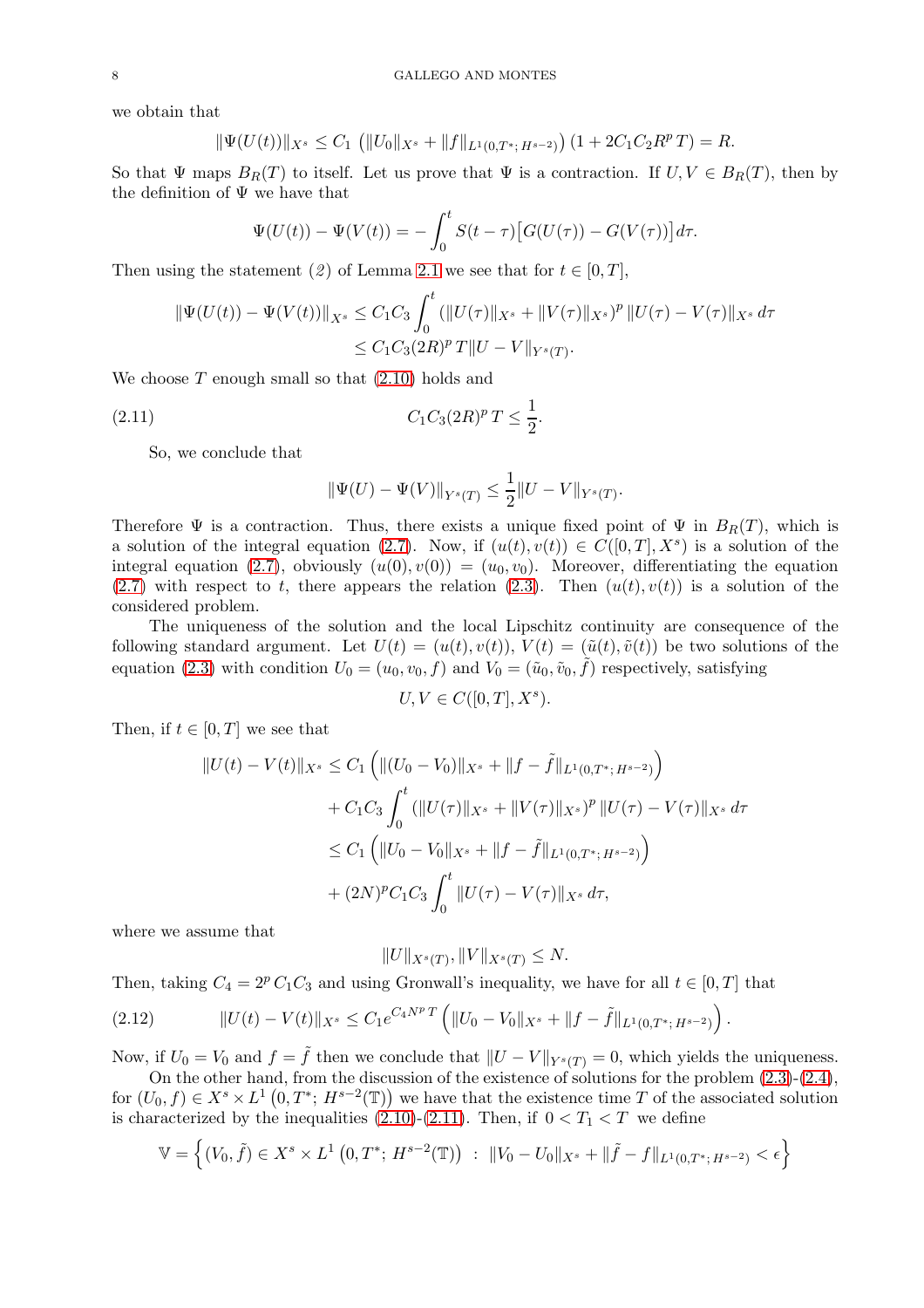with  $\epsilon =$  $\frac{1}{1}$  $\frac{1}{T_1^{1/p}} - \frac{1}{T^{1/p}}$   $\epsilon'$  and  $0 < \epsilon' < \min \left\{ \frac{1}{2C_1(2C_1)} \right\}$  $\frac{1}{2C_1(2C_1C_2)^{1/p}}, \frac{1}{4C_1(2C_1)}$  $\frac{1}{4C_1(2C_1C_3)^{1/p}}\bigg\}$ . Note that if  $(V_0,\tilde{f})\in\mathbb{V}$ then we see that

<span id="page-8-1"></span>(2.13) 
$$
||V_0||_{X^s} + ||\tilde{f}||_{L^1(0,T^*;H^{s-2})} \leq \epsilon + ||U_0||_{X^s} + ||f||_{L^1(0,T^*;H^{s-2})}.
$$

Hence we have that

(2.14) 
$$
2C_1C_2(R')^p T_1 \leq 1, \ \ 2C_1C_3(2R')^p T_1 \leq 1,
$$

where  $R' = 2C_1 \left( ||V_0||_{X^s} + ||\tilde{f}||_{L^1(0,T^*;H^{s-2})} \right)$ . In fact,

<span id="page-8-0"></span>
$$
2C_1C_2(R')^p \le 2C_1C_2 (2C_1\epsilon + R)^p
$$
  
\$\le \left(2C\_1 (2C\_1C\_2)^{1/p} \left(\frac{1}{T\_1^{1/p}} - \frac{1}{T^{1/p}}\right)\epsilon' + (2C\_1C\_2)^{1/p} R\right)^p < \frac{1}{T\_1}.

In a similar way we have the other inequality. Then from  $(2.14)$  we conclude that for any  $(V_0, \tilde{f}) = (\tilde{u}_0, \tilde{v}_0, \tilde{f}) \in V$  there exists a unique solution  $V(t) = (\tilde{u}(t), \tilde{v}(t)) \in C([0, T_1], X^s)$  of the problem [\(2.3\)](#page-5-1) with initial condition  $V_0$  and control  $\tilde{f}$ ; moreover,  $V \in B_{R'}(T_1)$  with  $R' =$  $2C_1\left(\|V_0\|_{X^s}+\|\tilde{f}\|_{L^1([0,T^*],H^{s-2})}\right)$ . Then using  $(2.13)$ , for  $(V_0,\tilde{f}), (W_0,\tilde{g})\in\mathbb{V}$  with associated solutions  $V$  and  $W$  respectively, we have that

$$
||V||_{Y^{s}(T)} + ||W||_{Y^{s}(T)} \leq 2C_{1} \left( ||V_{0}||_{X^{s}} + ||\tilde{f}||_{L^{1}(0,T^{*};H^{s-2})} + ||W_{0}||_{X^{s}} + ||\tilde{g}||_{L^{1}(0,T^{*};H^{s-2})} \right)
$$
  
\n
$$
\leq 4C_{1} \left( \epsilon + ||U_{0}||_{X^{s}} + ||f||_{L^{1}(0,T^{*};H^{s-2})} \right)
$$
  
\n
$$
\leq \frac{2}{(2C_{1}C_{2})^{1/p}} \left( \frac{1}{T_{1}^{1/p}} - \frac{1}{T^{1/p}} \right) + 4C_{1} \left( ||U_{0}||_{X^{s}} + ||f||_{L^{1}(0,T^{*};H^{s-2})} \right)
$$
  
\n
$$
\leq \frac{2}{(2C_{1}C_{2}T_{1})^{1/p}}.
$$

Then using (2.[12\)](#page-7-1) with  $N = 2 (2C_1C_2T_1)^{-1/p}$  we obtain that for all  $t \in [0, T_1]$ ,

$$
||V(t) – W(t)||_{Y^{s}} \leq C_1 e^{C_4 N T_1} ||V_0 – W_0||_{Y^{s}} \leq C ||V_0 – W_0||_{Y^{s}}
$$

where  $C = C_1 e^{2^{2p} C_3 (2C_2)^{-1}}$ , and the proof is complete.

Now, with the Theorem [2.3](#page-6-3) in hands, we turn to establish the wellposednes of the linear system  $(1.10)$  via transposition, i.e, the equation  $(1.10)$  has to be understood in a weak sense. For instance, the respective solution can be defined by transpositions (see [\[19\]](#page-25-14), [\[20\]](#page-25-15)). Let us briefly recall how can this be done.

Consider  $f \in L^1(0,T,H^{-1}(\mathbb{T}))$ ,  $g \in L^1(0,T,L^2(\mathbb{T}))$  and  $(\varphi,\psi)$  the solution of the adjoint equation

<span id="page-8-2"></span>(2.15) 
$$
\begin{cases} \partial_t \varphi - \partial_x^2 \partial_t \varphi - \partial_x \psi = f, & x \in \mathbb{T}, \quad t \in \mathbb{R}, \\ \partial_t \psi - \partial_x \varphi = g, & x \in \mathbb{T}, \quad t \in \mathbb{R}, \\ \varphi(x, T) = 0, \quad \psi(x, T) = 0, & x \in \mathbb{T}. \end{cases}
$$

The wellposedness of system [\(2.15\)](#page-8-2) is guaranties by using a similar argument to the Theorem [2.3.](#page-6-3) Thus, there exists a unique solution  $(\varphi, \psi)$  belongs to  $C([0,T]; X^1)$ . To establish the solution via transposition, we multiply [\(1.10\)](#page-3-0) by  $(\varphi, \psi)$  and integrating by parts (formally)

$$
(2.16) \quad \int_0^T \int_{\mathbb{T}} u f dx dt + \int_0^T \int_{\mathbb{T}} v g dx dt - \int_{\mathbb{T}} u_0(x) \varphi(x, 0) - \int_{\mathbb{T}} \partial_x u_0(x) \partial_x \varphi(x, 0) dx - \int_{\mathbb{T}} v_0(x) \psi(x, 0) dx = \int_0^T \int_{\mathbb{T}} g(t) \varphi(x, t) \delta(x + ct) dx dt.
$$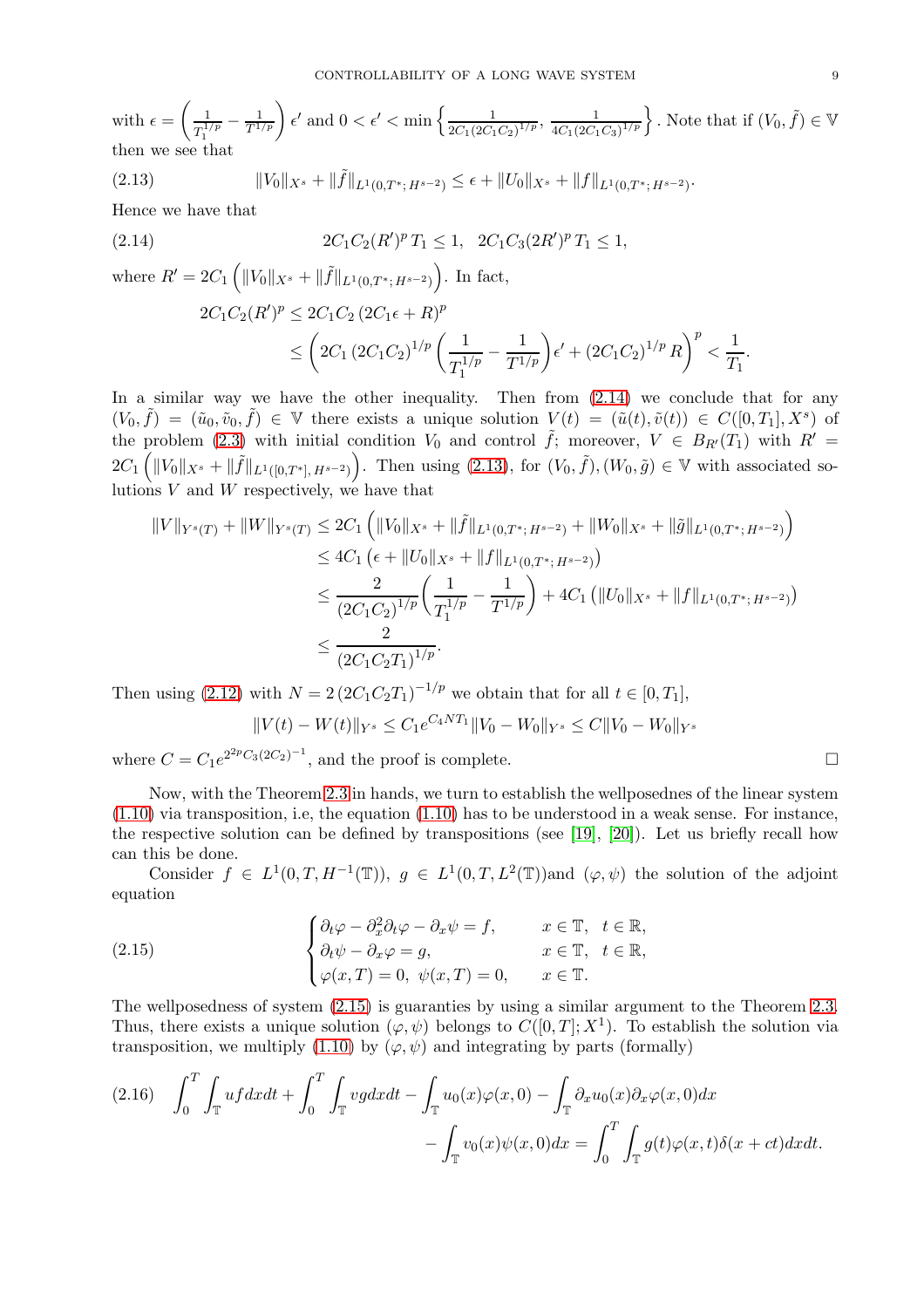Therefore, we can say that  $(u, v)$  is the solution of  $(1.10)$  if and only if

<span id="page-9-0"></span>
$$
(2.17) \quad \int_0^T (u(t), f(t))_{L^2(\mathbb{T})} dt + \int_0^T (v(t), g(t))_{L^2(\mathbb{T})} dt - \langle u_0, \varphi(0) \rangle_{H^{-1}(\mathbb{T}), H^1(\mathbb{T})} - (v_0, \psi(0))_{L^2(\mathbb{T})} = \int_0^T g(t) \varphi(-ct, t) dt
$$

for all  $f \in L^1(0,T; H^{-1}(\mathbb{T}))$ ,  $g \in L^1(0,T; L^2(\mathbb{T}))$  and  $(\varphi, \psi)$  the solution of [\(2.15\)](#page-8-2). As in [\[19\]](#page-25-14), [\[20\]](#page-25-15) it can be proved that for any initial data  $(u_0, v_0) \in H^{-1}(\mathbb{T}) \times L^2(\mathbb{T})$ , the identity  $(2.17)$  has a unique solution  $(u.v) \in C([0,T]; H^{-1}(\mathbb{T}) \times L^2(\mathbb{T})).$ 

2.2. Spectral Analysis. We analyze the linear operator related to the g-SRLW system and study its spectral structure, eigenvalues and eigenfunctions, which will play an important role in the characterization of the solutions. Then, in this section we perform the spectral analysis for the operator

$$
A = \begin{pmatrix} 0 & (I - \partial_x^2)^{-1} \partial_x \\ \partial_x & 0 \end{pmatrix},
$$

defined in the space  $X<sup>s</sup>$ . The result in this analysis will be the basis to transfer the exact controllability of the associated linear system to the nonlinear system. Let us define

$$
E_{1,k} = \begin{pmatrix} e^{ikx} \\ 0 \end{pmatrix}, \quad E_{2,k} = \begin{pmatrix} 0 \\ ke^{ikx} \end{pmatrix},
$$

for  $k \in \mathbb{Z}^* = \mathbb{Z} \setminus \{0\}$ . If we set

$$
\Sigma_k = \begin{pmatrix} 0 & \frac{ik^2}{1+k^2} \\ i & 0 \end{pmatrix}, \quad k \in \mathbb{Z}^*,
$$

then we see directly that

$$
A(E_{1,k}, E_{2,k}) = (E_{1,k}, E_{2,k})\Sigma_k, \quad k \in \mathbb{Z}^*.
$$

Moreover, we have that the eigenvalues for  $\Sigma_k$  are

$$
\lambda_k^+ = i \sqrt{\frac{k^2}{1+k^2}}, \quad \lambda_k^- = -i \sqrt{\frac{k^2}{1+k^2}}, \quad k \in \mathbb{Z}^*,
$$

with corresponding eigenvector

$$
\tilde{e}_k^+ = \left(\frac{1}{\frac{(1+k^2)\lambda_k^+}{ik^2}}\right), \quad \tilde{e}_k^- = \left(\frac{1}{\frac{(1+k^2)\lambda_k^-}{ik^2}}\right), \quad k \in \mathbb{Z}^*.
$$

Thus, we have that

$$
A(E_{1,k}, E_{2,k})(\tilde{e}_k^+, \tilde{e}_k^-) = (E_{1,k}, E_{2,k})\Sigma_k(\tilde{e}_k^+, \tilde{e}_k^-)
$$
  
=  $(\lambda_{1,k}(E_{1,k}, E_{2,k})\tilde{e}_k^+, \lambda_{2,k}(E_{1,k}, E_{2,k})\tilde{e}_k^-), \quad k \in \mathbb{Z}^*,$ 

meaning that  $\lambda_k^+$  $\lambda_k^+$  and  $\lambda_k^-$  are the eigenvalues for the operator A with corresponding eigenvectors

$$
\eta_k^{\pm} = (E_{1,k}, E_{2,k})\tilde{e}_k^{\pm}, \quad k \in \mathbb{Z},
$$

where

$$
\lambda_0^+ = \lambda_0^- = 0, \quad \tilde{e}_0^+ = \begin{pmatrix} 1 \\ 0 \end{pmatrix}, \quad \tilde{e}_0^- = \begin{pmatrix} 0 \\ 1 \end{pmatrix}, \quad E_{1,0} = \begin{pmatrix} 1 \\ 0 \end{pmatrix}, \quad E_{2,0} = \begin{pmatrix} 0 \\ 1 \end{pmatrix}
$$

.

On the other hand, we see that

$$
\lim_{k\to\infty}(\tilde{e}_k^+,\tilde{e}_k^-)=\begin{pmatrix}1&1\\1&-1\end{pmatrix}
$$

and also that

$$
\lim_{k \to \pm \infty} \det(\tilde{e}_k^+, \tilde{e}_k^-) = -2 \neq 0.
$$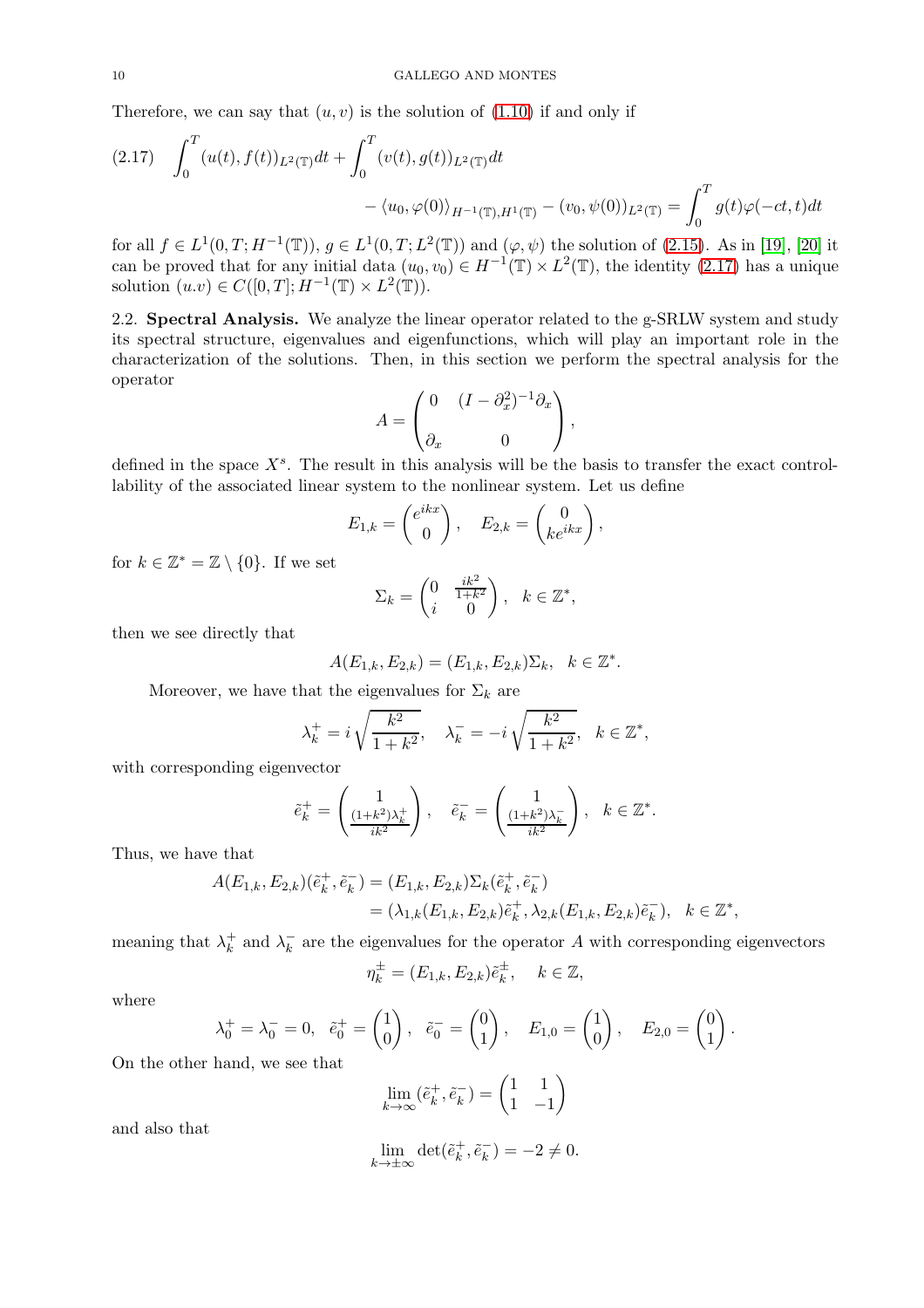In other words,  $\{\nu_0^+, \nu_0^-, \nu_k^+, \nu_k^- : k \in \mathbb{Z}^*\}$  forms a Riesz basis for  $X_s$  with

$$
\nu_k^\pm = \frac{\eta_k^\pm}{\|\eta_k^\pm\|_{X_s}},
$$

Moreover, we also have that  $\nu_k^{(1),\pm} = b_k^{\pm} e^{ikx}$  with

(2.18) 
$$
0 < C_1 \leq |b_k^{\pm}| \leq C_2, \quad k \in \mathbb{Z}.
$$

From the above discussion we have the following result.

**Theorem 2.4.** Let  $\lambda_k^{\pm} = \pm i \mu_k$  and  $\phi_k^{\pm}$  be given by

$$
\mu_k = \sqrt{\frac{k^2}{1+k^2}} = \frac{|k|}{\sqrt{1+k^2}}, \quad k \in \mathbb{Z},
$$
  

$$
\phi_k^+ = \begin{cases} \nu_k^+, & k = 0, 1, 2, 3, \dots \\ \nu_k^-, & k = -1, -2, -3, \dots, \end{cases} \qquad \phi_k^- = \begin{cases} \nu_{-k}^+, & k = 1, 2, 3, \dots \\ \nu_{-k}^-, & k = 0, -1, -2, -3, \dots, \end{cases}
$$

then we have that

a) The spectrum of the operator  $A$  is  $\sigma(A) = {\lambda_k^{\pm}} : k \in \mathbb{Z}$ , in which each  $\lambda_k^{\pm}$  is a double eigenvalue with eigenvectors  $\phi_k^+$  $\underset{k}{\sharp}$  and  $\phi_k^-$  for  $k \in \mathbb{Z}$ .

b) The set  $\{\phi_k^{\pm}, : k \in \mathbb{Z}\}\$  forms an orthonormal basis for the space  $X^s$ . Thus, any  $U \in X^s$  has the following Fourier expansion

<span id="page-10-0"></span>
$$
U = \sum_{k \in \mathbb{Z}} \left( \alpha_k^+ \phi_k^+ + \alpha_k^- \phi_k^- \right), \quad \alpha_k^{\pm} = \left\langle U, \phi_k^{\pm} \right\rangle_{X^s}, \quad k \in \mathbb{Z}.
$$

2.3. Moving distributed controllability of the Linear System. In this subsection, we consider the exact controllability problem for the linear system associated to [\(1.7\)](#page-2-0):

(2.19) 
$$
\begin{cases} \partial_t u - \partial_x^2 \partial_t u - \partial_x v = b(x + ct)h(x, t), & x \in \mathbb{T}, \quad t \in [0, T], \\ \partial_t v - \partial_x u = 0, & x \in \mathbb{T}, \quad t \in [0, T], \\ u(x, 0) = u_0(x), \quad v(x, 0) = v_0(x), & x \in \mathbb{T}. \end{cases}
$$

Let us first deduce a necessary and sufficient condition for the exact controllability property of [\(2.19\)](#page-10-0) holds. By  $\langle \cdot, \cdot \rangle$ , we denote the duality product between  $X^s$  and its dual  $X^{-s}$ . For  $(\varphi_T, \psi_T) \in X^{-s}$ , consider the following backward homogeneous equation

<span id="page-10-1"></span>(2.20) 
$$
\begin{cases} \partial_t \varphi - \partial_x^2 \partial_t \varphi - \partial_x \psi = 0, & x \in \mathbb{T}, \quad t \in \mathbb{R}, \\ \partial_t \psi - \partial_x \varphi = 0, & x \in \mathbb{T}, \quad t \in \mathbb{R}, \\ \varphi(x, T) = \varphi_T(x), \quad \psi(x, T) = \psi_T(x), & x \in \mathbb{T}. \end{cases}
$$

Let  $(\varphi, \psi) \in C([0, T], X^{-s})$  be the unique weak solution of  $(2.20)$ .

<span id="page-10-3"></span>**Lemma 2.5.** Let  $b = b(x) \in C^{\infty}(\mathbb{T})$ , be such that

(2.21) 
$$
\omega = \{x \in \mathbb{T} : b(x) \neq 0\} \neq \emptyset.
$$

Then, the control  $h(x,t) \in L^2(0,T;H^{s-2}(\mathbb{T}))$  drives the inital data  $(u_0, v_0) \in X^s$  of the system  $(2.19)$  to  $(u_T, v_T) \in X^s$  in time  $T$  if and only if

<span id="page-10-2"></span>(2.22) 
$$
\int_0^T \int_{\mathbb{T}} h(x,t)b(x+ct)\varphi(x,t)dxdt = \langle u_T, \varphi_T - \partial_x^2 \varphi_T \rangle + \langle v_T, \psi_T \rangle - \langle u_0, \varphi(0) + \partial_x^2 \varphi(0) \rangle - \langle v_0, \psi(0) \rangle
$$

for all  $(\varphi_T, \psi_T) \in X^{-s}$ , where  $(\varphi, \psi)$  is the corresponding solution of  $(2.20)$ .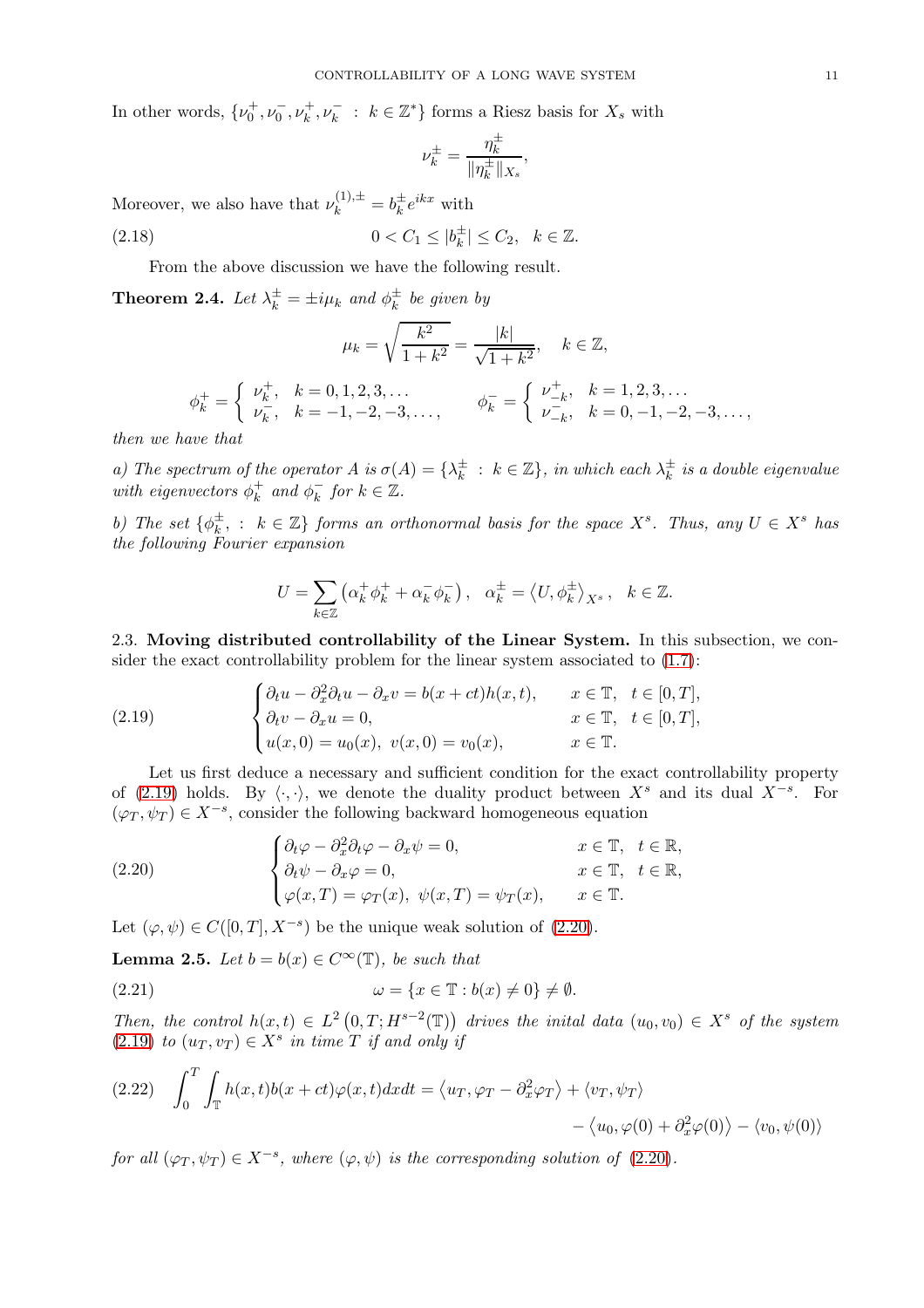*Proof.* Let us first suppose that  $(u_0, v_0)$  and  $(\varphi_T, \psi_T)$  belong to  $\mathcal{D}(\mathbb{T}) \times \mathcal{D}(\mathbb{T})$  and  $h \in \mathcal{D}((0, T) \times \mathbb{T})$ and let  $(u, v)$  and  $(\varphi, \psi)$  be the (regular) solutions of [\(2.19\)](#page-10-0) and [\(2.20\)](#page-10-1). We recall that  $\mathcal{D}(M)$ denotes the set of  $C^{\infty}(M)$  functions with compact support in M. By multiplying the equation of  $(u, v)$  by  $(\varphi, \psi)$  and by integrating by parts one obtains,

<span id="page-11-0"></span>
$$
(2.23) \quad \int_0^T \int_{\mathbb{T}} h(x,t)b(x+ct)\varphi(x,t)dxdt = \int_{\mathbb{T}} u(x,T)(\varphi_T(x) - \partial_x^2 \varphi_T(x))dx + \int_{\mathbb{T}} v(x,T)\psi_T dx - \int_{\mathbb{T}} u_0(x)(\varphi(x,0) + \partial_x^2 \varphi(x,0))dx - \int_{\mathbb{T}} v_0(x)\psi(x,0)dx.
$$

From a density argument we deduce, by passing to the limit in [\(2.23\)](#page-11-0), that for any  $(u_0, v_0) \in X^s$ and  $(\varphi_T, \psi_T) \in X^{-s}$ ,

<span id="page-11-1"></span>(2.24) 
$$
\int_0^T \int_{\mathbb{T}} h(x,t)b(x+ct)\varphi(x,t)dxdt = \langle u(T), \varphi_T - \partial_x^2 \varphi_T \rangle + \langle v(T), \psi_T \rangle - \langle u_0, \varphi(0) + \partial_x^2 \varphi(0) \rangle - \langle v_0, \psi(0) \rangle.
$$

Now, from [\(2.24\)](#page-11-1), it follows immediately that [\(2.22\)](#page-10-2) holds if and only if  $(u_0, v_0)$  is controllable to  $(u_T, v_T)$  and h is the corresponding control. This completes the proof.

**Remark 1.** Without any loss of generality, we shall consider only the case  $u_0 = v_0 = 0$ . Indeed, let  $(u_0, v_0)$ ,  $(u_T, v_T)$  in  $X^s$  and h in  $L^2(0, T; H^{s-2}(\mathbb{T}))$  be the control which lead the solution  $(\tilde{u}, \tilde{v})$ of [\(2.19\)](#page-10-0) from the zero initial data to the final state  $(u^T, v^T) - (u(T), v(T))$ , where  $(u, v)$  is the mild solution corresponding to  $(2.19)$  with initial data  $(u_0, v_0)$ . It follows immediately that these controls also lead to the solution  $(\tilde{u}, \tilde{v}) + (u, v)$  of [\(2.19\)](#page-10-0) from  $(u_0, v_0)$  to the final state  $(u_T, v_T)$ .

We have the following exact controllability result.

<span id="page-11-5"></span>**Theorem 2.6.** Let  $T > 0$ ,  $|c| > 2$  and  $s \ge 0$  be given. Let  $b = b(x) \in C^{\infty}(\mathbb{T})$  be such that

(2.25) 
$$
\omega = \{x \in \mathbb{T} : b(x) \neq 0\} \neq \emptyset.
$$

Then, for all  $T > \frac{2\pi}{\Delta}$  with

<span id="page-11-3"></span>
$$
\Delta = \liminf_{k \to \infty} \left( \mu_{k+1}^{\pm} - \mu_k^{\pm} \right), \quad \mu_k^{\pm} = ck \pm \frac{|k|}{\sqrt{1 + k^2}}
$$

,

and for any  $(u_T, v_T) \in X^s$ , there exists a function  $h \in L^2(0, T; H^{s-2}(\mathbb{T}))$  such that the system [\(2.19\)](#page-10-0) with null initial data admits a unique solution  $(u, v) \in C([0, T], X^s)$  satisfying

(2.26) 
$$
(u(x,0),v(x,0)) = (0,0) \quad and \quad (u(x,T),v(x,T)) = (u_T(x),v_T(x)).
$$

Moreover, there exists a constant  $C > 0$  depending only on s and T such that

$$
(2.27) \t\t\t\t\t ||h||_{L^{2}(0,T;H^{s-2}(\mathbb{T}))} \leq C||(u_T, v_T)||_{X^{s}}
$$

Proof. Firstly, note that the adjoin system associated to [\(2.19\)](#page-10-0) is given by

<span id="page-11-2"></span>(2.28) 
$$
\begin{cases} \partial_t \varphi - \partial_x^2 \partial_t \varphi - \partial_x \psi = 0, & x \in \mathbb{T}, \quad t \in \mathbb{R}, \\ \partial_t \psi - \partial_x \varphi = 0, & x \in \mathbb{T}, \quad t \in \mathbb{R}. \end{cases}
$$

with final data

Note that if  $(u, v)$  is the solution of [\(2.19\)](#page-10-0) with  $h = 0$ , then  $\varphi(x, t) = u(2\pi - x, T - t)$  and  $\psi(x,t) = v(2\pi - x, T - t)$  is the solution of adjoin system [\(2.28\)](#page-11-2). Thus, from the semigroup approach [\(2.6\)](#page-6-4) the solution takes the form

<span id="page-11-4"></span>(2.29) 
$$
\begin{cases} \varphi(x,t) = \sum_{k \in \mathbb{Z}} \left( \alpha_k \cos\left(\sqrt{\frac{k^2}{1+k^2}}(T-t)\right) + \frac{i}{\sqrt{1+k^2}} \beta_k \sin\left(\sqrt{\frac{k^2}{1+k^2}}(T-t)\right) \right) e^{-ikx} \\ \psi(x,t) = \sum_{k \in \mathbb{Z}} \left( \beta_k \cos\left(\sqrt{\frac{k^2}{1+k^2}}(T-t)\right) + i\sqrt{1+k^2} \alpha_k \sin\left(\sqrt{\frac{k^2}{1+k^2}}(T-t)\right) \right) e^{-ikx} .\end{cases}
$$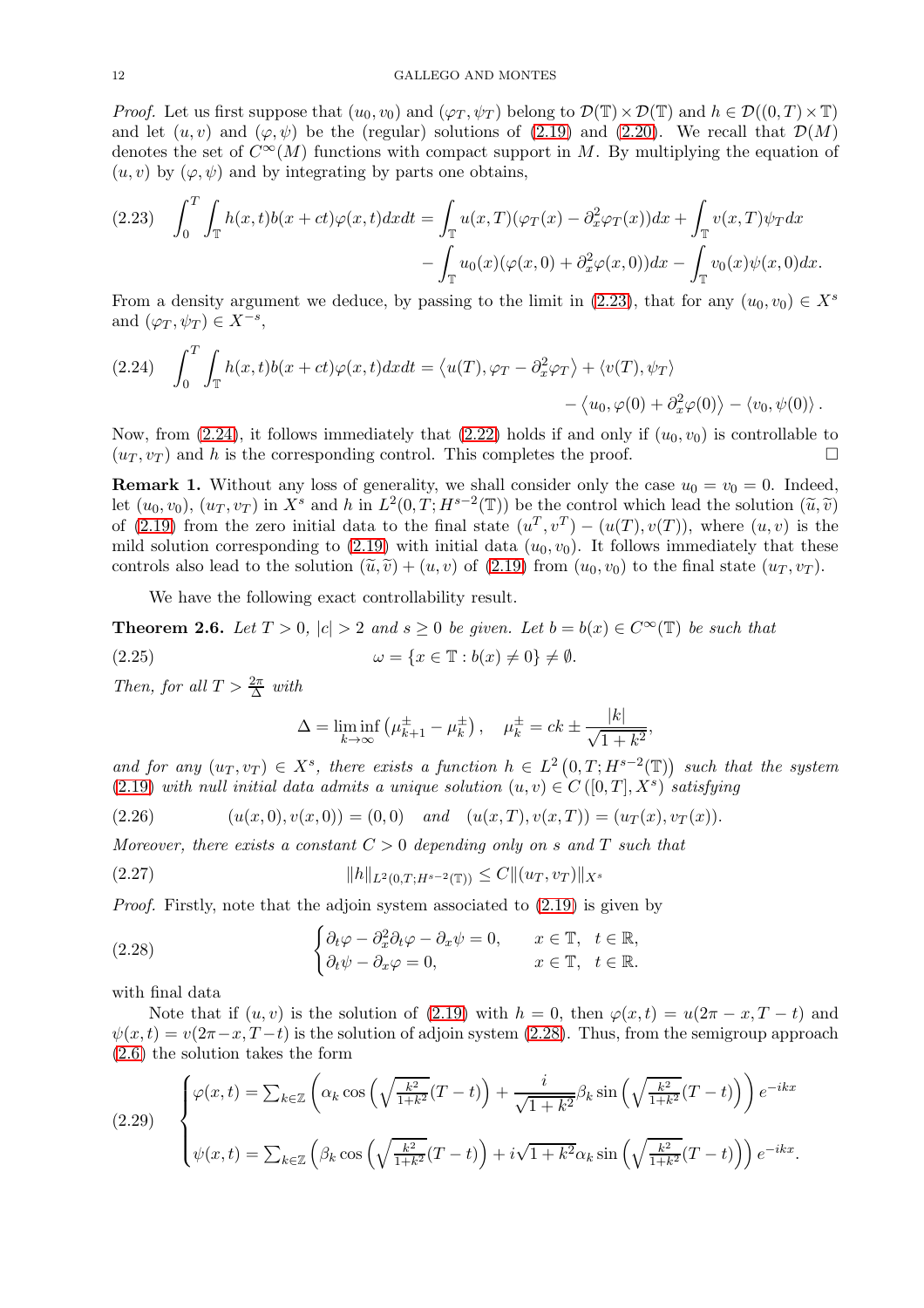Let us multiply the first equation of the system [\(2.19\)](#page-10-0) by  $\varphi$ , the second one by  $\psi$  and integrating by parts on  $\mathbb{T} \times [0,T]$ , it follows that

<span id="page-12-0"></span>(2.30) 
$$
\int_{\mathbb{T}} \left[ u\varphi - u \partial_x^2 \varphi + v\psi \right]_0^T dx = \int_0^T \int_{\mathbb{T}} h(x,t)b(x+ct)\varphi(x,t)dxdt.
$$

Now, taking  $k \in \mathbb{Z}$ , if  $\varphi_k^{\pm}(x,t) = e^{\pm i \sqrt{\frac{k^2}{1+k^2}}(T-t)} e^{-ikx}$ , then  $\psi_k^{\pm}(x,t) = \pm \sqrt{1+k^2} \varphi_k^{\pm}(x,t)$  or if  $\psi_k^{\pm}(x,t) = e^{\pm i \sqrt{\frac{k^2}{1+k^2}}(T-t)} e^{-ikx}$ , then  $\varphi_k^{\pm}(x,t) = \pm \frac{1}{\sqrt{1+k^2}}$  $\frac{1}{1+k^2}\psi_k^{\pm}(x,t)$ . It is easy to see that any case we get the same moment problem. Thus, from [\(2.30\)](#page-12-0), it follows that

$$
\int_{0}^{T} \int_{\mathbb{T}} h(x,t)b(x+ct)e^{\pm i\sqrt{\frac{k^{2}}{1+k^{2}}}(T-t)}e^{-ikx}dxdt
$$
\n
$$
= e^{\pm i\sqrt{\frac{k^{2}}{1+k^{2}}}T} \left\{ (1+k^{2}) \int_{\mathbb{T}} e^{-ikx} \left[ e^{\mp i\sqrt{\frac{k^{2}}{1+k^{2}}}T}u(x,T) \right] dx \right. \\
\left. \pm \sqrt{1+k^{2}} \int_{\mathbb{T}} e^{-ikx} \left[ e^{\mp i\sqrt{\frac{k^{2}}{1+k^{2}}}T}v(x,T) \right] dx \right\}.
$$

By a simple change of variables, we obtain

$$
\int_0^T \int_{\mathbb{T}} h(x,t)b(x+ct)e^{\pm i\sqrt{\frac{k^2}{1+k^2}}(T-t)}e^{-ikx}dxdt = \int_0^T \int_{\mathbb{T}} \widetilde{h}(x,t)b(x)e^{\pm i\sqrt{\frac{k^2}{1+k^2}}(T-t)}e^{-ik(x-ct)}dxdt,
$$

where  $h(x, t) = h(x - ct, t)$ . Then, the moment problem consists in finding a control h such that for all  $k \in \mathbb{Z}$ ,

<span id="page-12-1"></span>
$$
(2.31) \quad \int_0^T \int_{\mathbb{T}} \widetilde{h}(x,t)b(x)e^{i\left(kc\mp\sqrt{\frac{k^2}{1+k^2}}\right)t}e^{-ikx}dxdt = (1+k^2)\int_{\mathbb{T}} e^{-ikx}\left[e^{\mp i\sqrt{\frac{k^2}{1+k^2}}T}u(x,T)\right]dx
$$

$$
\pm \sqrt{1+k^2}\int_{\mathbb{T}} e^{-ikx}\left[e^{\mp i\sqrt{\frac{k^2}{1+k^2}}T}v(x,T)\right]dx.
$$

Now, we choose  ${q_m^{\pm}}_{m \in \mathbb{Z}^*} \subset L^2(0,T)$  as a biorthogonal family to the set

$$
S = \left\{ e^{i(kc \mp \sqrt{\frac{k^2}{k^2+1}})t} \right\}_{k \in \mathbb{Z}}
$$

.

It means that,

$$
\int_0^T q_m^{\pm}(t)e^{i\left(kc\mp\sqrt{\frac{k^2}{k^2+1}}\right)t}dt = \delta_{km}, \text{ and } \int_0^T q_m^{\pm}(t)e^{i\left(kc\pm\sqrt{\frac{k^2}{k^2+1}}\right)t}dt = 0, \quad \forall m, k \in \mathbb{Z},
$$

where  $\delta_{km}$  is Kronecker's delta. The existence of this biorthogonal family can be established as explained in [\[10,](#page-25-5) Remark 16] under the hypoteshis  $|c| > 2$  and  $T > \frac{2\pi}{\Delta}$ . The condition  $|c| > 2$ guaranties that  $\Delta$  is positive and to avoid the existence of different k and m such that

<span id="page-12-2"></span>
$$
ck + \frac{|k|}{\sqrt{1+k^2}} = cm - \frac{|m|}{\sqrt{1+m^2}}
$$

with it is necessary to solve the moment problem with no additional compatibility conditions on the initial and final data, [\[10,](#page-25-5) Lemma 12]. We can cite [\[27,](#page-25-16) section 2] for more details. Following [\[25\]](#page-25-7), we look for a control  $h(x, t)$  of the form

(2.32) 
$$
\widetilde{h}(x,t) = \sum_{m \in \mathbb{Z}} \left( f_m^+ q_m^+(t) + f_m^- q_m^-(t) \right) e^{imx},
$$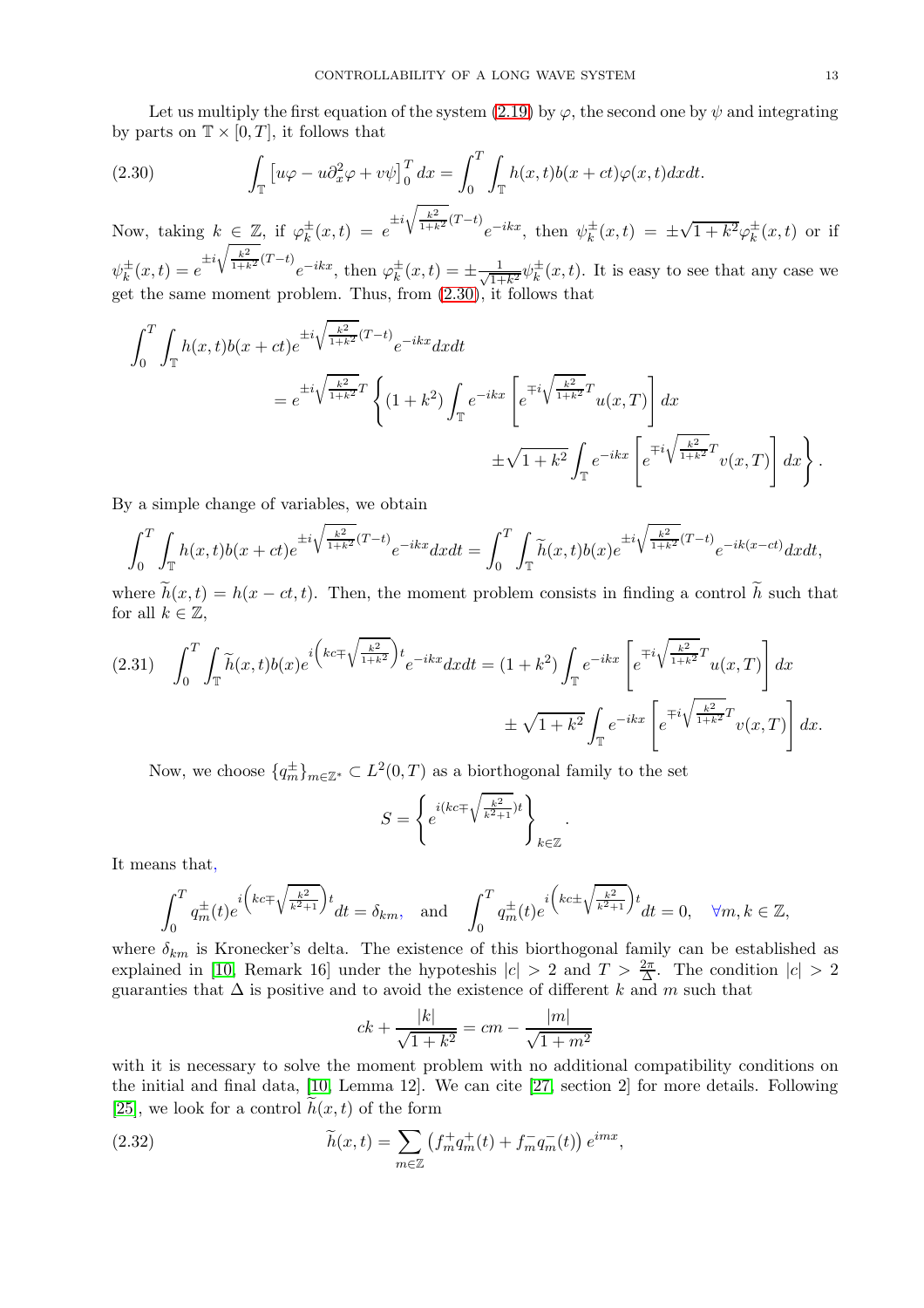where  $\{q_m^{\pm}\}_{m\in\mathbb{Z}} \in L^2(0,T)$  is a biorthogonal family of S and the functions  $f_k^{\pm}$  are to be determined later to satisfy the moment problem [\(2.31\)](#page-12-1). Thus, we obtain

<span id="page-13-1"></span>(2.33) 
$$
f_k^+ = \frac{e^{-i\sqrt{\frac{k^2}{1+k^2}}T}\sqrt{1+k^2}}{\int_{\mathbb{T}} b(x)dx} \left[ \sqrt{1+k^2} \int_{\mathbb{T}} e^{-ikx} u_T(x) dx + \int_{\mathbb{T}} e^{-ikx} v_T(x) dx \right]
$$

and

<span id="page-13-0"></span>(2.34) 
$$
f_{k}^{-} = \frac{e^{i\sqrt{\frac{k^{2}}{1+k^{2}}}T}\sqrt{1+k^{2}}}{\int_{\mathbb{T}} b(x)dx} \left[\sqrt{1+k^{2}}\int_{\mathbb{T}} e^{-ikx}u_{T}(x)dx - \int_{\mathbb{T}} e^{-ikx}v_{T}(x)dx\right]
$$

where  $\int_{\mathbb{T}} b(x)dx \neq 0$  by hypothesis. Now, The result will be proved if we prove that the control function h belong to  $L^2(0,T;H^{s-2}(\mathbb{T}))$ . From now on, we will denote by  $C>0$  a general constant which may vary from line to line. Note that

$$
\|\tilde{h}\|_{L^{2}(0,T;H^{s-2}(\mathbb{T}))}^{2} = \int_{0}^{T} \left\| \sum_{j\in\mathbb{Z}} \left( f_{j}^{+}q_{j}^{+}(t) + f_{j}^{-}q_{j}^{-}(t) \right) e^{ijx} \right\|_{H^{s-2}(\mathbb{T})}^{2} dt
$$
  

$$
\leq C \int_{0}^{T} \sum_{j\in\mathbb{Z}} \left( 1 + j^{2} \right)^{s-2} \left| f_{j}^{+}q_{j}^{+}(t) + f_{j}^{-}q_{j}^{-}(t) \right|^{2} dt
$$
  

$$
\leq C \left( \| u_{T} \|_{H^{s}(\mathbb{T})}^{2} + \| v_{T} \|_{H^{s-1}(\mathbb{T})}^{2} \right).
$$

Thus, from Lemma [2.5](#page-10-3) the function  $h(x, t) = \tilde{h}(x + ct, t)$  given by [\(2.32\)](#page-12-2) - [\(2.34\)](#page-13-0) is the desired control that drives the system from  $(0, 0)$  to  $(u_T, v_T)$ . control that drives the system from  $(0, 0)$  to  $(u_T, v_T)$ .

Nonlinear System. We turn to the nonlinear system and we prove the exact controllability for the full system¡. Firstly, we introduce the linear (bounded) operator

(2.35) 
$$
\Phi: X^s \times X^s \longrightarrow L^2(0,T;H^{s-2}(\mathbb{T}))
$$

defined by

(2.36) 
$$
\Phi ((u_0, v_0), (u_T, v_T)) (t) = h(t),
$$

where h is given by [\(2.32\)](#page-12-2) and  $f_m^{\pm}$  is the solution of [\(2.33\)](#page-13-1)-[\(2.34\)](#page-13-0) with  $((\hat{u}_0)_k,(\hat{v}_0)_k)$  and  $((\hat{u}_T)_k,(\hat{v}_T)_k)$ substituted to  $((\hat{u}_k)(0),(\hat{v}_k)(0))$  and  $((\hat{u}_k)(T),(\hat{v}_k)(T))$ , respectively. Thus,  $h = \Phi((u_0, v_0), (u_T, v_T))$ is a control driving the solution  $(u, v)$  of [\(2.19\)](#page-10-0) from  $(u_0, v_0)$  at  $t = 0$  to  $(u_T, v_T)$  at  $t = T$ .

**Proof of Theorem [1.2.](#page-3-2)** Pick any time  $T > 2\pi/\Delta$ , and any  $(u_0, v_0), (u_T, v_T) \in X^s$  (If  $p = 1, s = 1$ ) and if  $p > 1$ ,  $s > 1/2$ ) satisfying

(2.37) 
$$
\|(u_0, v_0)\|_{X^s} + \|(u_T, v_T)\|_{X^s} < \delta,
$$

with  $\delta$  to be determined later. Recall that we can rewrite [\(2.19\)](#page-10-0) as the first order evolution system

(2.38) 
$$
\begin{cases} U_t = AU - G(U) + Bh, \\ U(0, \cdot) = (u(0, \cdot), v(0, \cdot)) = (u_0, v_0) = U_0, \end{cases}
$$

where

$$
G(U) = \begin{pmatrix} \left(I - \partial_x^2\right)^{-1} \partial_x \left(\frac{1}{p+1} u^{p+1}\right) \\ 0 \end{pmatrix}, \quad Bh = \begin{pmatrix} \left(I - \partial_x^2\right)^{-1} (\tilde{b}h) \\ 0 \end{pmatrix},
$$

with  $\bar{b}(x) = b(x + ct)$ . Consider the operator

$$
w(U,T) = \int_0^T S(T-\tau)G(U) d\tau.
$$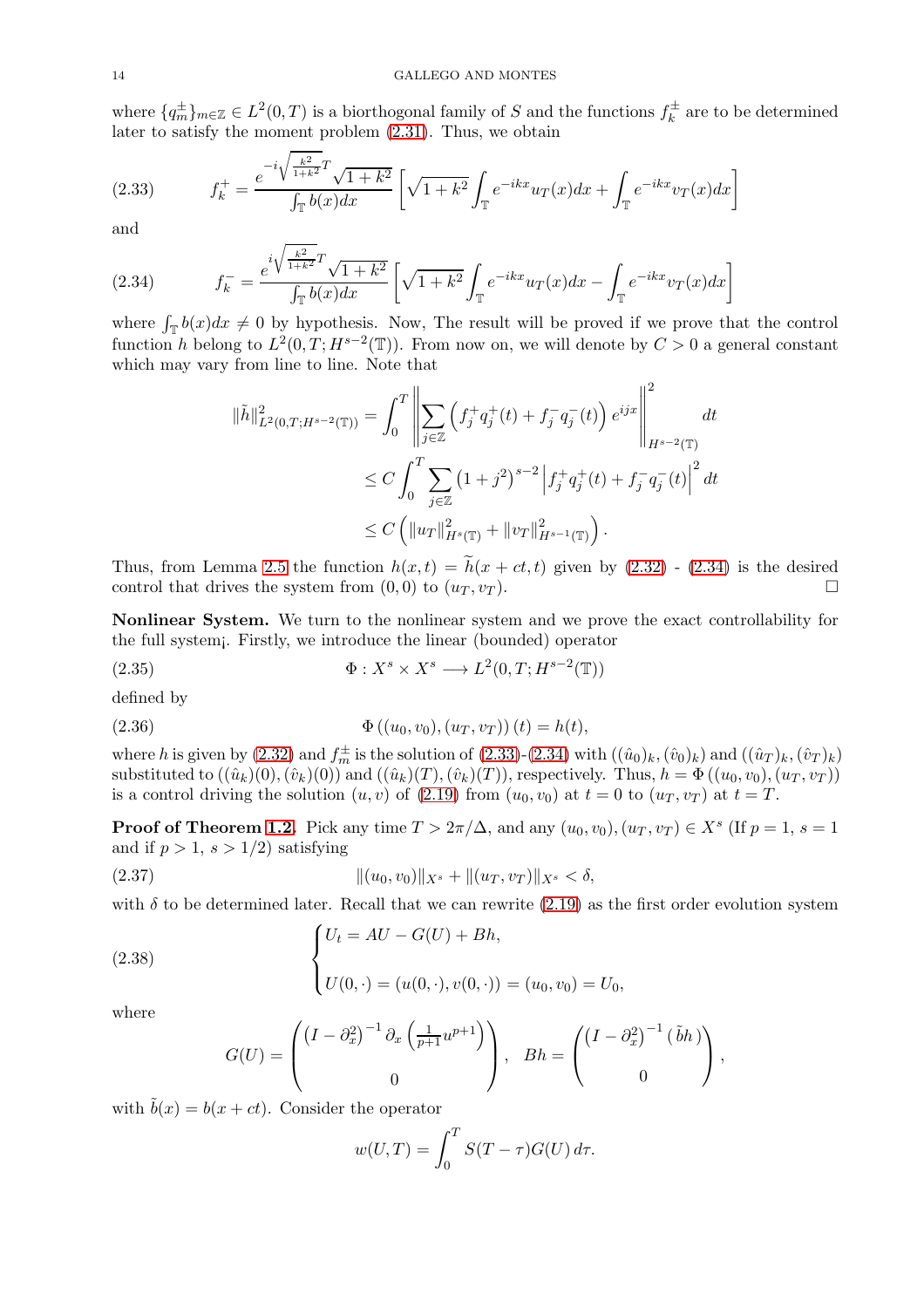Note that Lemma [2.1](#page-5-3) implies that

$$
(2.39) \qquad \|w(U,T) - w(V,T)\|_{X^s} \le C_1 T \left( \|U\|_{L^\infty(0,T;X^s)} + \|V\|_{L^\infty(0,T;X^s)} \right)^p \|U-V\|_{L^\infty(0,T;X^s)}
$$

for some positive constant  $C_1$ . We are led to consider the nonlinear map

$$
(2.40) \qquad \Psi(U) = S(t)U_0 - \int_0^t S(t-\tau)G(U)(\tau) d\tau + \int_0^t S(t-\tau) \left[ B\Phi(U_0, U_T + w(U,T)) \right](\tau) d\tau.
$$

Note that

(2.41) 
$$
\Psi(U)(t) = \begin{cases} U_0 & \text{if } t = 0, \\ -w(U, T) + (U_T + w(U, T)) = U_T & \text{if } t = T. \end{cases}
$$

Thus, in order to obtain the exact controllability result of the nonlinear system we need to prove that the operator  $\Psi(U)$  is a contraction in a appropriate space. For any  $R > 0$ , let

$$
B_R(T) = \{ U \in L^{\infty}(0,T;X^s) : ||U||_{L^{\infty}(0,T;X^s)} \leq R \}.
$$

So, it follows that

$$
\|\Psi(U(t))\|_{X^s} \leq C_2 \left( \|U_0\|_{X^s} + \|\Phi(U_0, U_T + w(U,T))\|_{L^1(0,T, H^{s-2})} \right) + C_1 R^{p+1} T, \quad U \in B_R(T),
$$

for some positive constant  $C_2$ . From  $(2.27)$ , we deduce that

$$
\|\Psi(U(t))\|_{X^s} \le C_2 \left( \|U_0\|_{X^s} + \|U_T\|_{X^s} + \|w(U,T)\|_{X^s} \right) + R^{p+1}TC_1,
$$
  
\n
$$
\le C_2 \left( \|U_0\|_{X^s} + \|U_T\|_{X^s} \right) + R^{p+1}T(C_2 + 1)C_1,
$$
  
\n
$$
\le C_2 \delta + R^{p+1}T(C_2 + 1)C_1.
$$

On the other hand, note that

(2.42) 
$$
\Psi(U(t)) - \Psi(V(t)) = \int_0^t S(t - \tau)(G(V)(\tau) - G(U)(\tau)) d\tau + \int_0^t S(t - \tau)[B\Phi(0, w(U, T) - w(V, T))](\tau) d\tau.
$$

Hence, there exists a positive constant  $C_3 = C_3(T)$  such that

$$
\|\Psi(U(t)) - \Psi(V(t))\|_{X^s} \le C_2 \left( \|w(V,T) - w(U,T)\|_{X^s} + \|\Phi(U_0, w(U,T) - w(V,T))\|_{L^1([0,T;H^{s-2})} \right)
$$
  
\n
$$
\le 2C_3 \|w(V,T) - w(U,T)\|_{X^s}
$$
  
\n
$$
\le 2C_1C_3T \left( \|U\|_{L^\infty(0,T;X^s)} + \|V\|_{L^\infty(0,T;X^s)} \right)^p \|U-V\|_{L^\infty(0,T;X^s)}
$$
  
\n
$$
\le 2^{p+1}C_1C_3TR^p \|U-V\|_{L^\infty(0,T;X^s)}.
$$

Picking  $R = \min \left\{ \left[ \frac{1}{2^{n+2}C} \right] \right\}$  $2^{p+2}C_1C_3T$  $1^{1/p}$ ,  $\begin{bmatrix} 1 \end{bmatrix}$  $2T(C_2 + 1)C_1$  $1/p$ and  $\delta = \frac{R}{20}$  $\frac{1}{2C_2}$ , we obtain for  $U_0, U_T \in$  $X^s$  satisfying

$$
||U_0||_{X^s} + ||U_T||_{X^s} < \delta
$$

and  $U, V \in B_R(T)$  such that

$$
\|\Psi(U(t))\|_{L^{\infty}(0,T;X^{s})} \leq R,
$$
  

$$
\|\Psi(U(t)) - \Psi(V(t))\|_{L^{\infty}(0,T;X^{s})} \leq \frac{1}{2} \|U - V\|_{L^{\infty}(0,T;X^{s})}.
$$

It follows from the contraction mapping theorem that  $\Psi$  has a unique fixed point U in  $B_R(T)$ . Then U satisfies [\(1.7\)](#page-2-0)–[\(1.9\)](#page-3-3) with  $h = \Phi(U_0, U_T - w(U,T))$  and  $U(T) = U_T$ , as desired. The proof of Theorem [1.2](#page-3-2) is complete.

 $\Box$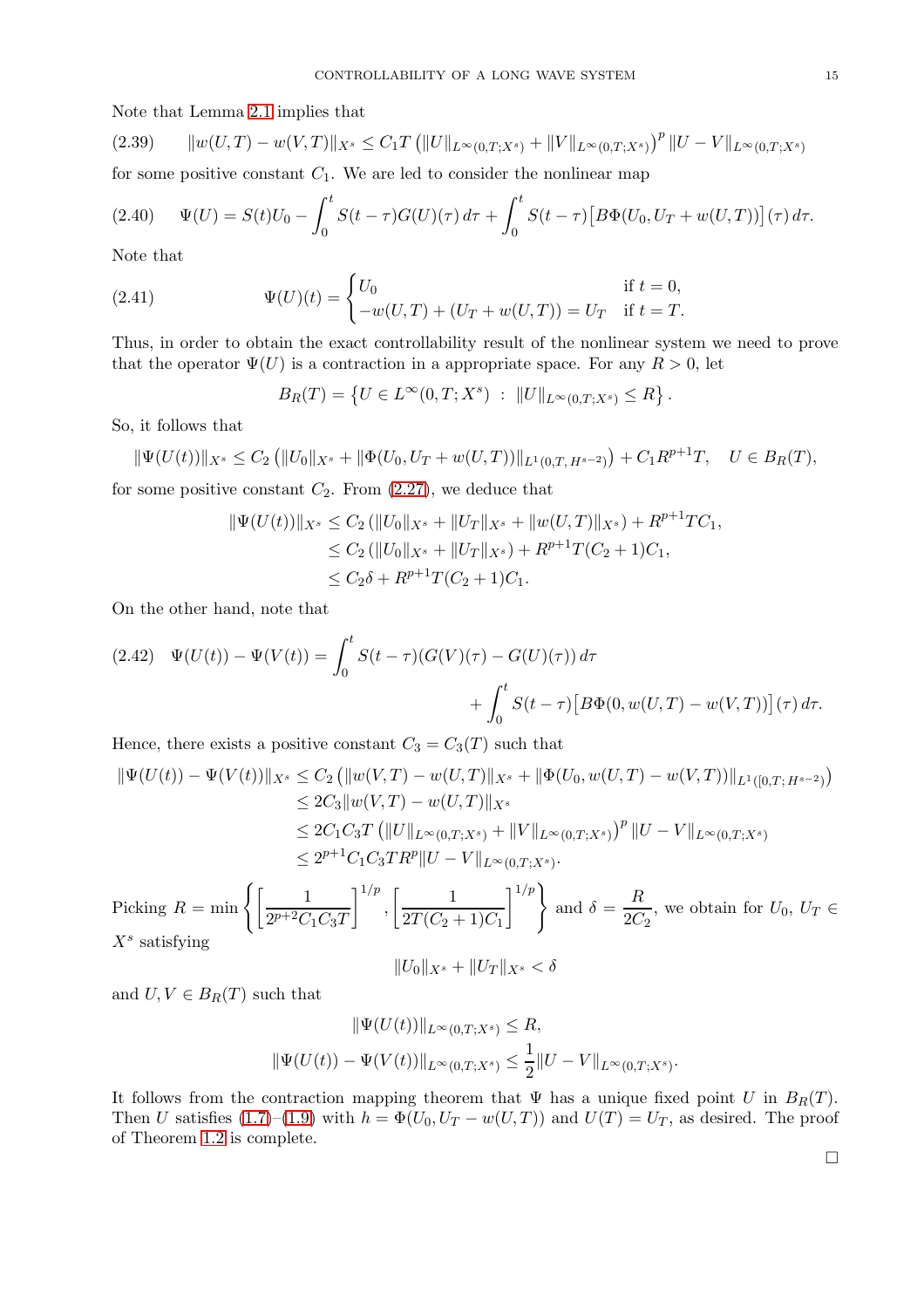2.4. Point Control for the Linear System. In this subsection, we turn to the pointwise contolabillity problem of the linear system [\(1.10\)](#page-3-0). As was done with the exact controllability of [\(1.7\)](#page-2-0), we could establish a necessary and sufficient condition to obtain the controllability result.

<span id="page-15-1"></span>**Lemma 2.7.** There exist control functions  $g \in L^2(0,T)$  drives the initial data  $(u_0, v_0) \in H^{-1}(\mathbb{T}) \times$  $L^2(\mathbb{T})$  to  $(u_T, v_T) \in X^s$  in time T of the systems  $(1.10)$  if and only if

$$
\int_0^T g(t)\varphi(-ct,t)dt = \langle u_T, \varphi_T \rangle_{H^{-1}(\mathbb{T}),H^1(\mathbb{T})} + (v_T, \psi_T)_{L^2(\mathbb{T})} - \langle u_0, \varphi(0) \rangle_{H^{-1}(\mathbb{T}),H^1(\mathbb{T})} - (v_0, \psi(0))_{L^2(\mathbb{T})}
$$

for all  $(\varphi_T, \psi_T) \in H^1(\mathbb{T}) \times L^2(\mathbb{T})$ , where  $(\varphi, \psi)$  is the corresponding solution of  $(2.20)$ .

Thus, we can present the proof of Theorem [1.3:](#page-3-4)

*Proof of Theorem [1.3](#page-3-4).* The general identity [\(2.30\)](#page-12-0) can be applied to the case of system [\(1.10\)](#page-3-0), taking the form

(2.43) 
$$
\int_{\mathbb{T}} \left[ u\varphi - u \partial_x^2 \varphi + v \psi \right]_0^T dx = \int_0^T g_1(t) \left\langle \delta(x + ct), \varphi(t) \right\rangle dt = \int_0^T g_1(t) \varphi(-ct, t) dt
$$

From [\(2.29\)](#page-11-4), if follows that

<span id="page-15-0"></span>
$$
(2.44) \quad \int_0^T g(t)e^{i\left(ck\mp\sqrt{\frac{k^2}{1+k^2}}\right)t}dt = (1+k^2)\int_{\mathbb{T}} e^{-ikx}\left[e^{\mp i\sqrt{\frac{k^2}{1+k^2}}T}u(x,T) - u_0(x)\right]dx
$$

$$
\pm\sqrt{1+k^2}\int_{\mathbb{T}} e^{-ikx}\left[e^{\mp i\sqrt{\frac{k^2}{1+k^2}}T}v(x,T) - v_0(x)\right]dx
$$

Thus, the result will be proved if we can construct a control function  $g \in L^2(0,T)$  fulfilling [\(2.44\)](#page-15-0). In fact, we consider the same biorthogonal family as in the proof of Theorem [2.6](#page-11-5) and the function

<span id="page-15-2"></span>(2.45) 
$$
g(t) = \sum_{m \in \mathbb{Z}} \left\{ \alpha_m^+ q_m^+(t) + \alpha_m^- q_m^-(t) \right\} \in L^2(0, T).
$$

where the coefficients  $\alpha_m^+$ ,  $\alpha_m^-$  are given by

$$
\alpha_m^+ = (1 + k^2) \int_{\mathbb{T}} e^{-ikx} \left[ e^{-i\sqrt{\frac{k^2}{1 + k^2}} T} u_T(x) - u_0(x) \right] dx
$$
  
+  $\sqrt{1 + k^2} \int_{\mathbb{T}} e^{-ikx} \left[ e^{-i\sqrt{\frac{k^2}{1 + k^2}} T} v_T(x) - v_0(x) \right] dx$ 

$$
\alpha_m^- = (1 + k^2) \int_{\mathbb{T}} e^{-ikx} \left[ e^{i \sqrt{\frac{k^2}{1 + k^2}} T} u_T(x) - u_0(x) \right] dx - \sqrt{1 + k^2} \int_{\mathbb{T}} e^{-ikx} \left[ e^{i \sqrt{\frac{k^2}{1 + k^2}} T} v_T(x) - v_0(x) \right] dx
$$

Hence, from Lemma [2.7](#page-15-1) the function  $g(t)$  given by [\(2.45\)](#page-15-2) is the desired control that drives the system from  $(u_0, v_0)$  to  $(u_T, v_T)$ .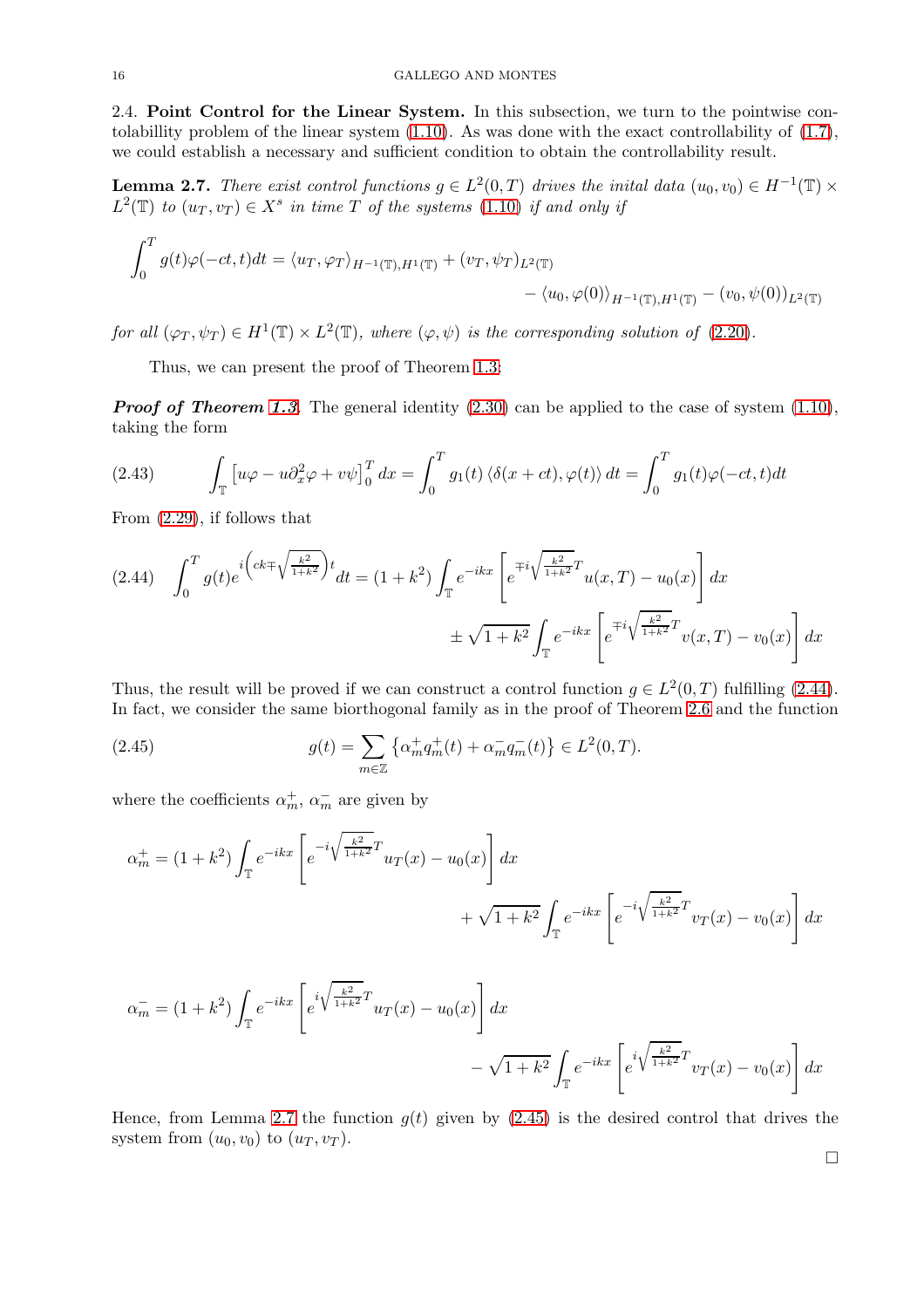### 3. Another Controllability Aspects on a Bounded Interval

In this section, we are concerned with the of the linearized symmetric regularized long wave system posed on the finite interval [0,1]. Given a time  $T > 0$ , we consider an initial condition  $(u_0, v_0)$  and a target condition  $(u_T, v_T)$  on an appropriate space. We would like to found a control functions  $h = h(t)$  also on an adequate space, such that the solution of the problem [\(1.11\)](#page-3-1) with the Direchlet - Neumann boundary [\(1.12\)](#page-4-0) has some controllability property.

3.0.1. *The homogeneous System*. We establish the wellposedness of the nonhomegenous SRLW system

<span id="page-16-0"></span>(3.1) 
$$
\begin{cases} \partial_t u - \partial_t \partial_x^2 u - \partial_x v = 0, & (x, t) \in (0, 1) \times (0, T), \\ \partial_t v - \partial_x u = 0, & (x, t) \in (0, 1) \times (0, T), \\ u(0, t) = u(1, t) = \partial_x v(0, t) = \partial_x v(1, t) = 0, & t \in (0, T), \\ u(x, 0) = u_0(x), & v(x, 0) = v_0(x), & x \in (0, 1). \end{cases}
$$

We will establish the wellposedness results by using spectral methods. Indeed, we can rewrite the homogeneous system [\(3.1\)](#page-16-0) as follows,

(3.2) 
$$
\begin{cases} U_t + AU = 0, \\ U(0) = U_0, \end{cases}
$$

where  $U = (u, v)^T$ ,  $U_0 = (u_0, v_0)^T$  and for

<span id="page-16-2"></span><span id="page-16-1"></span>
$$
D(A) = \{(u, v) \in H_0^1(0, 1) \times H^1(0, 1) : \partial_x v(0) = \partial_x v(1) = 0\},\
$$

we can define the operator

(3.3) 
$$
A: D(A) \subset H_0^1(0,1) \times L^2(0,1) \longrightarrow H_0^1(0,1) \times L^2(0,1),
$$

given by

(3.4) 
$$
A = \begin{pmatrix} 0 & -(I - \partial_x^2)^{-1} \partial_x \\ -\partial_x & 0 \end{pmatrix},
$$

**Proposition 1.** A is a compact, skew-adjoint operator in  $H_0^1(0,1) \times L^2(0,1)$ .

Proof. Firstly, note that the operator  $(I - \partial_x^2)^{-1} \partial_x : H_0^1(0,1) \to H_0^1(0,1)$  and  $\partial_x : H_0^1(0,1) \to$  $L^2(0,1)$ . It is easy to see that the operator  $\partial_x$  is compact in  $L^2(0,1)$ . Due to the regularizing effect of the operator  $(I - \partial_x^2)^{-1}$ , it follows that  $(I - \partial_x^2)^{-1} \partial_x$  takes values in  $H^2(0,1) \cap H_0^1(0,1)$  which is compactly embedded in  $H_0^1(0,1)$ . Hence  $(I - \partial_x^2)^{-1}\partial_x$  is compact, thus A is compact as well.

Consider in  $H_0^1(0,1) \times L^2(0,1)$  the inner product given by

(3.5) 
$$
\left((\omega,\eta),(\varphi,\psi)^T\right)_{H_0^1 \times L^2} = (\omega,\varphi)_{H_0^1} + (v,\psi)_{L^2} = \int_0^1 (\omega_x \varphi_x + \omega \varphi) dx + \int_0^1 v\psi dx.
$$

For any  $(u, v)^T$ ,  $(\varphi, \psi)^T$  in  $[H_0^1(0, 1) \cap H^2(0, 1)] \times V$ , where

$$
V = \{ v \in H_0^1(0,1) \cap H^2(0,1) : \partial_x v(0) = \partial_x v(1) = 0 \},
$$

we have that

$$
(A(u, v)^T, (\varphi, \psi))_{H_0^1 \times L^2} = \left( \left( -\left(I - \partial_x^2\right)^{-1} \partial_x v, -\partial_x u \right)^T, (\varphi, \psi) \right)_{H_0^1 \times L^2}
$$

$$
= (v, \partial_x \varphi)_{L^2} - \int_0^1 \partial_x u \left( I - \partial_x^2 \right)^{-1} \left( I - \partial_x^2 \right) \psi dx,
$$

therefore,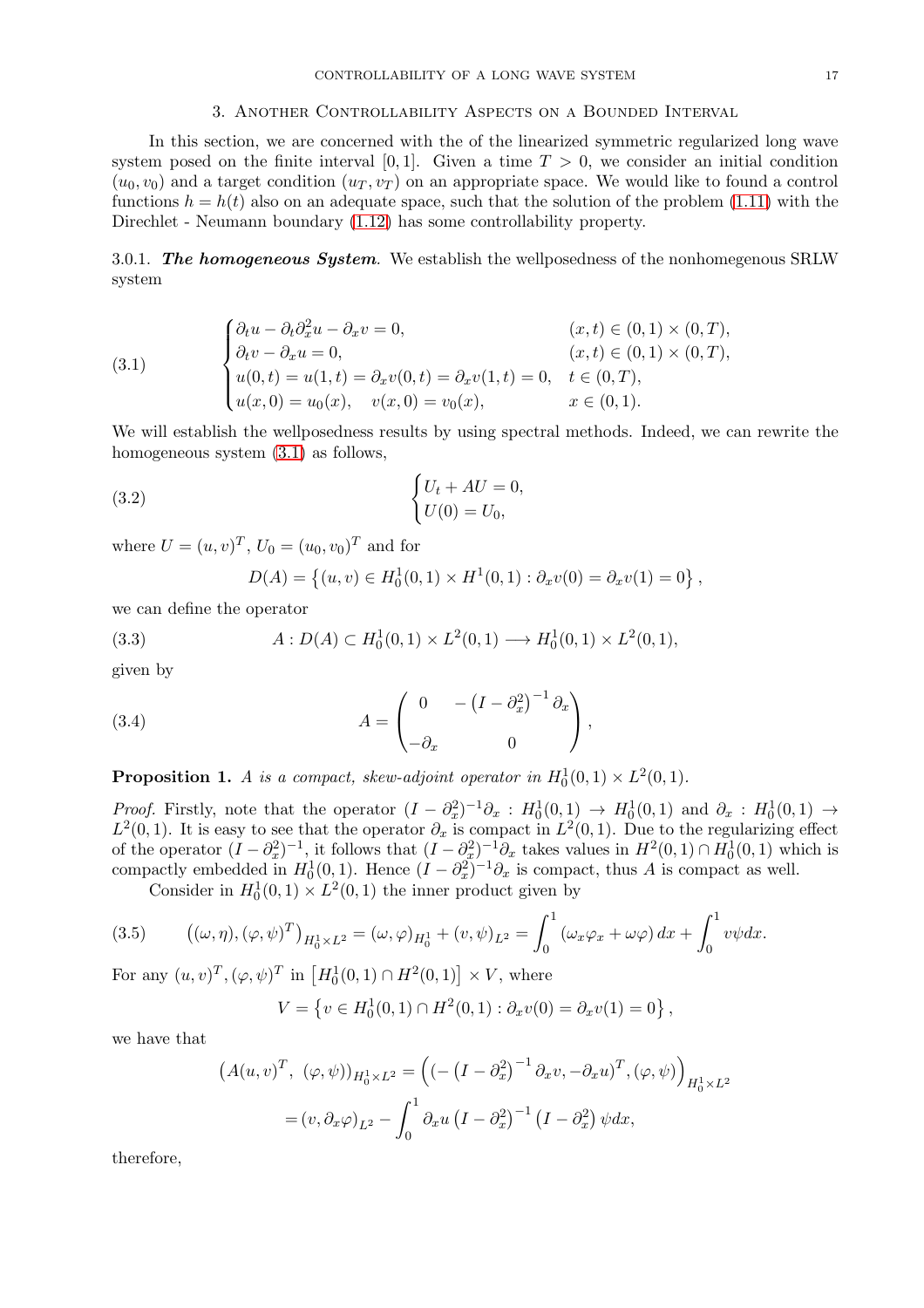$$
(A(u,v)^T, (\varphi, \psi))_{H_0^1 \times L^2} = (v, \partial_x \varphi)_{L^2} - \int_0^1 \partial_x u (I - \partial_x^2)^{-1} \psi dx + \int_0^1 \partial_x u (I - \partial_x^2)^{-1} \partial_x^2 \psi dx
$$
  
= 
$$
(u, (I - \partial_x^2)^{-1} \partial_x \psi)_{H_0^1} + (v, \partial_x \varphi)_{L^2}
$$
  
= 
$$
((u, v)^T, ((I - \partial_x^2)^{-1} \partial_x \psi, \partial_x \varphi))_{H_0^1 \times L^2} = ((u, v)^T, (-A)(\varphi, \psi))_{H_0^1 \times L^2}
$$

By density, it follows that  $(A(u, v)^T, (\varphi, \psi))_{H_0^1 \times L^2} = ((u, v), (-A)(\varphi, \psi)^T)_{H_0^1 \times L^2}$ , for all  $u, \varphi \in$  $H_0^1(0,1)$  and  $v, \psi \in L^2(0,1)$ .

 $\Box$ 

 $\Box$ 

From above proposition, [\(3.2\)](#page-16-1) can be treated like an ordinary differential equation in the Hilbert space  $H_0^1(0,1) \times L^2(0,1)$ . By using Cauchy-Lipschitz-Picard [\[8,](#page-25-17) pag 104] and since A is skew-adjoint, the following result holds immediately.

**Proposition 2.** The equation [\(3.2\)](#page-16-1) has a unique solution  $U \in C^1([0,\infty); H_0^1(0,1) \times L^2(0,1))$ . Moreover

<span id="page-17-0"></span>
$$
(3.6) \quad \int_0^1 |u(x,t)|^2 dx + \int_0^1 |\partial_x u(x,t)|^2 dx + \int_0^1 |v(x,t)|^2 dx
$$
  
= 
$$
\int_0^1 |u_0(x)|^2 dx + \int_0^1 |\partial_x u_0(x)|^2 dx + \int_0^1 |v_0(x)|^2 dx
$$

Proof. The existence and uniqueness follow from Cauchy–Lipschitz–Picard theorem [\[8,](#page-25-17) pag 104]. To see [\(3.6\)](#page-17-0), note that the  $H_0^1(0,1) \times L^2(0,1)$  norm is conserved. Indeed,

$$
\frac{1}{2}\frac{\partial}{\partial t}\|(u,v)\|_{H_0^1\times L^2}^2 = \frac{1}{2}\frac{\partial}{\partial t}\left(\|u\|_{H_0^1}^2 + \|v\|_{L^2}^2\right) = Re\left((u,v), (-A)(u,v)^T\right)_{H_0^1\times L^2} = 0.
$$

We need to analyze the spectral decomposition of the operator  $A$ . The next proposition give us the behavior of the eigenvalues and eigenfunction of operator A.

**Proposition 3.** A has a sequence of purely imaginary eigenvalues  $(\lambda_n)_{n\in\mathbb{Z}^*}$ ,

(3.7) 
$$
\lambda_n = \text{sgn}(n) \frac{n\pi i}{\sqrt{1 + n^2 \pi^2}}, \quad n \in \mathbb{Z}^*.
$$

Moreover, to each eigenvalue  $\lambda_n$  corresponds an unique eigenfunction  $U_n(x) = (u_n(x), v_n(x))^T$ , where

(3.8) 
$$
u_n(x) = \frac{i\sqrt{2}}{2\sqrt{1 + n^2 \pi^2}} \sin(n\pi x), \text{ and } v_n(x) = \frac{\sqrt{2}\operatorname{sgn}(n)}{2}\cos(n\pi x).
$$

The family  $(U_n)_{n \in \mathbb{Z}^*}$  forms an orthonormal basis in  $H_0^1(0,1) \times L^2(0,1)$ .

*Proof.* We are looking for  $\lambda \in \mathbb{C}$  and  $U = (u, v)^T \in H_0^1(0, 1) \times L^2(0, 1)$ , such that  $AU = \lambda U$ , which is equivalent to

<span id="page-17-2"></span>(3.9) 
$$
\begin{cases} (I - \partial_x^2)^{-1} \partial_x v = \lambda u, \\ \partial_x u = \lambda v, \\ u(0) = u(1) = \partial_x v(0) = \partial_x v(1) = 0. \end{cases}
$$

Thus, it yields

<span id="page-17-1"></span>(3.10) 
$$
\begin{cases} (1 + \lambda^2)u_{xx} - \lambda^2 u = 0, \\ u(0) = u(1) = 0. \end{cases}
$$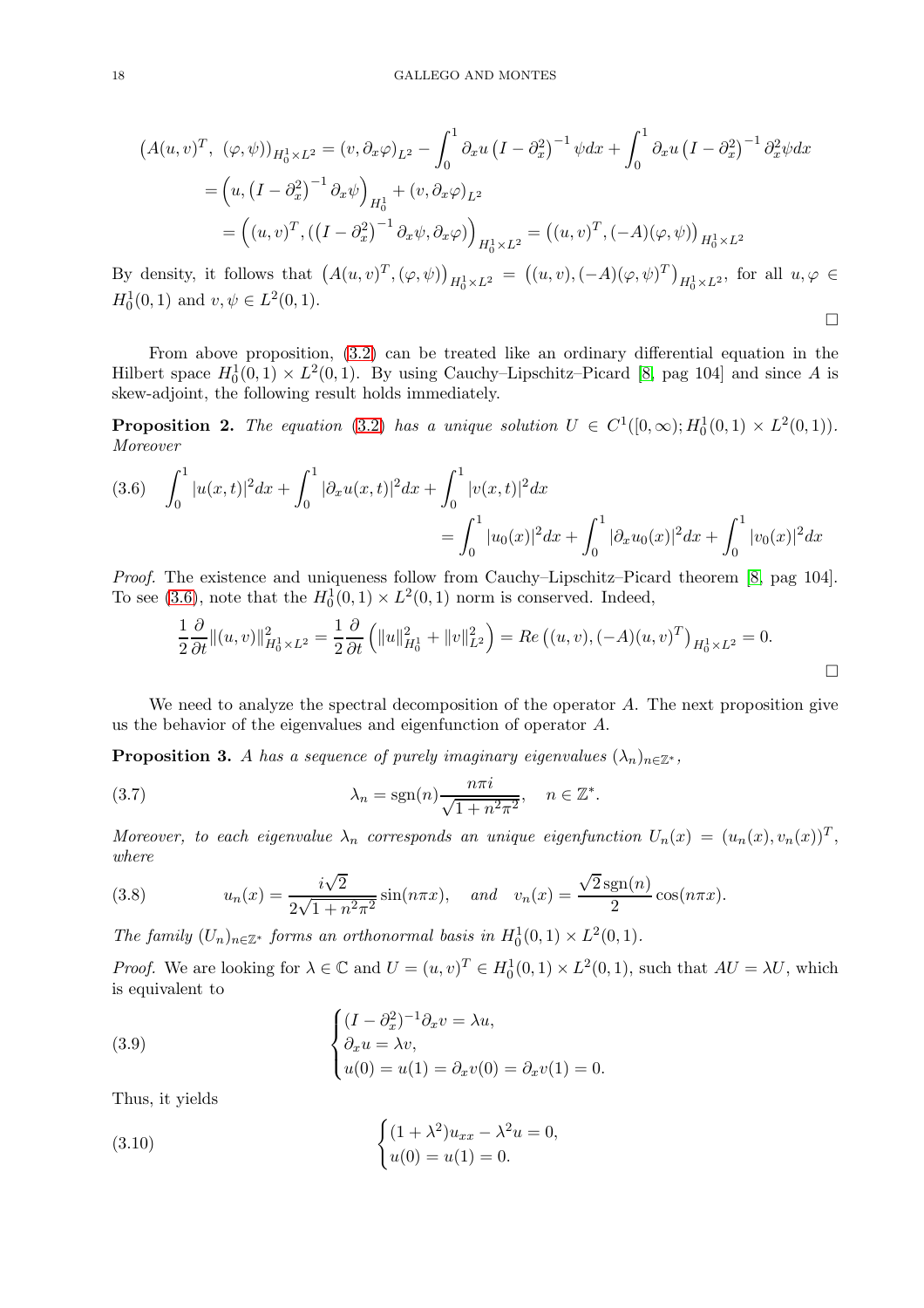Hence,  $u(x) = c_1 e^{\frac{|\lambda|}{\sqrt{1+\lambda^2}}x} + c_2 e^{-\frac{|\lambda|}{\sqrt{1+\lambda^2}}x}$ . From the boundary condition, it follows that

(3.11) 
$$
\begin{cases} c_1 + c_2 = 0, \\ c_1 e^{\frac{|\lambda|}{\sqrt{1 + \lambda^2}}} + c_2 e^{-\frac{|\lambda|}{\sqrt{1 + \lambda^2}}} = 0. \end{cases}
$$

Then,  $c_2 = -c_1$  and e  $\frac{2|\lambda|}{\sqrt{1+\lambda}}$  $\frac{1}{1+\lambda^2} = 1$ . Thus, we have a sequence  $\{\lambda_n\}_{n \in \mathbb{Z}^*}$  such that

(3.12) 
$$
\frac{|\lambda_n|}{\sqrt{1+\lambda_n^2}} = n\pi i, \quad n \in \mathbb{Z}^*.
$$

Therefore,

(3.13) 
$$
\lambda_n = \text{sgn}(n) \frac{n\pi i}{\sqrt{1 + n^2 \pi^2}}, \quad n \in \mathbb{Z}^*.
$$

To each  $\lambda_n$  associated to [\(3.10\)](#page-17-1), corresponds an eigenfunction  $u_n$ , where

(3.14) un(x) = 2ic<sup>1</sup> sin(nπx).

Coming back to system [\(3.9\)](#page-17-2), we consider  $v_n(x) = \frac{1}{\lambda_n} u_{n,x}(x) = \frac{2ic_1 n\pi}{\lambda_n} \cos(n\pi x)$ . Hence, we have (3.15)

<span id="page-18-1"></span>
$$
v_n(x) = 2c_1 \operatorname{sgn}(n)\sqrt{1 + n^2 \pi^2} \cos(n\pi x)
$$
 and  $v_{n,x}(x) = -2c_1 n \pi \operatorname{sgn}(n)\sqrt{1 + n^2 \pi^2} \sin(n\pi x)$ ,

implying that  $v_{n,x}(0) = v_{n,x}(0) = 0$ . Thus, we have that  $\{\lambda_n\}_{n\in\mathbb{Z}^*}$  forms the set of eigenvalues of A, whose eigenfunction are given by  $U_n = (u_n, v_n)^T$ , where  $u_n$  and  $v_n$  are given by [\(3.14\)](#page-18-0) and [\(3.15\)](#page-18-1), respectively. Now, we choose the constant  $c_1$  such that  $\|(u_n, v_n)\|_{H_0^1 \times L^2} = 1$ . Indeed, let us consider the norm of  $U_n$  as  $||U_n||_{H_0^1(0,1) \times L^2(0,1)} := ||u_n||_{H_0^1(0,1)} + ||v_n||_{L^2(0,1)}$ . Note that

<span id="page-18-0"></span>
$$
\|\cos(n\pi x)\|_{L^2(0,1)}^2 = \int_0^1 \cos^2(2n\pi x)dx = \left[\frac{1}{2}x + \frac{\sin(4n\pi x)}{8n\pi}\right]_0^1 = \frac{1}{2}
$$

and

$$
\|\sin(n\pi x)\|_{H_0^1(0,1)}^2 = \|\sin(n\pi x)\|_{L^2(0,1)}^2 + \|n\pi \cos(n\pi x)\|_{L^2(0,1)}^2
$$
  
= 
$$
\left[\frac{1}{2}x - \frac{\sin(4n\pi x)}{8n\pi}\right]_0^1 + n^2\pi^2 \left[\frac{1}{2}x + \frac{\sin(4n\pi x)}{8n\pi}\right]_0^1 = \frac{1 + n^2\pi^2}{2}.
$$

Thus, we obtain that

$$
||U_n||_{H_0^1(0,1)\times L^2(0,1)} = ||2ic_1\sin(n\pi x)||_{H_0^1(0,1)} + ||2c_1\operatorname{sgn}(n)\sqrt{1+n^2\pi^2}\cos(n\pi x)||_{L^2(0,1)}
$$
  
= 
$$
\frac{4}{\sqrt{2}}|c_1|\sqrt{1+n^2\pi^2}
$$

Hence, choosing  $c_1 = \frac{\sqrt{2}}{4\sqrt{1+\pi}}$  $\frac{\sqrt{2}}{4\sqrt{1+n^2\pi^2}}$ , we have that

$$
U_n(x) = \left(\frac{i\sqrt{2}}{2\sqrt{1+n^2\pi^2}}\sin(n\pi x), \frac{\sqrt{2}\operatorname{sgn}(n)}{2}\cos(n\pi x)\right) \text{ and } ||U_n||_{H_0^1 \times L^2} = 1.
$$

As A is a compact and skew-adkjoint operator in  $H_0^1(0,1) \times H_0^1(0,1)$ , the eigenfunction  $\{U_n\}_{n \in \mathbb{Z}^*}$ forms an orthonormal basis in  $H_0^1(0,1) \times H_0^1$  $(0, 1)$ .

**Remark 2.** We have obtained that  $\lim_{|n|\to\infty} |\mu_n| = 1$ . This is due to the compactness of the operator  $A$ . Thus, the spectrum of  $A$  admits a finite limit point and will have some very important consequences for the controllability properties of the generalized SRLW equation.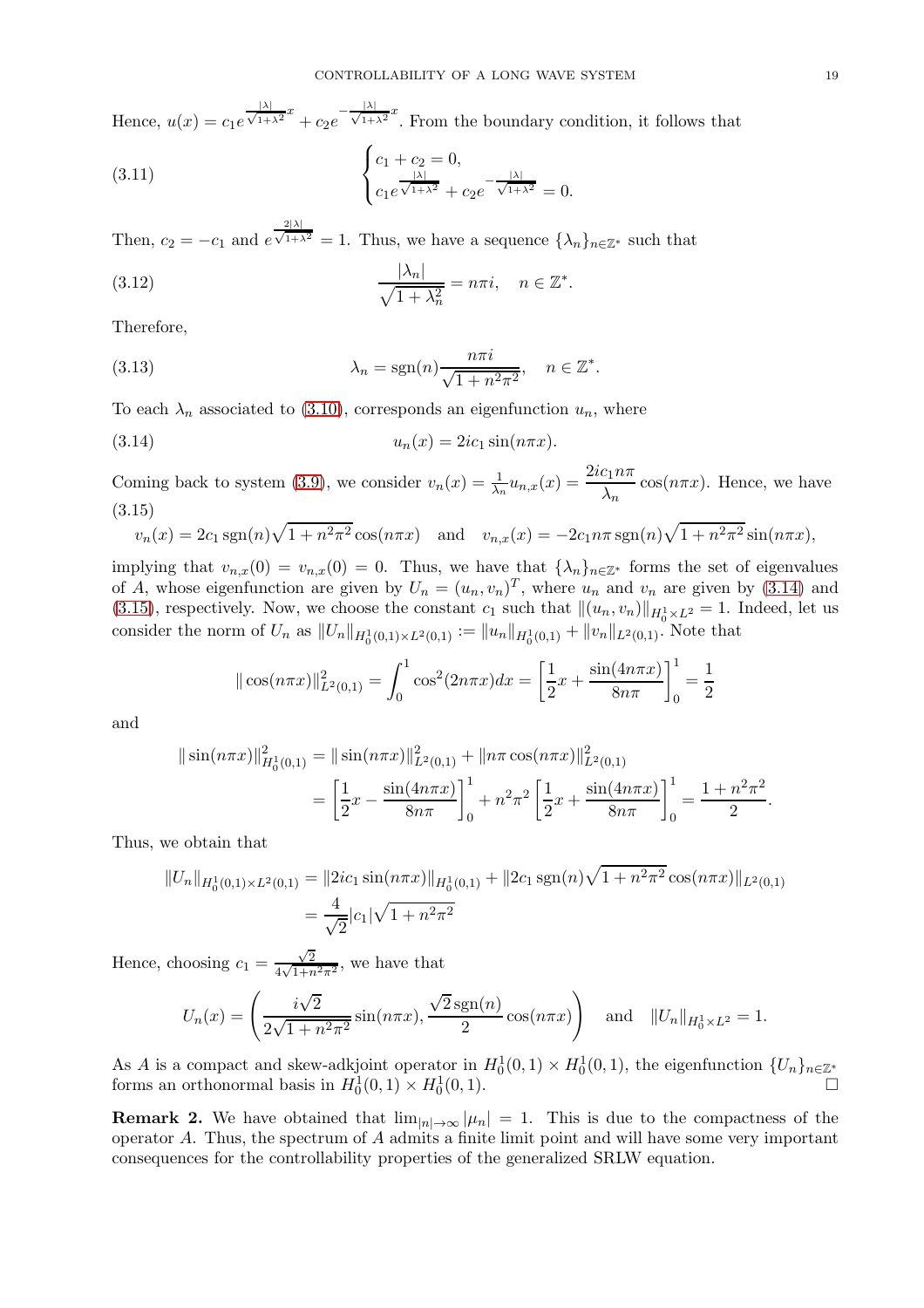Wiht the spectral analysis of A and the asymptotic behavior of  $\lambda_k$  in hands, we are able to obtain the explicit solution in the space  $H_0^1(0,1) \times L^2(0,1)$ . Indeed, if we consider a initial data  $U_0 \in H_0^1(0,1) \times L^2(0,1)$ ,  $U_0 = \sum_{n \in \mathbb{Z}^*} a_n U_n$ , the corresponding solution of equation [\(3.2\)](#page-16-1) is given by

(3.16) 
$$
U(x,t) = \sum_{n \in \mathbb{Z}^*} a_n U_n e^{-i\lambda_n t}.
$$

The next result is a directly consequence of the previous spectral analysis and ensures the well-posedness of the system [\(3.1\)](#page-16-0).

<span id="page-19-2"></span>**Proposition 4.** For any  $U_0 = (u_0, v_0) \in H_0^1(0, 1) \times L^2(0, 1)$  initial data given by

$$
U_0 = \sum_{n \in \mathbb{Z}^*} a_n U_n,
$$

for some constants  $a_n$ , where  $\{U_n\}_{n\in\mathbb{Z}^*}$  is a orthonormal basis of  $H_0^1(0,1)\times L^2(0,1)$  forms by the eigenfunctions of operator A. Then, there exists a unique solution of

$$
\begin{cases} U_t + AU = 0, \\ U(0) = U_0, \end{cases}
$$

belongs to  $C(\mathbb{R}, H_0^1(0,1) \times L^2(0,1))$  and it is given by

(3.17) 
$$
U(x,t) = \sum_{n \in \mathbb{Z}^*} a_n U_n e^{-i\lambda_n t}
$$

where  $U(x,t) = (u(x,t), v(x,t))^T$ , (3.18)

$$
u(x,t) = \sum_{n \in \mathbb{Z}^*} \frac{i\sqrt{2}a_n}{2\sqrt{1+n^2\pi^2}} \sin(n\pi x) e^{-i\lambda_n t} \quad and \quad v(x,t) = \sum_{n \in \mathbb{Z}^*} \frac{\sqrt{2}\operatorname{sgn}(n)a_n}{2} \cos(n\pi x) e^{-i\lambda_n t},
$$
  
where  $\lambda_n = \frac{\operatorname{sgn}(n)n\pi}{\sqrt{1+n^2\pi^2}}$ , for  $n \in \mathbb{Z}^*$ .

Remark 3. From the cosine and sine functions, we see that there is no gain of regularity for the linear RSLW equation. Moreover, from the asymptotic behavior of eingenvalues  $\lambda_k$ , we see that the fact that the position  $(u, v)$  and the velocity  $(u_t, v_t)$  have the same regularity.

3.0.2. *The Nonhomogeneous System*. Now, we are concerned with the initial boundary value problem [\(1.11\)](#page-3-1) - [\(1.12\)](#page-4-0).

<span id="page-19-3"></span>**Theorem 3.1.** Let  $(u_0, v_0) \in H^1(0, 1) \times L^2(0, 1)$  and  $h(t) \in H^1(0, T)$ . Then, there exists a unique mild solution  $(u, v)$  of problem  $(1.11)-(1.12)$  $(1.11)-(1.12)$  $(1.11)-(1.12)$  in  $C([0, T]; H^1(0, 1) \times L^2(0, 1)).$ 

*Proof.* If  $(u, v)$  is solution of [\(1.11\)](#page-3-1)-[\(1.12\)](#page-4-0), then  $\varphi(x, t) := u(x, t) + xh(t)$  and  $\psi(x, t) := v(x, t)$  are solutions of system,

<span id="page-19-0"></span>(3.19) 
$$
\begin{cases} \partial_t \varphi - \partial_t \partial_x^2 \varphi - \partial_x \psi = xh'(t), & (x, t) \in (0, 1) \times (0, T), \\ \partial_t \psi - \partial_x \varphi = -h(t), & (x, t) \in (0, 1) \times (0, T), \\ \varphi(0, t) = 0, & \varphi(1, t) = 0, \\ \partial_x \psi(0, t) = 0, & \partial_x \psi(1, t) = 0, \qquad t \in (0, T), \\ \varphi(x, 0) = u_0(x) - xh(0), & \psi(x, 0) := v_0(x), & x \in (0, 1). \end{cases}
$$

Considering  $W = (\varphi, \psi)^T$ , the system [\(3.19\)](#page-19-0) takes the form

<span id="page-19-1"></span>(3.20) 
$$
\begin{cases} W_t + AW = F, \\ W(0) = W_0 \end{cases}
$$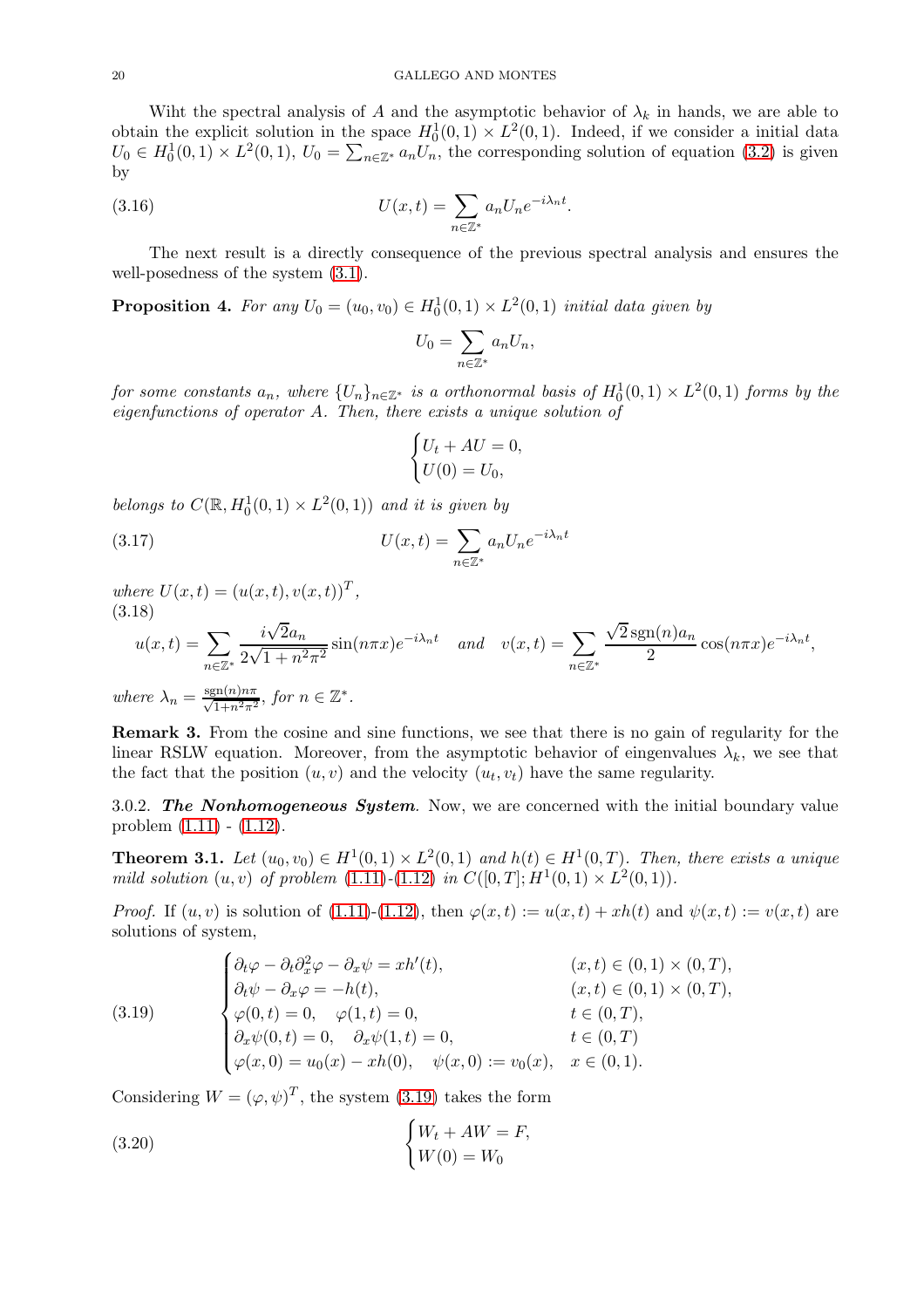where  $A$  is given by  $(3.4)$  and

<span id="page-20-0"></span>(3.21) 
$$
F = \begin{pmatrix} (I - \partial_x^2)^{-1} (xh'(t)) \\ (I - \partial_x^2)^{-1} (-h(t)) \end{pmatrix}, \text{ and } W_0(x) = \begin{pmatrix} u_0(x) - xh(0) \\ v_0(x) \end{pmatrix}
$$

The term F belongs to  $L^2(0,T;[L^2(0,1)]^2)$ . Thus, by using a classical result, we obtain a wellposedness result for  $(3.20)-(3.21)$  $(3.20)-(3.21)$  giving solutions in  $C^1([0,T];L^2(0,1))$ . Going back to  $(u, v)$  we obtain the desired result (see [\[15,](#page-25-18) pag 9] for a similar argument).  $\Box$ 

3.0.3. *Lack of Controllability*. In this part, we study the exact controllability properties of the linearized system

<span id="page-20-1"></span>(3.22) 
$$
\begin{cases} \partial_t u - \partial_t \partial_x^2 u - \partial_x v = 0, & (x, t) \in (0, 1) \times (0, T), \\ \partial_t v - \partial_x u = 0, & (x, t) \in (0, 1) \times (0, T), \\ u(0, t) = 0, & u(1, t) = h(t), & t \in (0, T), \\ \partial_x v(0, t) = 0, & \partial_x v(1, t) = 0, & t \in (0, T), \\ u(x, 0) = u_0(x), & v(x, 0) = v_0(x), & x \in (0, 1), \end{cases}
$$

where h is the control belongs to  $H^1(0,T)$ , and the initial data  $(u_0, v_0) \in H^1(0,1) \times L^2(0,1)$ . Let  $(\varphi, \psi)$  the solution of the adjoint system associated to [\(3.22\)](#page-20-1) given by

<span id="page-20-2"></span>(3.23) 
$$
\begin{cases} \partial_t \varphi - \partial_t \partial_x^2 \varphi - \partial_x \psi = 0, & (x, t) \in (0, 1) \times (0, T), \\ \partial_t \psi - \partial_x \varphi = 0, & (x, t) \in (0, 1) \times (0, T), \\ \varphi(0, t) = \varphi(1, t) = 0, & t \in (0, T), \\ \partial_x \psi(0, t) = \partial_x \psi(1, t) = 0, & t \in (0, T), \\ \varphi(x, T) = \varphi_T(x), & \psi(x, T) = \psi_T(x), & x \in (0, 1), \end{cases}
$$

where  $(\varphi_T, \psi_T)$  belongs to  $H^2(0,1) \cap H_0^1(0,1) \times H_0^1(0,1)$ .

The following lemma gives a relation between the null controllability of [\(3.22\)](#page-20-1) with a control problem into a moment problem.

**Lemma 3.2.** The initial data  $(u_0, v_0) \in H_0^1(0, 1) \times L^2(0, 1)$  is controllable to zero in time  $T > 0$ , with controls  $h(\cdot)$  in  $H^1(0,T)$ , if and only if

<span id="page-20-3"></span>(3.24) 
$$
(u_0(\cdot), \varphi(\cdot, 0))_{H_0^1(0,1)} + (v_0(\cdot), \varphi(\cdot, 0))_{L^2(0,1)} = -\int_0^T h(t) \left(\partial_x \partial_t \varphi(1, t) + \psi(1, t)\right) dt,
$$

for any solution  $(\varphi, \psi)$  of [\(3.23\)](#page-20-2) and initial data  $(\varphi_T, \psi_T)$  belongs to  $H_0^1(0,1) \times L^2(0,1)$ .

*Proof.* Multiplying the first and second equation of the system [\(3.22\)](#page-20-1) by  $\varphi$  and  $\psi$  solution of [\(3.23\)](#page-20-2), respectively and integrating over  $(0, 1) \times (0, T)$ , it follows that

$$
\int_0^T \int_0^1 (\partial_t u - \partial_t \partial_x^2 u - \partial_x v) \, \varphi dx dt + \int_0^T \int_0^1 (\partial_t v - \partial_x u) \, \psi dx dt = 0
$$

Thus, integrating by parts, we have

$$
0 = -\int_0^T \int_0^1 u \left(\partial_t \varphi - \partial_x^2 \partial_t \varphi - \partial_x \psi\right) dx dt - \int_0^T \int_0^1 v \left(\partial_t \psi - \partial_x \varphi\right) dx dt + \int_0^1 \left[u\varphi - \partial_x^2 u\varphi + v\psi\right]_0^T dx - \int_0^T \left[v\varphi + u\partial_x \partial_t \varphi - \partial_x u\partial_t \varphi + u\psi\right]_0^1 dt.
$$

Thus, we deduce that

$$
\int_0^1 \left[ u\varphi - \partial_x^2 u\varphi + v\psi \right]_0^T dx = \int_0^T \left[ v\varphi + u\partial_x\partial_t\varphi - \partial_x u\partial_t\varphi + u\psi \right]_0^1 dt.
$$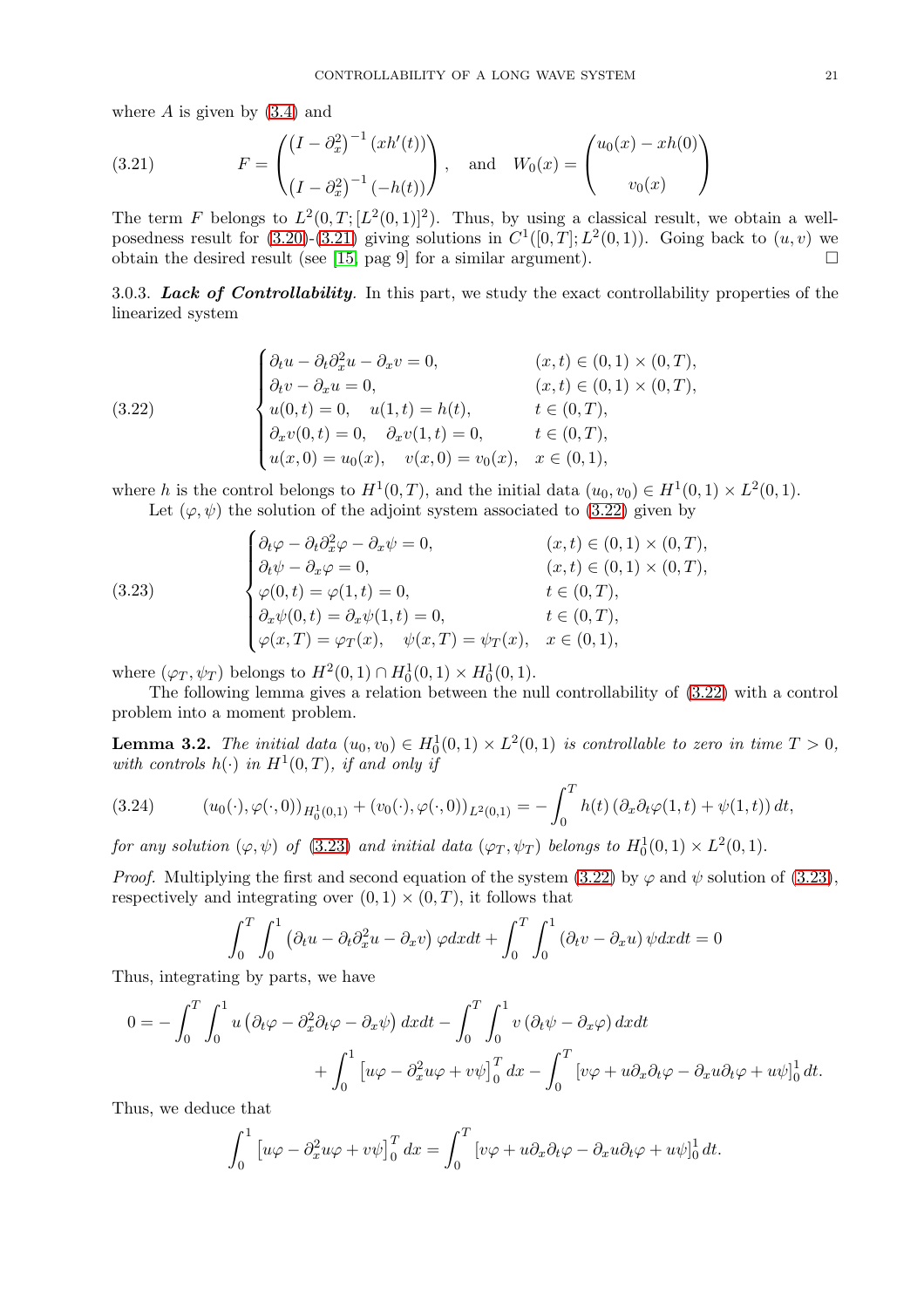Then,

$$
\int_0^1 \left( u(x,T)\varphi_T(x) + \partial_x u(x,T)\partial_x \varphi_T(x) + v(x,T)\psi_T(x) \right) dx - \left[ \partial_x u(x,T)\varphi_T(x) \right]_0^1
$$

$$
- \int_0^1 \left( u_0(x)\varphi(x,0) + \partial_x u_0(x)\partial_x \varphi(x,0) + v_0(x)\psi(x,0) \right) dx + \left[ \partial_x u_0(x)\varphi(x,0) \right]_0^1
$$

$$
= \int_0^T \left( h(t)\partial_x \partial_t \varphi(1,t) + h(t)\psi(1,t) \right) dt,
$$

thus, it follows that

$$
(u(\cdot,T),\varphi_T(\cdot))_{H_0^1(0,1)} + (v(\cdot,T),\varphi_T(\cdot))_{L^2(0,1)} - (u_0(\cdot),\varphi(\cdot,0))_{H_0^1(0,1)} - (v_0(\cdot),\varphi(\cdot,0))_{L^2(0,1)}
$$
  
= 
$$
\int_0^T h(t) \left(\partial_x \partial_t \varphi(1,t) + \psi(1,t)\right) dt,
$$

for all  $(\varphi_T, \psi_T) \in H_0^1(0,1) \times L^2(0,1)$ . Then,  $(u_0, v_0) \in H_0^1(0,1) \times L^2(0,1)$  is controllable to zero in time  $T > 0$  if and only if [\(3.24\)](#page-20-3) is satisfied.

<span id="page-21-0"></span>**Lemma 3.3.** Let us consider initial data  $U_0 := (u_0, v_0)$  belongs to  $H_0^1(0,1) \times L^2(0,1)$  such that

$$
U_0 = \sum_{n \in \mathbb{Z}^*} a_n U_n.
$$

Then,  $U_0$  is controllable to zero in time  $T > 0$ , with controls  $h(\cdot)$  in  $H^1(0,T)$ , if and only if

(3.25) 
$$
\int_0^T h(t)e^{-i\lambda_n t}dt = \frac{(-1)^n \sqrt{2}n^2 \pi^2 a_n}{2\sqrt{1 + n^2 \pi^2}(n\pi\lambda_n + \text{sgn}(n)\sqrt{1 + n^2 \pi^2})}
$$

Proof. Let us put  $V_T := (\varphi_T, \psi_T) \in H_0^1(0,1) \times L^2(0,1)$  such that  $V_T = \sum_{n \in \mathbb{Z}^*} b_n U_n$  and we use [\(3.24\)](#page-20-3). By using the spectral properties of the differential operator A and the Proposition [4,](#page-19-2) we have that

$$
U(x,t) := (u(x,t), v(x,t)) = \sum_{n \in \mathbb{Z}^*} a_n U_n e^{-i\lambda_n t},
$$
  

$$
V(x,t) := (\varphi(x,t), \psi(x,t)) = \sum_{n \in \mathbb{Z}^*} b_n U_n e^{i\lambda_n (T-t)}
$$

such that

$$
(3.26)\ \ u(x,t) = \sum_{n \in \mathbb{Z}^*} \frac{i\sqrt{2}}{2\sqrt{1 + n^2 \pi^2}} a_n \sin(n\pi x) e^{-i\lambda_n t}, \quad v(x,t) = \sum_{n \in \mathbb{Z}^*} \frac{\sqrt{2} \operatorname{sgn}(n)}{2} a_n \cos(n\pi x) e^{-i\lambda_n t},
$$

and (3.27)

$$
\varphi(x,t) = \sum_{n \in \mathbb{Z}^*} \frac{i\sqrt{2}}{2\sqrt{1 + n^2 \pi^2}} b_n \sin(n\pi x) e^{i\lambda_n (T-t)}, \quad \psi(x,t) = \sum_{n \in \mathbb{Z}^*} \frac{\sqrt{2} \operatorname{sgn}(n)}{2} b_n \cos(n\pi x) e^{i\lambda_n (T-t)},
$$

where  $\lambda_n = \frac{\text{sgn}(n)n\pi}{\sqrt{1+n^2\pi^2}}$ , for  $n \in \mathbb{Z}^*$ . It follows that

$$
(u_0(\cdot), \varphi(\cdot, 0))_{H_0^1(0,1)} + (v_0(\cdot), \varphi(\cdot, 0))_{L^2(0,1)} = \sum_{n \in \mathbb{Z}^*} \frac{-1}{2(1 + n^2 \pi^2)} a_n b_n e^{i\lambda_n T} + \sum_{n \in \mathbb{Z}^*} \frac{1}{2} a_n b_n e^{i\lambda_n T}
$$

$$
= \sum_{n \in \mathbb{Z}^*} \frac{n^2 \pi^2 a_n b_n e^{i\lambda_n T}}{2(1 + n^2 \pi^2)}
$$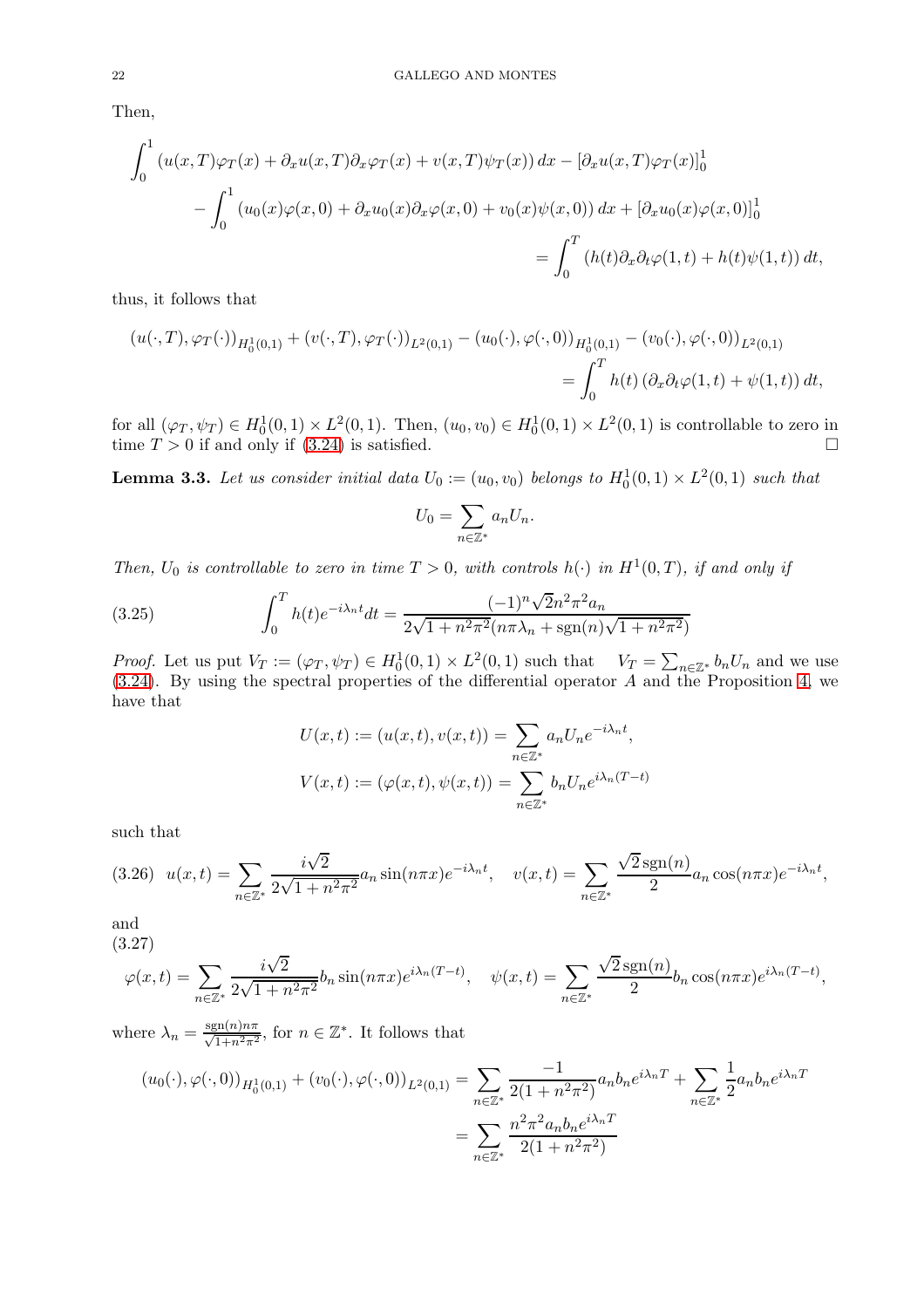and

$$
\int_0^T h(t) \left( \partial_x \partial_t \varphi(1, t) + \psi(1, t) \right) dt
$$
\n
$$
= \int_0^T h(t) \left[ \sum_{n \in \mathbb{Z}^*} \frac{\sqrt{2}n \pi \lambda_n}{2\sqrt{1 + n^2 \pi^2}} b_n \cos(n\pi) e^{i\lambda_n (T - t)} + \sum_{n \in \mathbb{Z}^*} \frac{\sqrt{2} \operatorname{sgn}(n)}{2} b_n \cos(n\pi) e^{i\lambda_n (T - t)} \right] dt
$$
\n
$$
= \frac{\sqrt{2}}{2} \sum_{n \in \mathbb{Z}^*} b_n e^{i\lambda_n T} \int_0^T h(t) \left[ \frac{n \pi \lambda_n}{\sqrt{1 + n^2 \pi^2}} + \operatorname{sgn}(n) \right] \cos(n\pi) e^{-i\lambda_n t} dt.
$$

From [\(3.24\)](#page-20-3) we deduce that

$$
(3.28) \qquad \sum_{n\in\mathbb{Z}^*} b_n e^{i\lambda_n T} \left( \frac{n^2 \pi^2 a_n}{1 + n^2 \pi^2} + \sqrt{2} \int_0^T h(t) \left[ \frac{n \pi \lambda_n}{\sqrt{1 + n^2 \pi^2}} + \text{sgn}(n) \right] \cos(n\pi) e^{-i\lambda_n t} dt \right) = 0,
$$
\n
$$
\text{for any } \{b_n\}_{n\neq 0} \text{ in } l^2. \qquad \Box
$$

for any  $\{b_n\}_{n\neq0}$  in  $l^2$ 

In the next result, we will establish that the system [\(3.22\)](#page-20-1) is not spectrally controllable. This means that no finite linear nontrivial combination of eigenvectors of the differential operator A can be driven to zero in finite time by using a control  $h \in H^1(0,T)$ . Thus, from above lemmas the following negative result can be easily proved.

**Proof of Theorem [1.4.](#page-4-2)** With the above results in hands, it is sufficently prove the following claim

Claim 3.1. No eigenfunction of the differential operator A can be driven to zero in finite time.

In fact, from Lemma [3.3,](#page-21-0) the null controllability of  $U_m = (u_m, v_m)$  is equivalent to find  $h \in H^1(0,T)$  such that

<span id="page-22-0"></span>(3.29) 
$$
\int_0^T h(t)e^{-i\lambda_n t}dt = \begin{cases} \frac{(-1)^n \sqrt{2}n^2 \pi^2 a_n}{2\sqrt{1+n^2 \pi^2}(n\pi\lambda_n + \text{sgn}(n)\sqrt{1+n^2 \pi^2})} & n = m, \\ 0 & \forall n \in \mathbb{Z}^*, \ n \neq m. \end{cases}
$$

Suppose that there exists a function  $h(\cdot)$  satisfying [\(3.29\)](#page-22-0). Consider the function  $f(\cdot) \in H^1(-\frac{T}{2})$  $\frac{T}{2},\frac{T}{2}$  $(\frac{T}{2})$ given by

(3.30) 
$$
f(t) = h\left(\frac{T}{2} - t\right) \text{ almost everywhere in } \left(-\frac{T}{2}, \frac{T}{2}\right).
$$

Then, it yields

$$
\int_{-\frac{T}{2}}^{\frac{T}{2}} f(t)e^{i\lambda_n t} dt = e^{\frac{iT}{2}(\lambda_n - \lambda_m)} \int_0^T h(t)e^{-i\lambda_n t} dt
$$
  

$$
= \begin{cases} \frac{(-1)^n \sqrt{2}n^2 \pi^2}{2\sqrt{1 + n^2 \pi^2}(n\pi\lambda_n + \text{sgn}(n)\sqrt{1 + n^2 \pi^2})} & n = m, \\ 0 & \forall n \in \mathbb{Z}^*, \ n \neq m. \end{cases}
$$

Thus, considering  $f_m(t) = c_m f(t)$ , where

$$
c_m(t) = \sqrt{2}(-1)^m \left( \lambda_m \sqrt{1 + \frac{1}{m^2 \pi^2}} + \text{sgn}(m) \left( 1 + \frac{1}{m^2 \pi^2} \right) \right),
$$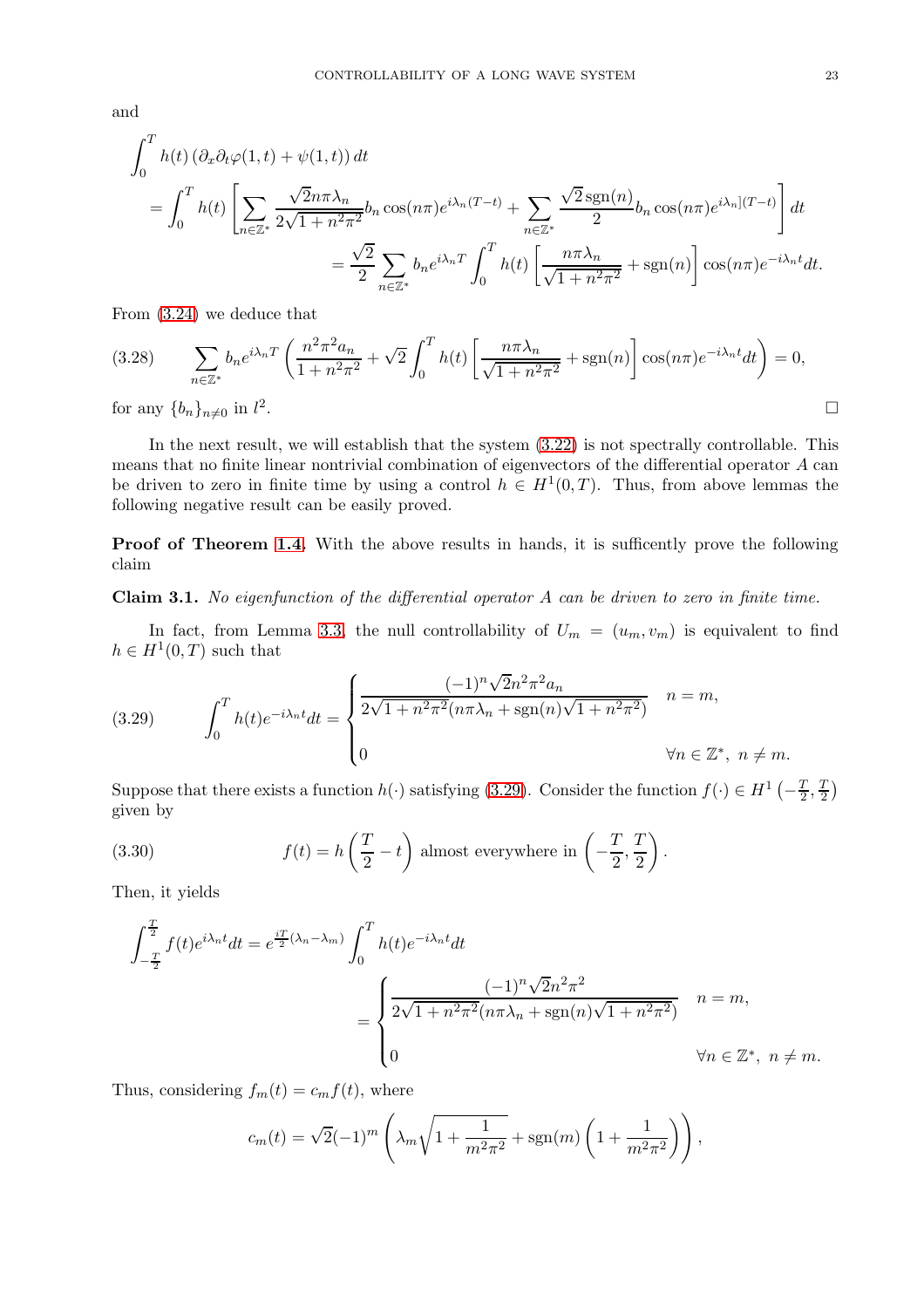it follows that

$$
\int_{-\frac{T}{2}}^{\frac{T}{2}} f_m(t)e^{i\lambda_n t}dt = \begin{cases} 1 & n = m, \\ 0 & \forall n \in \mathbb{Z}^*, \ n \neq m. \end{cases}
$$

It is a contradiction. Indeed, one can see that is not possible due the following Theorem [3.4](#page-23-0) which shows a negative property related with the existence of a biorthogonal family.

<span id="page-23-0"></span>**Theorem 3.4.** Let  $T > 0$  and  $m \in \mathbb{Z}^*$ . There is not function  $f_m \in L^2(-T,T)$  such that

(3.31) 
$$
\int_{-T}^{T} f_m(t)e^{i\lambda_n t}dt = \begin{cases} 1 & \text{if } n = m, \\ 0 & \text{if } n \in \mathbb{Z}^*, n \neq m, \end{cases}
$$

where  $\{i\lambda_n\}$ ,  $n \in \mathbb{Z}^*$  are the eigenvalues of the differential operator A.

*Proof.* Suppose that there exists a function  $f_m$  belongs to  $L^2(-T,T)$  for some  $m \in \mathbb{Z}^*$ , such that [\(3.31\)](#page-23-1) is satisfied. Thus, let us define  $F_m : \mathbb{C} \to \mathbb{C}$  by

<span id="page-23-1"></span>
$$
F_m(z):=\int_{-T}^T f_m(t)e^{izt}dt
$$

By using the Paley–Wiener theorem, it follows that  $F_m$  is an entire function and from [\(3.31\)](#page-23-1), it yields

<span id="page-23-2"></span>(3.32)  $F_m(\lambda_m) = 1.$ 

Since  $\lambda_n = \frac{|n|\pi}{\sqrt{1+n^2\pi^2}}$ , we have that  $\lim_{|n|\to\infty} \lambda_n = 1$ . Then, F is zero on a set with a finite accumulation point. Therefore  $F = 0$  which contradicts [\(3.32\)](#page-23-2). Hence, there is no function  $f_m \in L^2(-T, T)$  such that (3.31)  $L^2(-T,T)$  such that [\(3.31\)](#page-23-1).

3.1. Approximated Controllability. In spite of the lack of exact controllability from the boundary of system, we will prove that system [\(3.22\)](#page-20-1) is approximately controllable, i,e the set of reachable states

<span id="page-23-3"></span>(3.33) 
$$
R(T,(u_0,v_0)) = \{(u(T,x),v(T,x)) : h \in H^1(0,T)\}
$$

is dense in  $H_0^1(0,1) \times L^2(0,1)$  for any  $(u_0, v_0) \in H_0^1(0,1) \times L^2(0,1)$  and  $T > 0$ . This property is equivalent to a unique continuation property for the adjoint system associated. The main idea is to use the series expansion of the solution in terms of the eigenvectors of the operator in order to reduce the problem to a unique continuation problem (of the eigenvectors).

**Proof of Theorem [1.5.](#page-4-3)** Due to the linearity of the system under consideration, it is sufficient to prove the result for any  $T > 0$  and  $(u_0, v_0) = (0, 0)$ . Thus, we are going to prove that the set  $(3.33)$ is dense in  $H_0^1(0,1) \times L^2(0,1)$ .

Let  $(u, v) \in C([0, T]; H^1(0, 1) \times L^2(0, 1))$  the corresponding solution of the system [\(3.22\)](#page-20-1) given by Theorem [3.1](#page-19-3) and  $(\varphi, \psi)$  solution of the adjoint system [\(3.23\)](#page-20-2). Then, it follows that

<span id="page-23-4"></span>(3.34) 
$$
(u(T,\cdot),\varphi_T(\cdot))_{H_0^1(0,1)} + (v(T,\cdot),\varphi_T(\cdot))_{L^2(0,1)} = \int_0^T h(t) \left(\partial_x \partial_t \varphi(1,t) + \psi(1,t)\right) dt.
$$

Suppose that  $R(T,(u_0,v_0))$  is not dense in  $H_0^1(0,1) \times L^2(0,1)$ . In this case, there exists  $(\varphi_T, \psi_T) \neq$  $(0, 0)$  belongs to  $H_0^1(0, 1) \times L^2(0, 1)$  such that

$$
(u(T,\cdot),\varphi_T(\cdot))_{H_0^1(0,1)} + (v(T,\cdot),\varphi_T(\cdot))_{L^2(0,1)} = 0, \quad \forall h \in H^1(0,T).
$$

Consequently, from [\(3.34\)](#page-23-4), we obtain

(3.35) 
$$
\int_0^T h(t) \left( \partial_x \partial_t \varphi(1, t) + \psi(1, t) \right) dt = 0, \quad h \in H^1(0, T).
$$

 $\Box$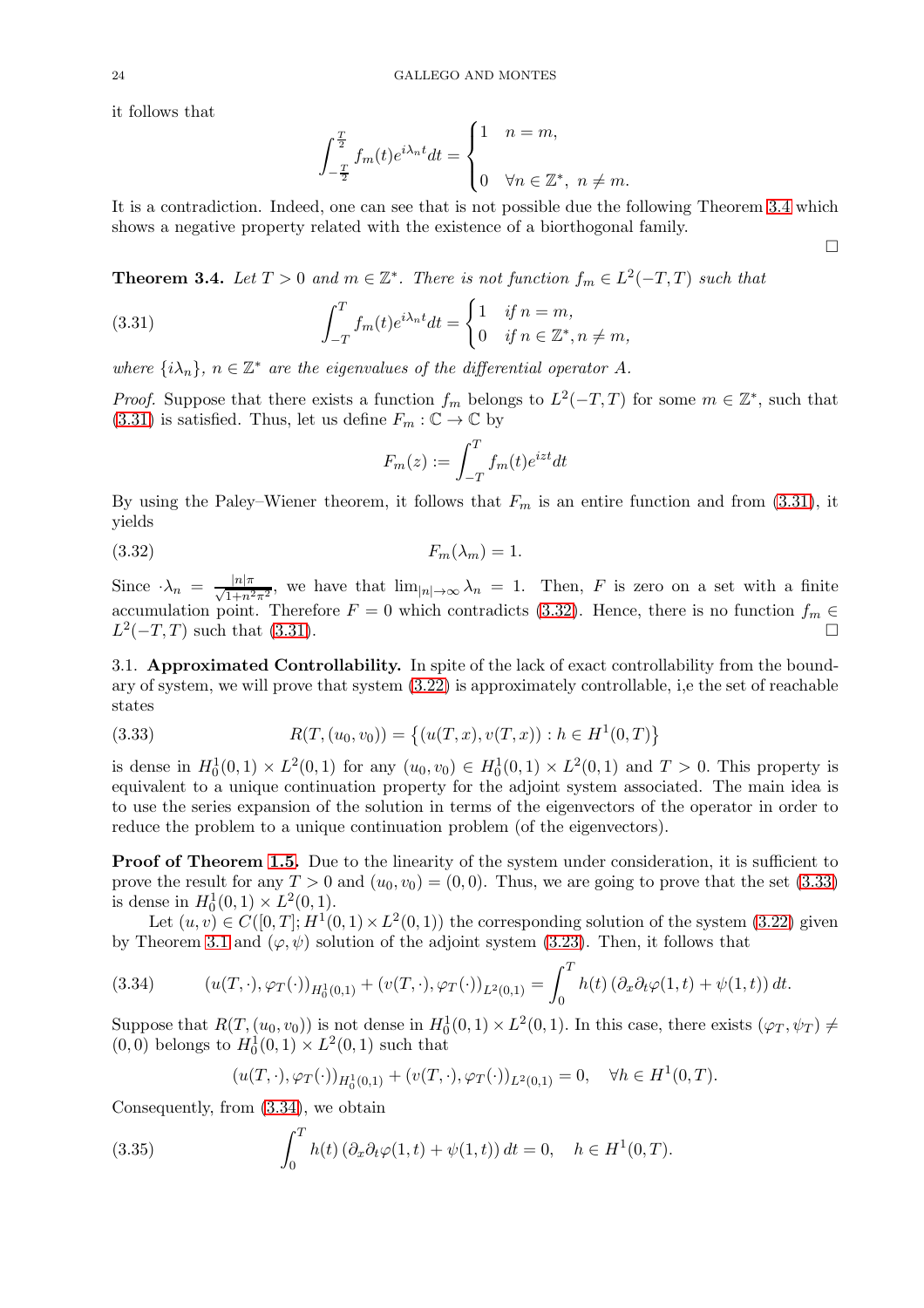Thus,

$$
\partial_x \partial_t \varphi(1, t) + \psi(1, t) = 0, \quad \forall t \in [0, T].
$$

On the other hand, since A is a skew-adjoint operator in  $H_0^1(0,1) \times L^2(0,1)$ , it has a sequence of eigenvalues  $\{\lambda_n\}_{n\in\mathbb{Z}^*}\subset i\mathbb{R}$  and the corresponding eigenfunctions  $\{U_n\}_{n\in\mathbb{Z}^*}$  form a orthonormal basis of  $(H_0^1(0,1) \times L^2(0,1)$ . Then, if  $V_T := (\varphi_T, \psi_T)$  belongs to  $H_0^1(0,1) \times L^2(0,1)$ , we have

$$
V_T = \sum_{n \in \mathbb{Z}^*} b_n U_n
$$

and the corresponding solution  $(\varphi, \psi)$  of the adjoint system can be written as

$$
V(x,t) := (\varphi(x,t), \psi(x,t)) = \sum_{n \in \mathbb{Z}^*} b_n U_n(x) e^{i\lambda_n(T-t)}
$$

thus, it follows that

$$
\varphi(x,t) = \sum_{n \in \mathbb{Z}^*} b_n U_n^1(x) e^{i\lambda_n(T-t)} = \frac{i\sqrt{2}}{2} \sum_{n \in \mathbb{Z}^*} b_n \frac{\sin(n\pi x) e^{i\lambda_n(T-t)}}{\sqrt{1 + n^2 \pi^2}}
$$

$$
\psi(x,t) = \sum_{n \in \mathbb{Z}^*} b_n U_n^2(x) e^{i\lambda_n(T-t)} = \frac{\sqrt{2}}{2} \sum_{n \in \mathbb{Z}^*} b_n \operatorname{sgn}(n) \cos(n\pi x) e^{i\lambda_n(T-t)}
$$

Then, we obtain that

$$
\partial_x \partial_t \varphi(1,t) = \frac{\sqrt{2}}{2} \sum_{n \in \mathbb{Z}^*} b_n \frac{n \pi \lambda_n (-1)^{|n|} e^{i \lambda_n (T-t)}}{\sqrt{1 + n^2 \pi^2}}
$$

and

$$
\psi(1,t) = \frac{\sqrt{2}}{2} \sum_{n \in \mathbb{Z}^*} b_n \operatorname{sgn}(n)(-1)^{|n|} e^{i\lambda_n(T-t)}
$$

Thus, it yields,

$$
0 = \partial_x \partial_t \varphi(1, t) + \psi(1, t) = \frac{\sqrt{2}}{2} \sum_{n \in \mathbb{Z}^*} (-1)^{|n|} b_n \left( \frac{n \pi \lambda_n}{\sqrt{1 + n^2 \pi^2}} + \text{sgn}(n) \right) e^{i \lambda_n (T - t)}.
$$

Since  $\varphi$  and  $\psi$  are an analytic function (see Theorem 2.1), we can integrate the identity above over  $(-S, S)$ , for any  $S > 0$ . Then, for each  $m \in \mathbb{Z}^*$ , we deduce that

$$
0 = \lim_{S \to \infty} \frac{1}{S} \int_{-S}^{S} \partial_x \partial_t \varphi(1, t) + \psi(1, t) e^{-\lambda_m t} dt
$$

Thus,

$$
\lim_{S \to \infty} \frac{1}{S} \int_{-S}^{S} \left[ \sum_{n \in \mathbb{Z}^*} (-1)^{|n|} b_n \left( \frac{n \pi \lambda_n}{\sqrt{1 + n^2 \pi^2}} + \text{sgn}(n) \right) e^{i \lambda_n (T - t)} \right] e^{-\lambda_m t} dt = 0.
$$

Hence, it follows that  $b_m = 0$  for all  $m \in \mathbb{Z}^*$  and therefore  $V_T := (\varphi_T, \psi_T) = (0, 0)$ , which represents a contradiction. Then,  $R(T,(u_0,v_0))$  is dense in  $H_0^1(0,1) \times L^2(0,1)$ .

Acknowledgments. The authors thank the anonymous referees for their very valuable comments and suggestions. The first author was supported by Mathamsud-21-Math-03 and the 100.000 Strong in the Americas Innovation Fund. The second author was partially supported by Mathamsud 21- MATH-03. This work was carried out during visits of the authors to the Universidad Nacional de Colombia sede Manizales. The authors would like to thank the universities for its hospitality.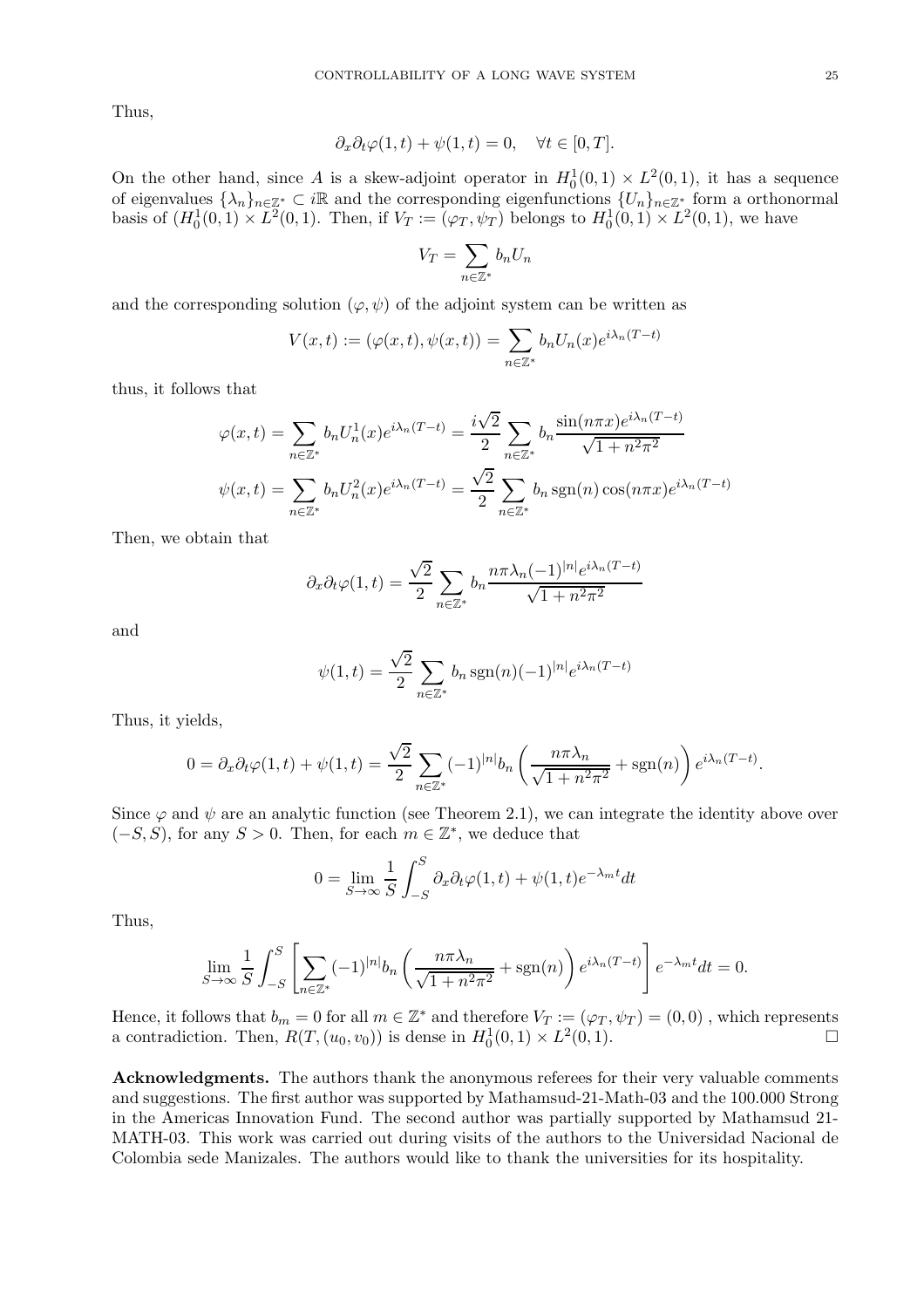#### 26 GALLEGO AND MONTES

#### **REFERENCES**

- <span id="page-25-3"></span><span id="page-25-1"></span>[1] J. Albert, On the decay of solutions of the generalized Benjamin-Bona-Mahony equations, Journal of Mathematical Analysis and Applications, vol. 141, no. 2, pp. 527–537, 1989.
- [2] C. Banquet, The Symmetric Regularized-Long-Wave Equation: Well-posedness and Nonlinear Stability, Physica D, 241 (2012), 125 - 133.
- [3] T. B. Benjamin, J. L. Bona and J. J. Mahony, Model equations for long waves in nonlinear dispersive systems, Phil. Trans. Royal Soc. London, A 227, 47-78, (1972).
- [4] J. L. Bona and N. Tzvetkov, Sharp Well-posedness Results for the BBM equation, *Discrete and Continuous* Dynamical System, 23 (2009), 1241 - 1252.
- <span id="page-25-12"></span>[5] C. Castro,. Exact controllability of the 1-d wave equation from a moving interior point. ESAIM: Control, Optimisation and Calculus of variations, 19(1), 301-316. (2013)
- [6] J. L. Bona, W. G. Pritchard and L. R. Scott, A comparison of solutions of two model equations for long waves, Fluid Dynamics in Astrophysics and Geophysics, Norman R. Lebovitz, ed., Lectures in Applied Mathematics, 20, 235-267, (1983).
- <span id="page-25-17"></span>[7] J. L. Bona, W. G. Pritchard and L. R. Scott, An evaluation of a model equation for water waves, Phil. Trans. Royal Soc. London, A 302, 457-510, (1981).
- [8] H. Brezis, Analyse Fonctionnelles: théorie et applications, Masson, Paris, 1987.
- [9] E. Cerpa, I. Rivas, On the controllability of the Boussinesq equation in low regularity, Journal of Evolution Equations, to appear
- <span id="page-25-5"></span>[10] E. Cerpa and E. Crépeau. On the controllability of the improved Boussinesq equation. SIAM J. Control Optim., vol. 56, no 4, p. 3035-3049, 2018.
- [11] E. Crépeau. Exact controllability of the Boussinesq equation on a bounded domain. Differential Integral Equations, 16(3), 303-326, 2003
- <span id="page-25-2"></span>[12] L. Chen, Stability and instability of solitary waves for generalized symmetric-regularized-long-wave equation, Physica D, 118 (1998), 53 - 68.
- [13] Y. Chen and B. Li, Travelling wave solutions for generalized symmetric regularized-long-wave equations with high-order nonlinear terms, *Chinese Phys.*, **13** (2004), 302 - 306.
- [14] X. Fei, Application of Exp-function method to Symmetric Regularized Long Wave (SRLW) equation, Physics Lett. A,  $372$  (2008), 252 - 257.
- <span id="page-25-18"></span><span id="page-25-9"></span>[15] V. Komornik and P. Loreti, Fourier series in control theory, Springer Monographs, in Mathematics, Springer-Verlag, New York, 2005.
- [16] G. Leugering, E. J. P. G. Schmidt, Boundary control of a vibrating plate with internal damping, Mathematical Methods in the Applied Sciences, 11 (1989), 573–586.
- [17] J.-L. Lions. Contrôlabilité exacte, perturbations et stabilisation de systèmes distribués. Tome 2, volume 9 of Recherches en Mathématiques Appliquées [Research in Applied Mathematics]. Masson, Paris, 1988. Perturbations. [Perturbations]
- <span id="page-25-11"></span>[18] J.-L. Lions, Pointwise control for distributed systems, in Control and estimation in distributed parameter systems, edited by H. T. Banks, SIAM, 1992.
- <span id="page-25-15"></span><span id="page-25-14"></span>[19] J.-L. Lions and E. Magenes, Problèmes aux Limites non Homogènes et Applications, Vol. 1, Dunod, Paris, 1968.
- <span id="page-25-10"></span>[20] J.-L. Lions and E. Magenes, Problèmes aux Limites non Homogènes et Applications, Vol. 2, Dunod, Paris, 1968.
- [21] S. Micu, On the controllability of the linearized Benjamin–Bona–Mahony equation, SIAM J. Control Optim. 39 (6) 1677–1696, (2001).
- <span id="page-25-6"></span>[22] S. Micu, J. Ortega, L. Rosier, B.-Y. Zhang, Control and stabilization of a family of Boussinesq systems, Discrete Contin. Dyn. Syst. 24 (2) (2009) 273–313
- [23] D. H. Peregrine, Calculations of the development of an undular bore, J. Fluid Mechanics 25, 321-330, (1996).
- <span id="page-25-7"></span>[24] D. H. Peregrine, Long waves on a beach, J. Fluid Mechanics 27, 815-827, (1967).
- [25] L. Rosier and B.Y. Zhang, Unique continuation property and control for the Benjamin-Bona-Mahony equation on the torus. Journal of Differential Equations, 254, 141-178, (2013).
- <span id="page-25-16"></span><span id="page-25-4"></span>[26] D. Roumégoux, A simpletic non-queezing theorem for BBM equation, Dynamics of PDE, 7 (2010), 289 - 305.
- [27] D. L. Russell, Nonharmonic Fourier series in the control theory of distributed parameter sytems, J. Math. Anal. Appl., 18 (1967), pp. 542–560.
- <span id="page-25-8"></span>[28] D. L. Russell, Mathematical models for the elastic beam and their control-theoretic implications, in H. Brezis, M. G. Crandall and F. Kapper (eds), Semigroup Theory and Applications, Longman, New York (1985).
- [29] A.C. Scott, F.Y.F. Chu and D.W. McLaughlin, The soliton: A new concept in applied science, Proc. IEEE 61, 1443-1483, (1973).
- <span id="page-25-13"></span><span id="page-25-0"></span>[30] C. Seyler and D. Fenstermacher. A symmetric regularized-long-wave equation, *Phys. Fluids*, **27** (1984), 4 - 7.
- [31] Y. Shang, Unique continuation for the symmetric regularized long wave equation. Mathematical methods in the applied sciences 30.4 (2007): 375-388.
- [32] B.-Y. Zhang. Exact controllability of the generalized Boussinesq equation. In Control and estimation of distributed parameter systems (Vorau, 1996), volume 126 of Internat. Ser. Numer. Math., pages 297-310. Birkhäuser, Basel, 1998.